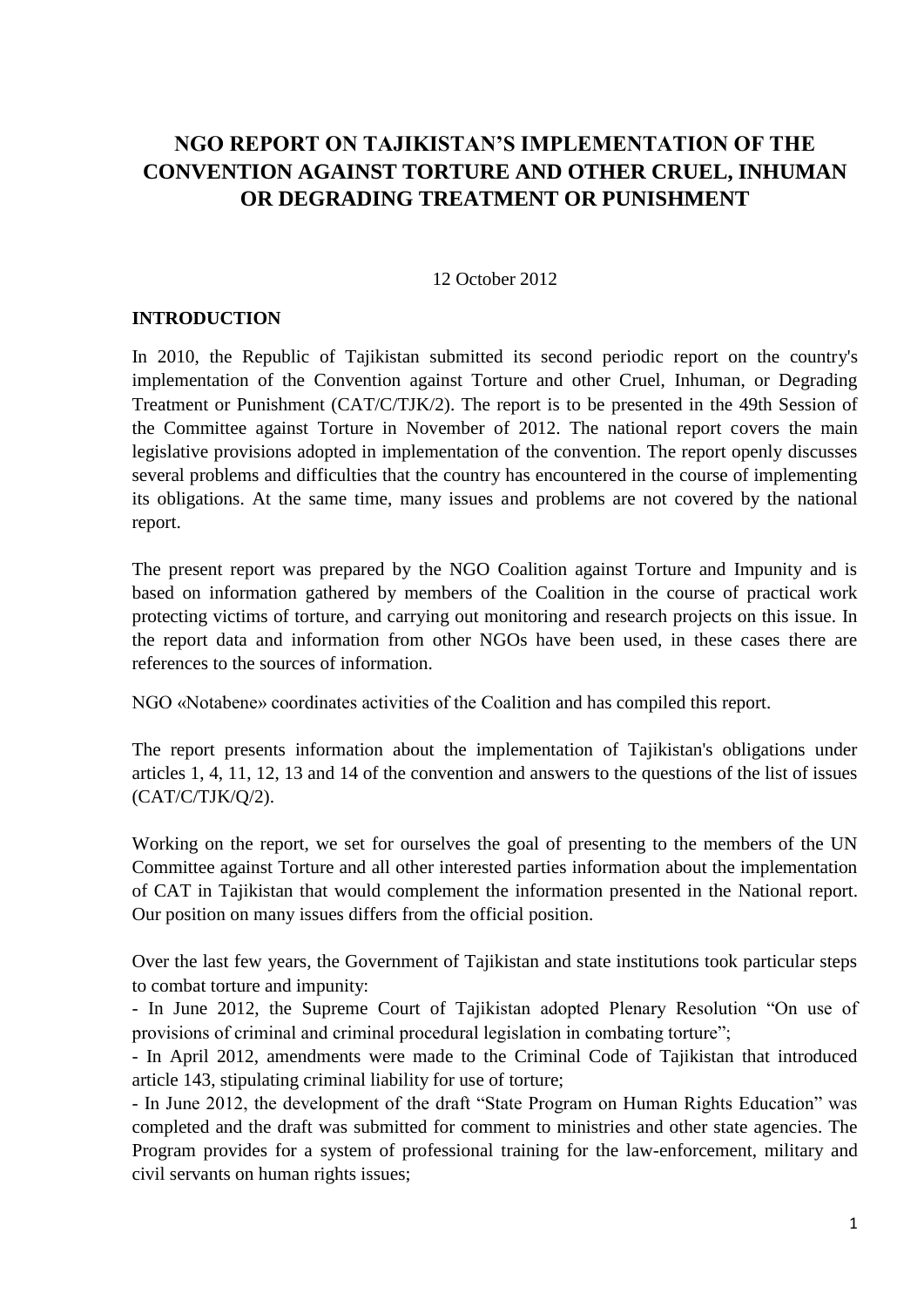- On December 29, 2011, a working group was created by the decree of the President of Tajikistan to carry out educational trainings and awareness raising activities related to torture prevention; the working group is chaired by the Chair of the Constitutional Court of the Republic of Tajikistan, Mr. M. Makhmudov.

- In June 2011, the law "Law on the Order and Conditions of Pre-Trial Detention of Suspects, Accused, and Defendants" was adopted and entered into force. The law regulates procedures and conditions of detention of the suspects, accused persons and defendants, and guarantees their rights and legal interests;

- In April 2010, the new Criminal Procedure Code of the Republic of Tajikistan (CPC) entered into force. The new code, generally, complies with international standards of criminal justice. The Code contains many positive elements, such as judicial sanctioning of arrest, sanctioning, access to legal representation from the moment of factual arrest, among others.

- In 2010, the law "On state protection of the participants of the criminal justice process" was adopted; it includes mechanisms for protecting victims and witnesses of torture;

- Currently, the Office of the General Prosecutor of the Republic of Tajikistan and the Prosecutors Training Institute are developing the methodological recommendations for prosecutors on effective investigation of torture cases. These recommendations will be provided to the General Prosecutor for approval in the second half of 2012;

- The draft law "On prevention of domestic violence" is currently under consideration by Parliament;

- Working groups have been created on humanization of criminal legislation, reform of the defense bar and drafting of new law on free legal aid.

Positive developments notwithstanding, torture in Tajikistan remains a systemic problem, and many of the recommendation of the UN Committee against Torture made in 2006 still have not been implemented:

- The Optional Protocol to the Convention against Torture has not yet been ratified;
- Prompt and unhindered access of defense lawyers to detainees from the actual moment of arrest is not provided;
- There is a lack of prompt medical examination at the moment of arrest;
- Mechanisms for prompt and effective investigation into complaints of torture and criminal of perpetrators do not exist;
- International and national monitors Places of detention and deprivation of liberty International and national monitoring organizations do not have access to the penitentiary institutions;
- Victims of torture are not provided with adequate compensation and effective legal remedies.

In addition, there are many other unaddressed problems that result in widespread use of torture.

#### **Lack of a State Strategy to Prevent Torture**

First of all, the country does not have an action plan for combating torture and impunity. There is not a complex approach to reform of the criminal justice system.

#### **Failure to ensure independent monitoring of conditions of detention**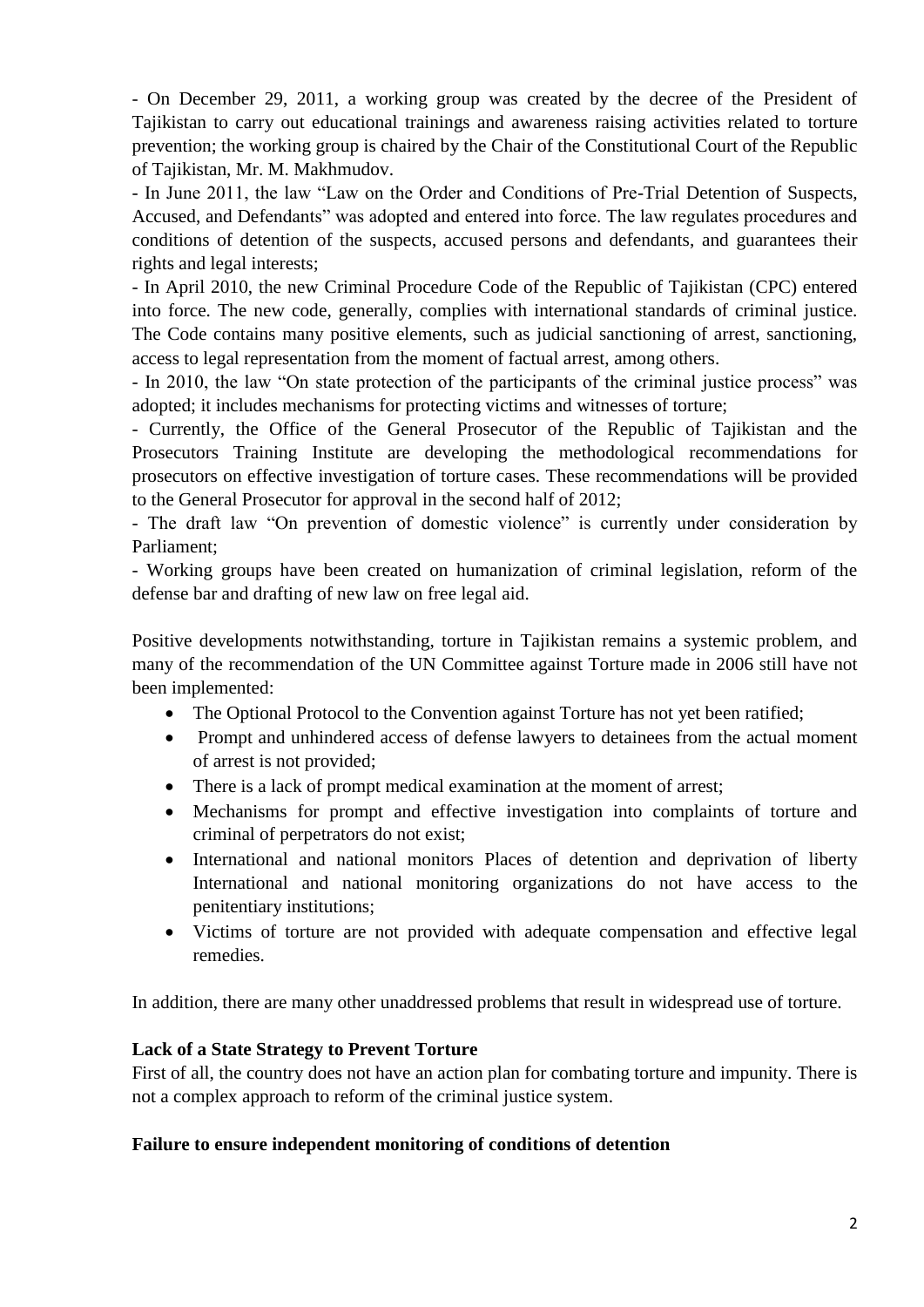From 2004 to the present time, the authorities of Tajikistan do not allow personnel of the International Committee of Red Cross to carry out monitoring of places of detention; there is also no access for civil society to conduct independent monitoring of places of detention.

The Human Rights Ombudsman in the Republic of Tajikistan does not take sufficient measures to react to incidences of torture. The Ombudsman did not once exercise his power to conduct independent investigation into cases of severe human rights violations<sup>1</sup>. Several NGOs concluded memorandums of cooperation with the Ombudsman on joint monitoring of places of detention. In 2011 – 2012, Ombudsman refused to carry out joint monitoring of pre-trial detention and penitentiary institutions together with NGOs, explaining it with "the absence of permission from relevant state authorities (Ministry of Justice) for the NGOs to visit closed institutions".

Despite lack of access to detention facilities, human rights defenders and advocates documented more than 96 cases of torture and ill-treatment in detention between 2010 and 2012. Some of the more widespread methods of torture used in Tajikistan include incommunicado detention, beating with plastic bottles, electric shock, dousing with hot water, cigarette burns, rape, lashing of the plastic bottles with sand and water to the genitals, beating with police batons, sticks, legs and fists, humiliation, threats of physical violence against close relatives.

### **Failure to ensure an independent and effective system of investigating and prosecuting cases of torture**

There is mechanism for independent investigation mechanism for cases of torture. Investigators are conducted by officers of the internal security services of the agencies of internal affairs; thus the investigators are often integral parts of the agencies against which the victim of torture is complaining.

#### **Inadequate punishment for torture considering the severity of the offense**

On 16 April 2010, the Criminal Code of Tajikistan was amended with a new article 143.1 "Torture" that provides for criminal liability for use of torture. However, the punishment specified in article 143.1 of five years of imprisonment does not correspond with the gravity of crime as envisaged in the article 4 of the Convention against Torture.

### **Lack of mechanisms for determining legality and justifiability of arrest and pre-trial detention**

The Criminal Procedure Co transferred responsibility for sanctioning arrest from the prosecutors to the judges. Despite the transfer, there are still not a clear mechanism by which the court considers the legality and justifiability of arrest. In almost 100 per cent of cases, judges satisfy requests of investigative agencies to place the arrested person in pre-trial detention, referring only to the gravity of the crime, in contradiction with international standards on right to liberty and personal inviolability. When selecting particular restraint measures (pre-trial measures – arrest, house arrest, release into relatives custody, etc), judges do not consider complaints about torture, stating that their activities at that stage are limited to sanctioning pre-trial measures.

#### **Absence of judicial practice on excluding evidenced obtained through torture**

 $<sup>1</sup>$  See also, point 4 of the joined Report (1) NGO on Universal Period Review. 2011</sup> <http://lib.ohchr.org/HRBodies/UPR/Documents/session12/TJ/JS1-JointSubmission1-rus.pdf>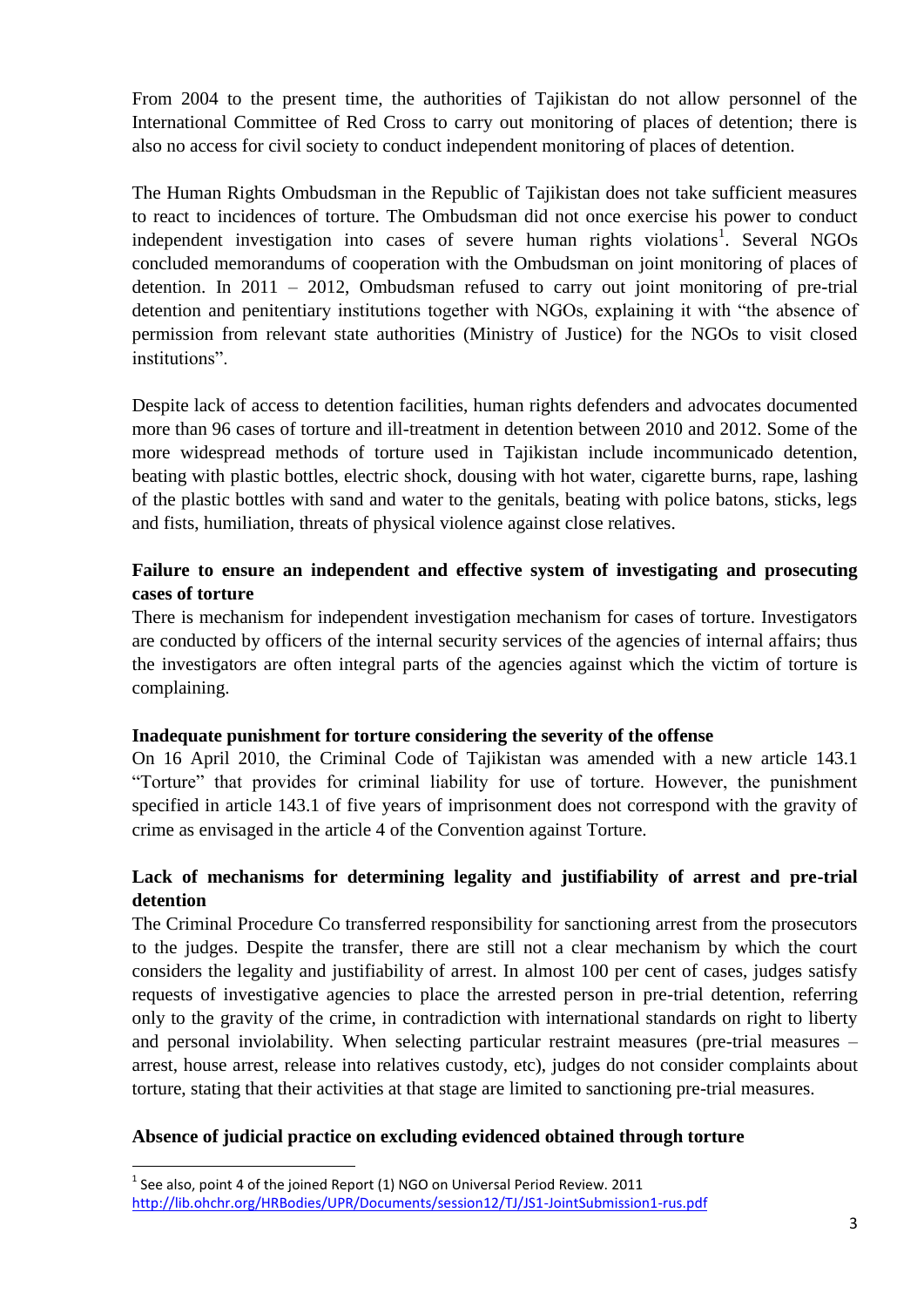Article 88 part 3 of the CPC provides that "evidence obtained during the interrogation or pre-trial investigation through use of force, pressure, torture, inhuman treatment or other illegal methods, shall be considered invalid and may not be used as the grounds for the accusation…" However, to date this provision has not been utilized by the courts of Tajikistan. During court proceedings, when defendants allege use of torture or other illegal investigation methods employed by law enforcement personnel, courts leave these complaints without attention, limiting themselves to the calling and questioning investigators or policemen.

#### **Lack of timely and unhindered access of lawyer to his/her client**

In implementation of the CAT recommendation (7a), corresponding changes were made in the CPC according to which unhindered access of advocates to their clients is guaranteed. However, in practice the absences of timely and unhindered access of advocates to detainees is serious problem and one of the factors that facilitates the use of torture during criminal investigation.

#### **Extradition and non-refoulment**

The situation with the practice of implementing extradition in Tajikistan is ambiguous. There is an ambiguous situation with an extradition process in Tajikistan. Tajikistan's legislation does not directly prohibit extradition from Tajikistan to another country, where a person may be subject to torture. Issues of extraditions are primarily regulated by bilateral agreements of General Prosecutor's Offices, Minsk and Chisinau Conventions on legal aid and legal relationships on civil, family and criminal cases, as well as by Shanghai Convention on Combating Terrorism, Separatism and Extremism (2001) that fight against terrorism, separatism and extremism (2001) that provide only for procedural issues and do not contain any standards on freedom from torture. There is lack of available statistical information about persons extradited from Tajikistan. At the same time, there are more frequent incidences of abductions of persons, citizens of the Republic of Tajikistan, with respect to whom there are rulings of the European Court about prohibition of extradition (according to Article 3 of the ECHR and Rule 39 of the Court) from the Russian Federation to Tajikistan.

In the context of fighting against terrorism and extremism illegal arrests and use of torture against persons suspected or accused of these types of crimes have become more frequent. The problem seems to be getting worse as a result of lack of access of lawyers to their clients and the phenomenon of closed trials in this category of case.

Persons in pre-trial detention facilities and people sentence to imprisonment are the most vulnerable groups at risk of being ill-treated. Analysis of the activities of legal aid centers operated by member organizations of the Coalition indicates that torture and ill-treatment may be most widespread in the facilities of the State Committee on National Security.

#### **Victims refuse to file complaints about torture**

In Tajikistan statistics are not kept about the scale of use of torture and ill-treatment. Representatives of the Coalition against Torture in Tajikistan documented more than 96 cases of torture and ill-treatment from 2010 – 2012. Documented cases are only those in which the victim agreed to file a complaint about torture. Human rights organizations are also aware of tens of more cases of torture in which the victims decline to pursue complaints, because of the practical absence of effective mechanisms for investigating torture and protecting victims and witness of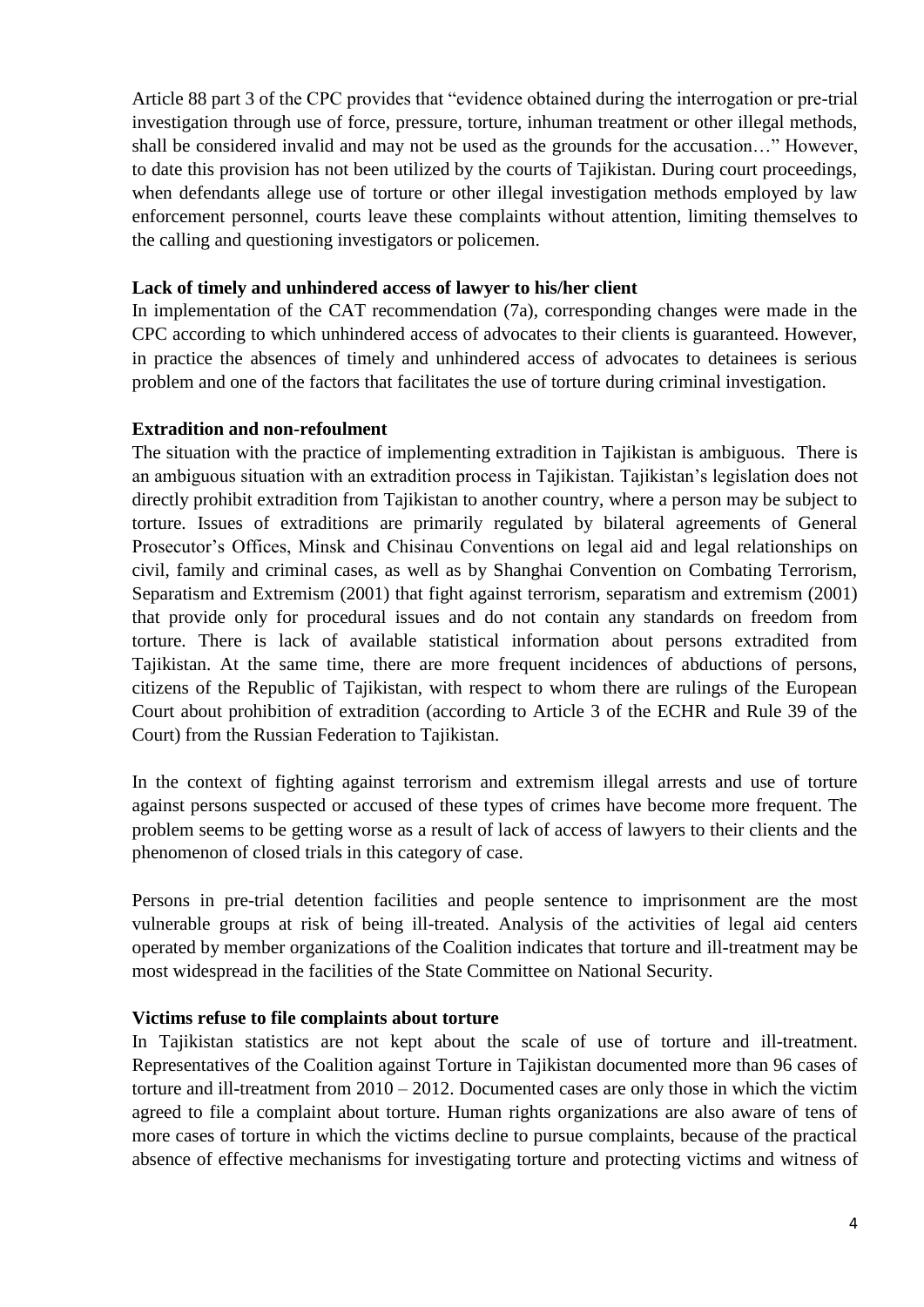torture, as well as the fear of victims that they will receive stricter sentences as retribution for filing complaints.

#### **Systems of training and professional preparation of personnel are ineffective**

A serious problem is the education system and professional education of young specialists in the legal faculties of higher educational institutions in the country. Forensic laboratories of higher educational institutions do not have sufficient equipment; young specialists do not receive the practical skills required for effective criminal investigation. There is no program in the country specifically to train court-medical experts and forensic experts.

#### **Potential at-risk groups**

Use of **physical punishment against children** is a widespread practice in both families and educational facilities. National legislation does not contain direct prohibitions corporal punishments. There is no procedure for consideration of complaints on physical punishments.

**Domestic violence** is a prevalent problem in Tajikistan. Despite the gravity and prevalence of this problem in Tajikistan, the Government does not take adequate measures to resolve it and prevent family violence. Poor legal awareness of women, especially in the rural areas, and an increasing number of early, polygamous and/or non-registered marriages add to women's vulnerability.

Serious problem in the Tajik **army** is **hazing or harassment** of young conscripts based on: a) service terms – old-timers use the rituals of initiation and violence against younger conscripts (the most common type of hazing); b) localism – soldiers are grouped in accordance with their places of origin and the fights occur between such groups. There are also rituals of initiation and torture practiced in almost every military base. Violence in army is happening with participation of senior officers as well.

Lesbians, gays, bisexual and transsexual (LGBT) are a more latent at-risk group. There have been cases of torture and ill-treatment by the law-enforcement personnel and inhuman treatment by the medical personnel.

# **Non-implementation of international obligations on individual complaints to UN treaty bodies**

As of 2012, the Human Rights Committee had issued the conclusion on 22 individual complaints against Tajikistan in accordance with the Optional Protocol to the International Covenant on Civil and Political Rights. In every case, the Committee acknowledged that violations of the right to freedom from torture took place. However, not a single ruling of the Human Rights Committee has been implemented.

# **DEFINITION OF TORTURE AND PUNISHMENT (Articles 1, 4 of CAT, concluding recommendation 5 (CAT/C/TJK/CO/1), issues 1, 2 of the list of issues (CAT/C/TJK/Q/2)**

*The country's criminal legislation provides a definition of torture, that overall corresponds with the requirements of article 1 of the Convention. At the same time, punishments that are too soft for use of torture, including punishment not related to imprisonment, and the application of*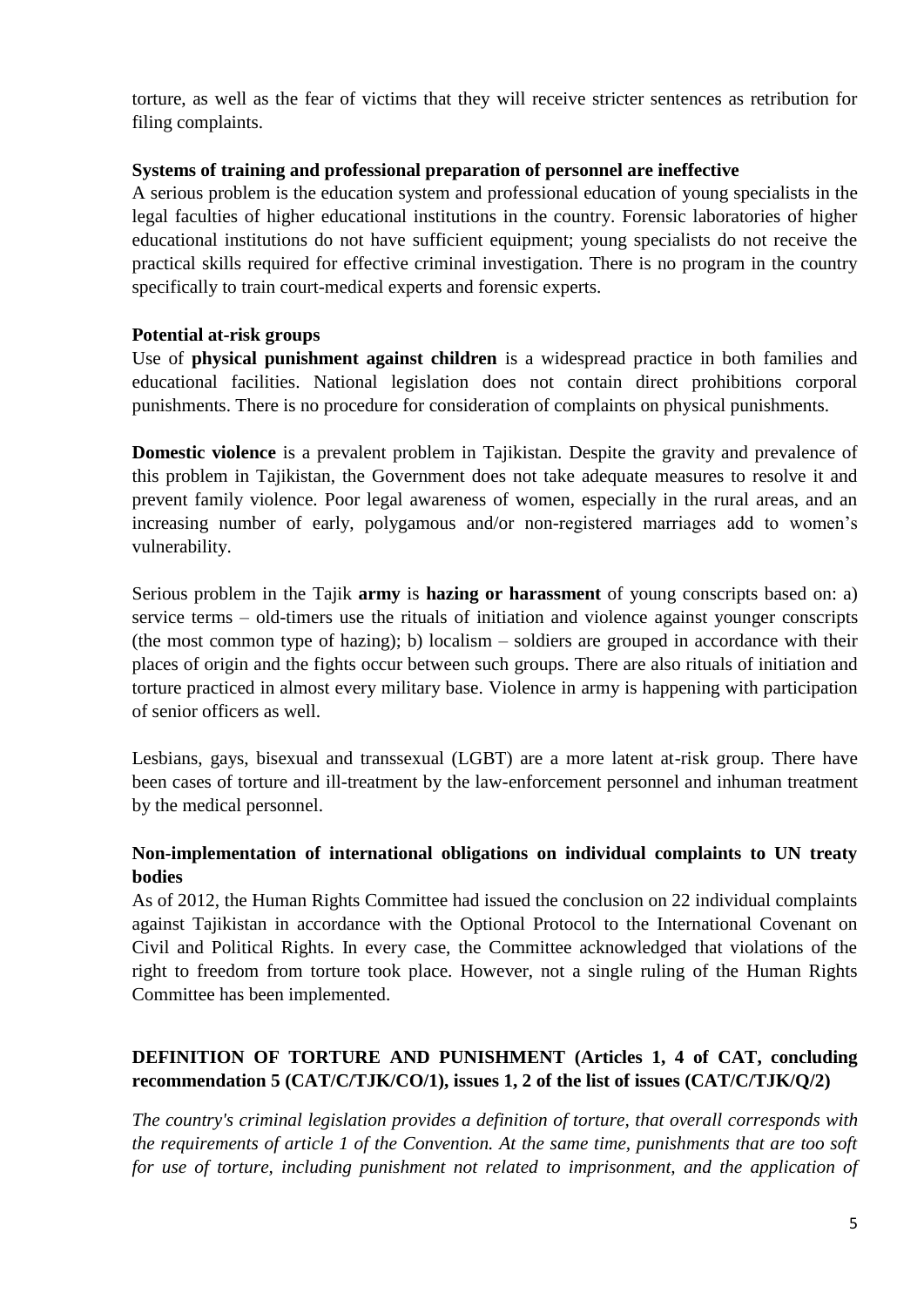*amnesty to perpetrators found guilty of using torture, create a culture of impunity and facilitate the spread of torture and ill-treatment in the country.*

## **A) Article 143 note 1, does not provide adequate punishment for use of torture based on its grave nature, as it is set out in paragraph 2 of Article 4 of the Convention**

1. On 16 April 2010, the Criminal Code was amended with a new article  $143<sup>1</sup>$  "Torture" that provides for criminal liability for use of torture. According to the provisions of this article, "torture is - the intentional infliction of physical and (or) mental suffering, by a person conducting an inquiry or preliminary investigation or another official or by another person at the instigation of or with tacit agreement or knowledge of the official with the goal of receiving from the torture person or a third person information or a confession, of punishing him/her for an action he/she has committed or is suspected of having committed, or of intimidating or coercing him/her or a third person for another reason, based on discrimination of any kind." This article consists of the definition of torture and its qualifying characteristics, according to which the following types of punishment are envisioned a) fine, b) denial of the right to occupy certain positions or engage in certain activities, and c) imprisonment from 2 (for part 1 from 2 to 5 years) to 15 years. Part 1 of article  $143<sup>1</sup>$  provides opportunities for punishments other than imprisonment, confining punishment to levying of a fine and denying the person the right to occupy certain positions or engage in certain activities for a period of up to five years. Depending on the circumstances, part 1 also prescribes minimal term of imprisonment from two years. Part 2 of the article provides for imprisonment from five to eight years for the cases in which torture was used a) repeatedly; b) a group of persons with pursuant to prior agreement; c) with respect to an obviously pregnant woman, a minor or a disabled person d) resulting in injury of medium severity. In the case of torture, leading to accidental death or serious health injuries, the law provides for imprisonment from 10 to 15 years.

### **B) Criminal legislation of the Republic of Tajikistan does not distinguish between the torture and other forms of cruel, inhuman and degrading treatment and punishment**

2. There are other articles in Tajik legislation that provides criminal responsibility for acts of torture and other ill-treatment criminal, such as incitement to suicide (article 109 of the Criminal Code), abuse of office (Article 314), exceeding the powers of office (article 316), negligence (Article 322), and intentional violation of international humanitarian law committed during the armed conflict (Article 403 of the Criminal Code).

3. Article 316 of the Criminal Code (exceeding powers of office) provides for punishment of an official who committed a crime that clearly exceeding his authority that caused a substantial violation of the rights and legitimate interests of citizens or organizations or legally protected interests of society or the state. Part 3 of this article prescribes punishment of an official who exceeds his/her authority through use of violence or threats, as well as through the use of weapons or other special measures. The content of article 316 is very general. On the one hand it allows the use article 316 for prosecution of officials accused of torture. On the other hand, article 316 does not provide clear and unambiguous characteristics of torture by an official as a criminal offense, which undoubtedly negatively influences the understanding of judicial bodies and other relevant authorities of the danger of torture as a gross violation of human rights. Aside from torture, article 316 of the Criminal Code also covers all other forms of abuse of power. Thus, when the competent state authorities gather statistics about the use of article 316 of "exceeding powers of office" they do not have a breakdown of how many times the article was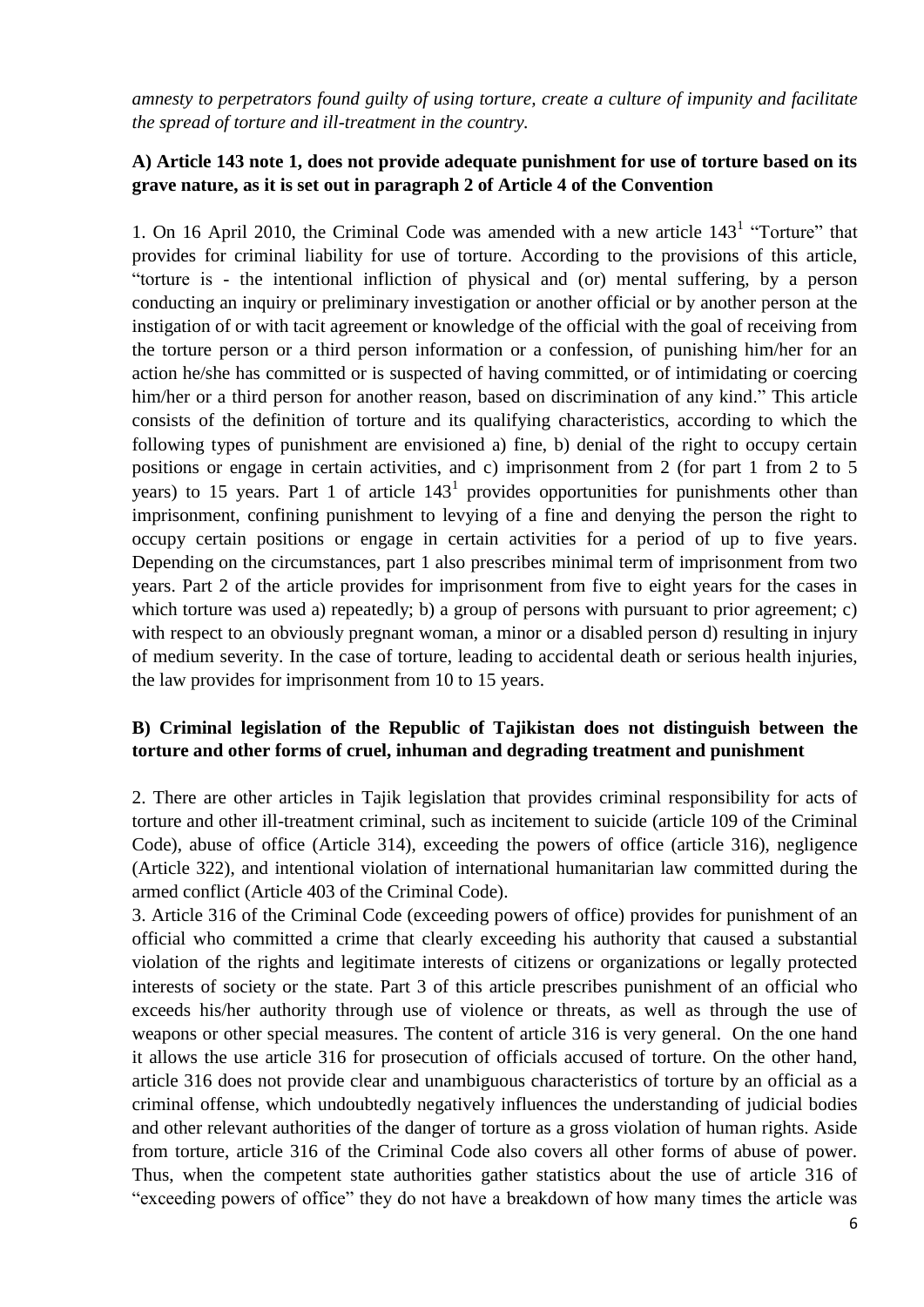applied with respect to torture, cruel or degrading treatment. This deprives authorities of an opportunity to provide an accurate assessment of the prevalence of torture and to plan effective measures for the prevention of these violations.

## **C) Lack of explicit prohibition of torture in thematic laws of the country**

4. None of the following laws contain a direct provision of torture, cruel, inhuman or degrading treatment or punishment. Part 2 of Article 5 of the Law on Status of Military Servicemen defines "offense, violence, threats of violence, infringements on health, honor, dignity, etc." of military servicemen as the basis for military offence under the law. Article 8 of the Law on Parental Responsibility for the Upbringing and Education of Children requires parents (**but not the teachers or other competent bodies**) "to respect the honor and dignity of the child, to not allow them to be subject to ill-treatment, and to ensure physical and mental condition of the child as well as equal treatment". Article 5 of the Law on Psychiatric Care names among the rights of persons with mental illness (**but not of persons with mental disorders)** mentions "respectful and humane treatment, excluding degradation of human dignity; provision of medical treatment and social assistance in conditions that meet sanitary requirements do not degrade human dignity."

5. Article 10 of the Criminal Procedure Code (CPC) specifies that "none of the parties to criminal proceedings can be subjected to violence, torture and other cruel or Article 10 of the CPC stipulates that "none of the parties to the criminal proceedings can be subjected to violence, torture and other cruel or degrading treatment", at the same time **it does not prohibit cruel, inhuman or degrading punishment**. In addition, part 4 of the Article 171 of the CPC defines the inadmissibility of the use of violence, threats or other illegal means, endangering the life and health of people in the course of investigation.

### **D) The country's legislation does not regulate the use of force by law enforcement officers**

6. It is important to note that the Law on Internal Forces of the Ministry of Interior does not foresee the exceptional nature of the use of force and weapons and fails to guarantee the proportionality of its application. The law envisages certain limitations to the use of special measures and weapons, but there are no provisions to regulate the use of physical force. Before referring to physical force, special measures and weapons, the law enforcement officer should give a warning, allow sufficient time to meet the requirements, ensure that medical care is available, submit a report to relevant supervisors, and inform the prosecutor about injury or death, according to Article 19 of the above mentioned law. The law on Police in Chapter 4 adds a little bit to the previous law with the provision stating that the use of physical force, special means and firearms "depending on the prevailing situation, remains at the discretion of the police officer".

# **E) Acts of amnesty for persons convicted for the use of torture contribute to the culture of impunity**

7. In the Republic of Tajikistan, there is a negative practice of granting amnesty to persons convicted of torture and other ill-treatment. This creates a culture of impunity. The Criminal Code, which includes basic rules and principles of granting amnesties, fails to prohibit granting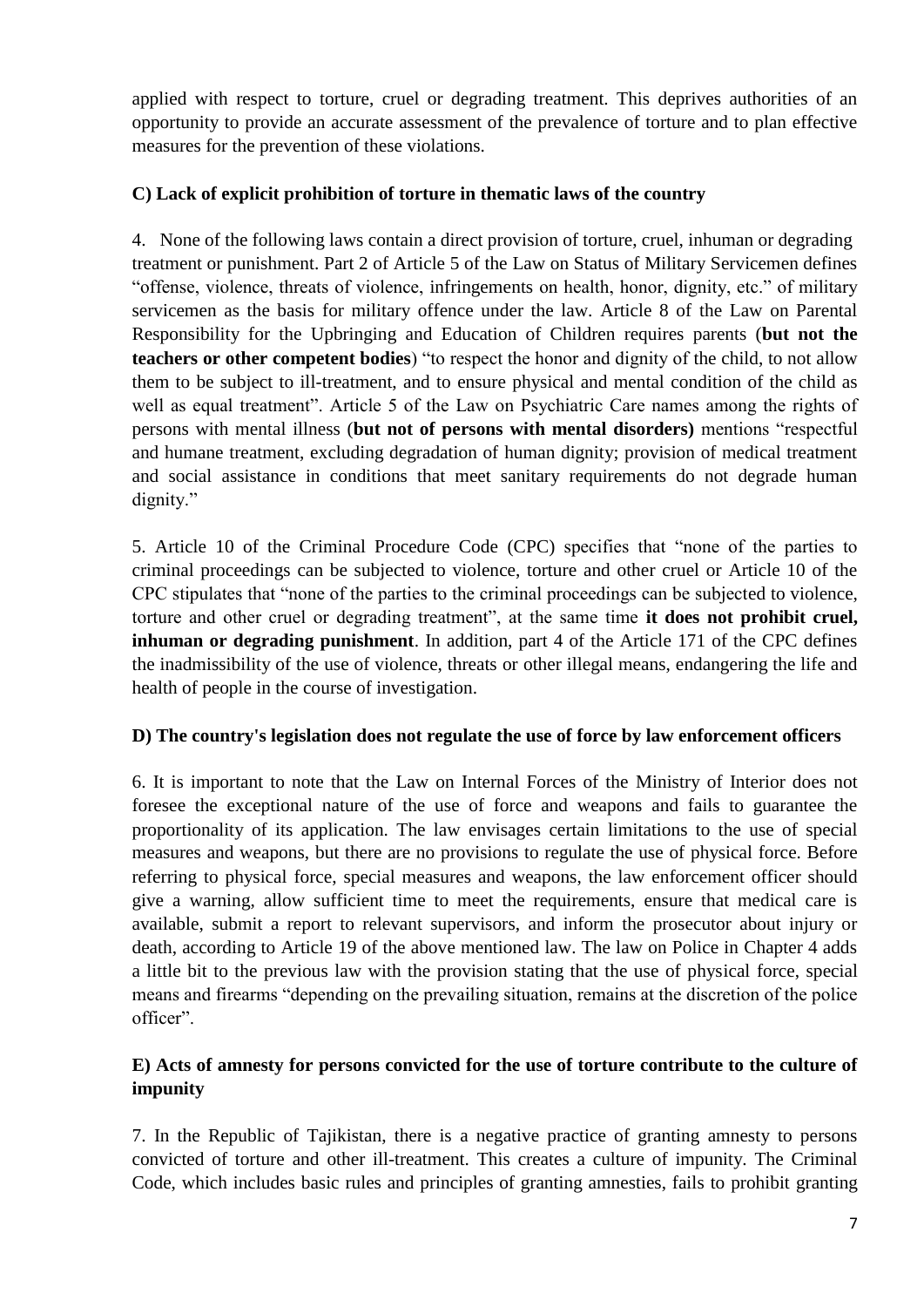of amnesties for certain crimes defined by the Criminal Code. As a result, amnesty can be granted under the criminal law, including for crimes of torture cruel, inhuman or degrading treatment or punishment.

8. Due to the absence of a separate article defining torture in the Criminal Code up until April 2012 prosecution of torture and other ill-treatment was carried out under other articles of the Criminal Code, including: 314 (abuse of office), 316 (exceeding of official powers), 322 (negligent), 391 (abuse of power or position).

9. Most often perpetrators are prosecuted for use of torture and other forms of ill-treatment under the articles 314, 316 and 322 and sentenced to prison or given a conditional sentence (i.e. without deprivation of liberty) or sentenced to insignificant term of imprisonment (which later almost always fall under the acts of amnesty). In exceptional cases, perpetrators may be imprisoned for 10 to 12 years. At the same time, it should be noted that these articles of the Criminal Code can be applied not only when acts of torture are committed, but also other forms of exceeding official powers, which makes it impossible to assess the extent prosecuting and punishing crimes of torture.

10. During 2007 - 2012 three amnesty acts were adopted (2007, 2009, 2011). In accordance with these laws, the amnesty should not be granted to persons sentenced to imprisonment for premeditated crimes under the Articles 316, part 3 (abuse of power by the use of violence or threat of force, weapons or special equipment, and / or causing serious consequences) and 391 part 3 and 4 (abuse of power or position, exceed of official powers or omissions by the authorities that result in death, other serious consequences -part 3, committed in a combat or war - part 4).

11. Acts of amnesty can be granted in almost all cases of use torture and other ill-treatment. The provisions of the Criminal Code, which prohibit granting amnesties for certain crimes are very rarely used in practice (according to the official statistics one person was prosecuted under the Article 391 for the period 2007-2010). Between 2007 and 2010 18 people were prosecuted under the Article 316, but there is no information how many of them were brought to justice under the Part 3 of the Article 316 (to which the acts of amnesty were not applied).

# **RIGHTS OF THE ARRESTED PERSONS AND PERSONS IN DETENTION (article 2 and 11 of the Convention, Concluding Recommendations 7 a,b,d,e (CAT/C/TJK/1) and issues 4,5,7,8 of the List of Issues (CAT/C/TJK/Q/2)**

*In implementation of point 7 (a,b,d,e) of the Concluding Recommendations of the Committee against Torture, the government took measures, such as the handover of sanctioning of arrest from the prosecutors to judges, exclusion of provisions from national legislation that required the advocate in a given case receive preliminary agreement of the investigator leading investigation for a meeting with his or her client. At the same time, reforms to legislation coupled with implementation of legislation, together create conditions that worsen the situation with rights of detainees. For example, according to the CPC of the Republic of Tajikistan the overall period of pre-trial detention was lengthened from 15 months to 18 months (Article 112 of the CPC RT); along with this pre-trial detention can be sanctioned based using the sole*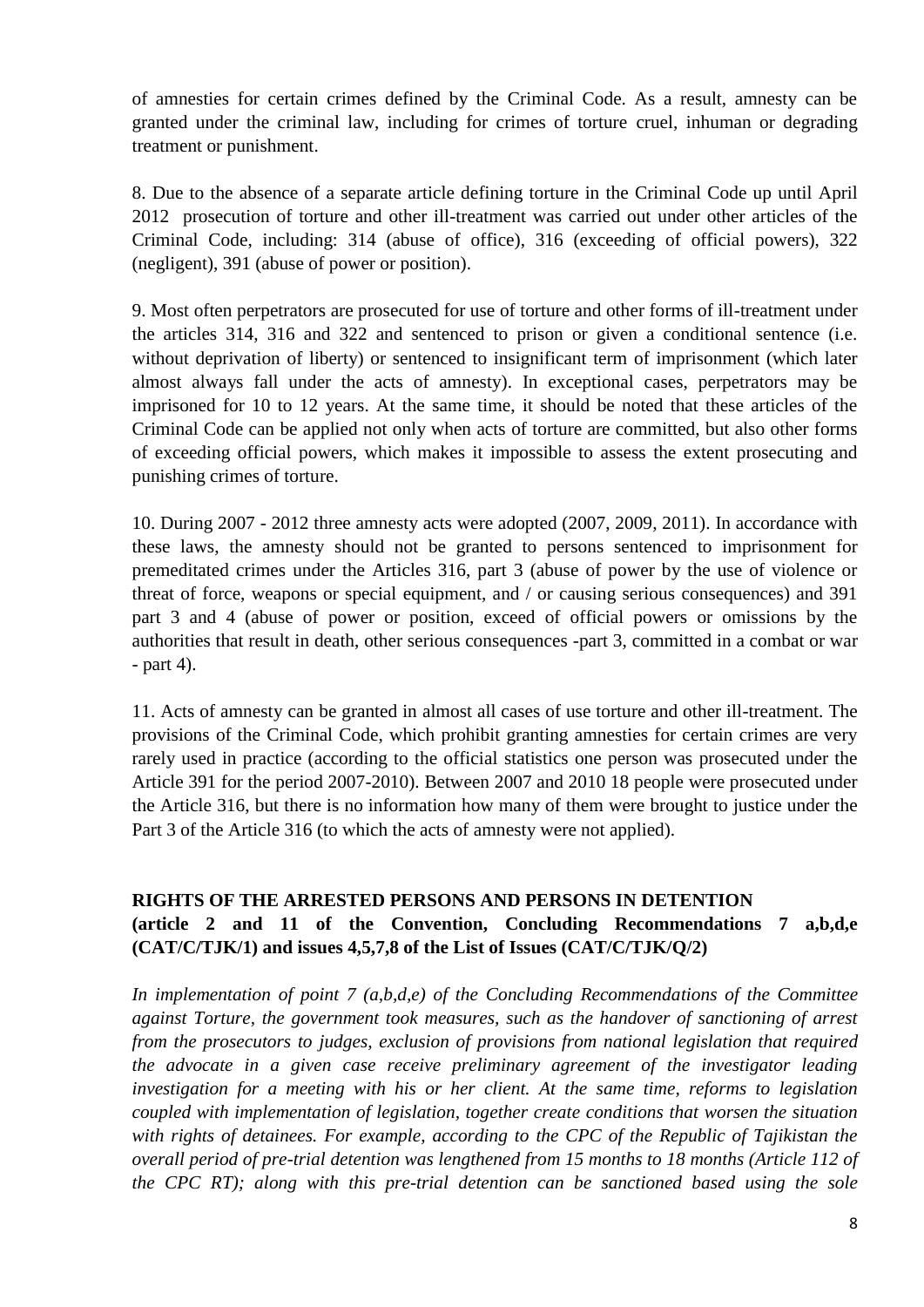*justification of the severity of the crime (part 1, Article 111 CPC RT). At the same time judges were afforded the right to extend the period of initial detention by 72 hours an unlimited number of times (part 5, Article 111). Though legislation provides for unhindered access to legal representation based on the presentation of an order or advocate's license (part 2, Article 18*  Law on the Order and Conditions of Pre-Trial Detention of Suspects, Accused, and Defendants), *access to pre-trial detention centers (SIZO) is carried out through receipt of special permission from the head of SIZO on the basis of internal documents that are not accessible to human rights defenders and lawyers. Holding detainees incommunicado and lack of access of relatives to detainees continue to pose serious problems that also facilitate use of torture.*

12. **Fabrication of the reasons for arrest.** Since various obstacles hinder the everyday police work, police, police officers view suspects' testimonies as a main source of information about the committed crime. The information on accomplices, circumstances of committing the crime (and traces which could be fixed as evidence), and the whereabouts of the instruments of the crime or the property acquired through criminal means. Such information substantially eases the process of investigating and solving concrete crimes by the police; there is no longer necessity to work out several versions of the events and in a place of searching for evidence you need to only complete the procedures for processing the evidence.

13. The police officers register the arrested person suspect in administrative crime (rather than a suspect in criminal investigation) in order to have a possibility to "cooperate" with the suspect and thus avoid responsibility for unjustified arrest and problems with gathering required documentation. For example, in the criminal case of *"53 from Istaravshan" administrative arrests had been applied against 19 persons for the period of 5 to 15 days. During this time they were contained in the buildings and offices of the representatives of security institutions, and were subjected to torture. As a result of the use of torture, they confessed in committing the crimes and the preventive measures in the form of detention under a criminal charge were applied against them.* 

14. Police officers may call the suspect to testify as a witness in the case and hold him/her as long as needed to obtain the necessary information. According to the law, the witness does not have a right to a lawyer. In some cases, a person is not even granted the status of a witness, and is being detained in police department under the pretext of carrying out "conversations" and "operative measures". Such "conversations" are not defined by the law. However, according to common sense, they should be voluntary. In reality, a citizen brought to a "conversation" practically finds him-/herself deprived of freedom and cannot choose to leave "the conversation" at a chosen time. The actual purpose of detaining under the pretext of conducting "conversations" is avoiding the trouble of formalizing the acts of arrest and thus avoiding responsibility for an unjustified arrest. The avoidance of official arrest and interrogation during "conversations" allows the police officers to limit or exclude suspects' contacts with their legal representatives and family members. This eases the process of obtaining information from the suspects.

#### *Arrest procedures*

15. The national legislation does not prohibit arbitrary arrest and pre-trial detention.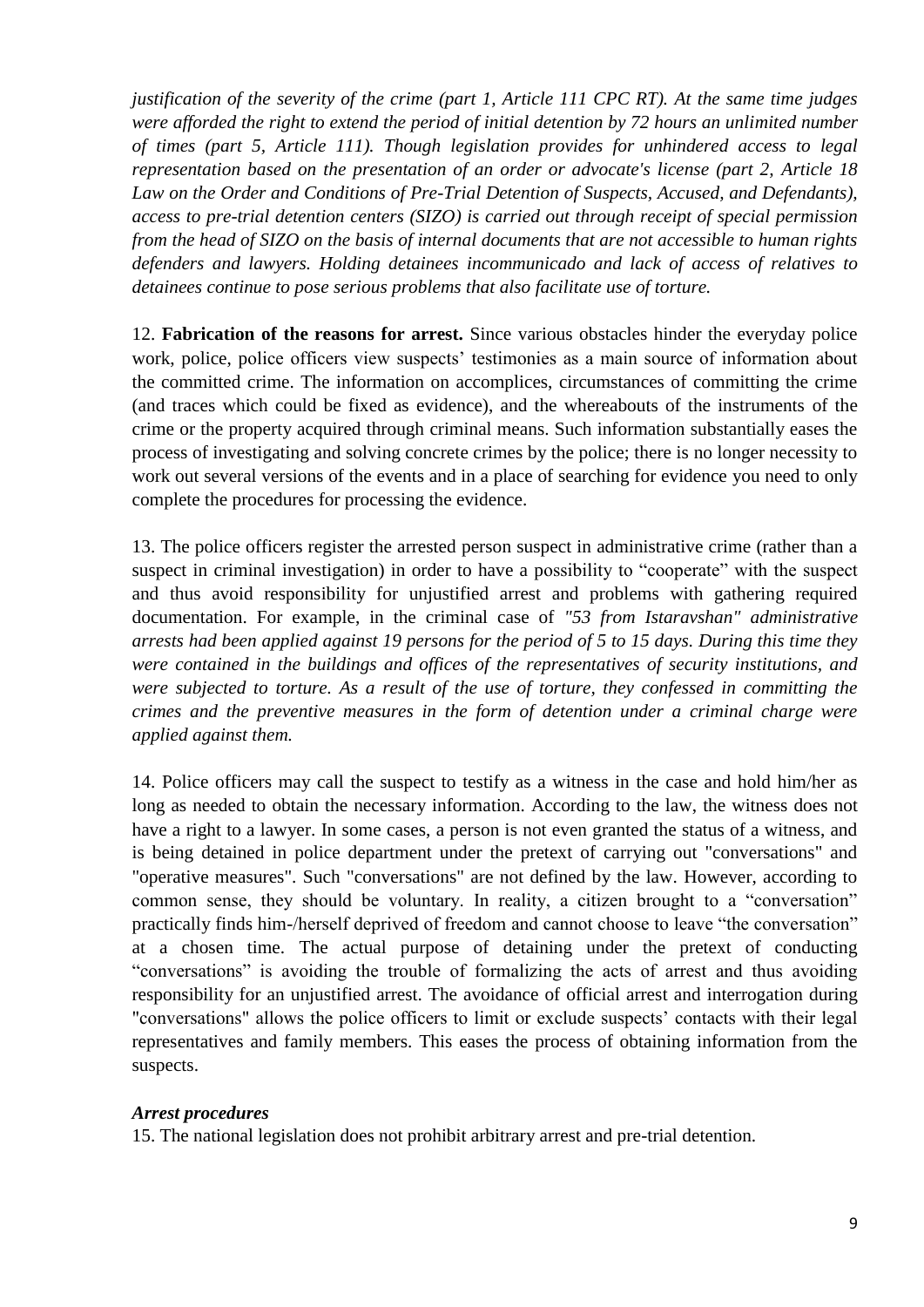16. The legislation of the RT distinguishes: (a) *Detention within the framework of the criminal process* (as a procedural restrictive measure) and *administrative process* (as a measure of enabling proceedings regarding an administrative offence). In the criminal process, the arrested suspect is brought to the investigative institution and detained in **short-time custody** (up to 12 hours<sup>2</sup>, but not longer than 72 hours<sup>3</sup> from the moment of arrest) in special detention facilities defined by the law and the Criminal Procedural Code. In the administrative process, a person may be detained in exceptional circumstances for short period of time (up to 3 hours<sup>4</sup>, up to 30 days<sup>5</sup>, up to 72 hours<sup>6</sup>). However, according to part 4 of Article 756 of the Code of Administrative Violation, the dates of the administrative arrest are counted not from the moment of the actual physical arrest but from the moment of delivery to the detention facility (and for a person in a state of alcoholic intoxication, from the moment of their sobering); (b) *Arrest, detention and home arrest* within the framework of criminal proceedings are considered as types of preventive measures and are applied on the basis of a judge's decision or court decree, in accordance with Articles 104, 110, 111 of the CPC (c) *Forced detention in a medical or correctional institution* is permitted only upon a decision made by a court or a judge, in accordance with part 2, Article 11 of the CPC.

17. The legislation does not foresee for the **definitions of the terms "arrest" and "arrested person".** The CPC does not define the status of the arrested person (until criminal case is initiated), procedures of arresting and brining the suspect for interrogation, obligation of the law enforcement institution to explain the suspect their rights at the moment of actual arrest (and not upon bringing them for interrogation at the investigative body), in accordance with part 2, Article 94 of the CPC. This is precisely the situation of the suspects: during the time between the moment of actual arrest and the moment of filling in the documentation of the arrest, no explanation of rights to the suspect is provided.

18. According to the norms of the Law on the Order and Conditions of Pre-Trial Detention of Suspects, Accused, and Defendants, the temporary detention centers (IVS) are intended for detention of suspects, accused and defendants, on the basis of the protocol of arrest in accordance with Article 5 of the law. The legislation does not define the time period for placing the arrested person into the temporary detention center, which may result in violation the rights of the detained.

19. The time frame for pre-trial detention, which is not ordered by the court, can be up to 12 hours, but not more than 72 hours, according to part 2, Article 92 of the CPC. The indictment should be presented to the suspect no later than 10 days from the moment of applying the preventive measure (from the moment of actual arrest). Accordingly, the person must be brought in front of a judge before 72 have passed. However, part 5, Article 111 of the CPC **allows the court to extend the 72-hours arrest for unlimited number of times** and, based on Article 112 of the CPC, order detention for the period of 2 moths, but no longer than 18 months. The indicated periods of pre-trial detention are excessively extended.

1

<sup>&</sup>lt;sup>2</sup> With respect to a suspect, until the initiation of a criminal case, according to p.p. 1, 2, art. 92 of the CPC of the RT.  $3$ According to p.3, art.92 of the CPC of the RT.

 $^4$  With respect to a person who have committed an administrative offence, according to p.1, art.756 of the CoAO of the RT

 $<sup>5</sup>$  In connection with a particular necessity, with respect to persons without a defined place of residence, and upon</sup> the sanction of the Prosecutor, according to p.1, art. 756 of the CoAO of the RT.

 ${}^{6}$ P.2, art.756 of the CoAO of the RT.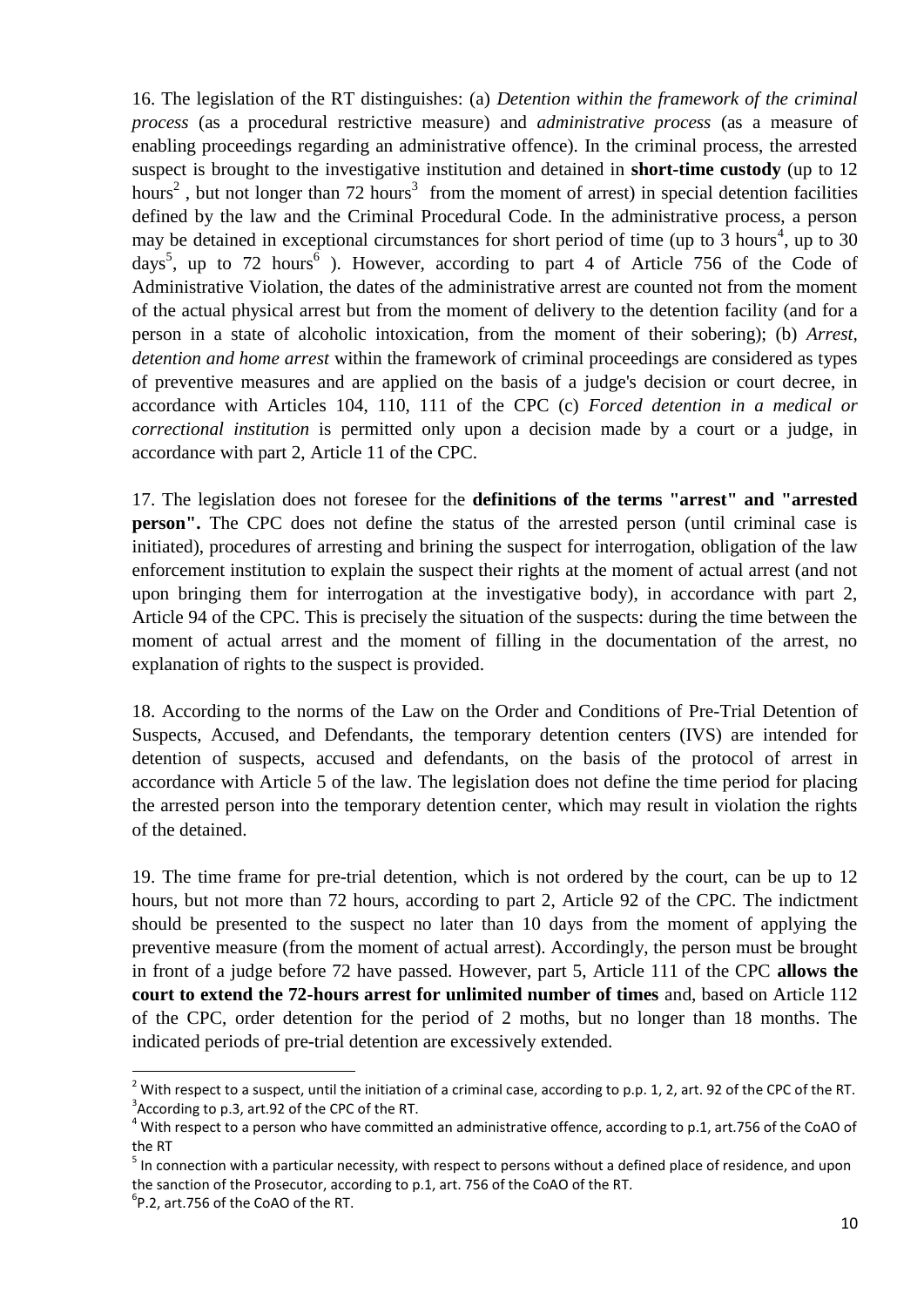20. Part 1, Article 111 of the CPC establishes as the rule, pre-trial detention based solely on **"gravity of the crime,"** irrespective of other potentially mitigating factors.

21. *Access to legal representation from the moment of actual arrest*. The Criminal Procedure Code defines that the "defense counsel is permitted to the participation in the criminal case from the moment of actual arrest of the suspect". The arrested person is acknowledged as a suspect from the moment of drawing up the minutes of arrest that is most often formalized upon i9nitiation of criminal case, which may take from several hours to several days from the moment of actual arrest. In this period of time, the suspect has not legal status.

22. No **requirement to indicate, during the formalization of the arrest, the names of the police officers who have directly carried out the arrest, is a serious shortcoming in existing legislation**. Instead, the registration logbook is filled out and signed by the investigator assigned to conduct the case, who as a rule does not participate in the arrest. The **absence of the requirement for the officers of the law enforcement bodies to carry visible identification numbers** allows the law enforcement officers to use torture with impunity from the moment of actual arrest to the official registration of the arrest by the investigative body. As a rule, the operative police officers do provide the arrested person with their names and ranks, thus there is no mechanism for establishing their identity.

23. *Lack of access to legal representation while in detention* is a serious problem in the law enforcement practice of the country. Although the legislation no longer requires for the defense counsel to obtain permission from the investigator to meet with their client, in practice those restrictions are persistent. While in criminal cases, lawyers may sometimes obtain access to their clients, this is practically impossible, when these cases are investigated by the national security bodies. The lawyers are also prevented from speaking to their clients in conditions of privacy and for sufficient period of time, because of the restrictive presence of law enforcement officers in the room.

24. The practice of engaging so-called "pocket advocates" in criminal proceedings is persistent. "The pocket advocates" are called by the investigative authorities. They provide no legal assistance to their clients, but sign all investigative documents provided by the investigative authorities. As a result, the defendants are de facto denied effective legal assistance. In the case of "53 from Istaravshan", the **majority of defendants waived their right to legal representation** during the first days of detention. However, this was done in absence of a lawyer**,** which contradicts p.1, art.52 of the CPC of the RT; 38 people waived their right from legal representation and approximately 10 people had never seen their assigned defense counsels during the periods of their detention, application of preventive measures against them (sanctioning of arrest), and preliminary investigation. The rest of the people had seen their counsel periodically; however, many investigative actions took place without the presence or knowledge of the lawyers. The 10 assigned defense counsels asked their defendants to sign the procedural documents without previously reading them.

25. During the meeting between the defense counsel and their client, all the technical equipment such as audio recording devices and mobile phones are seized, thus depriving them of the means to collect and prepare the evidence in the case. In violation of the norms of procedural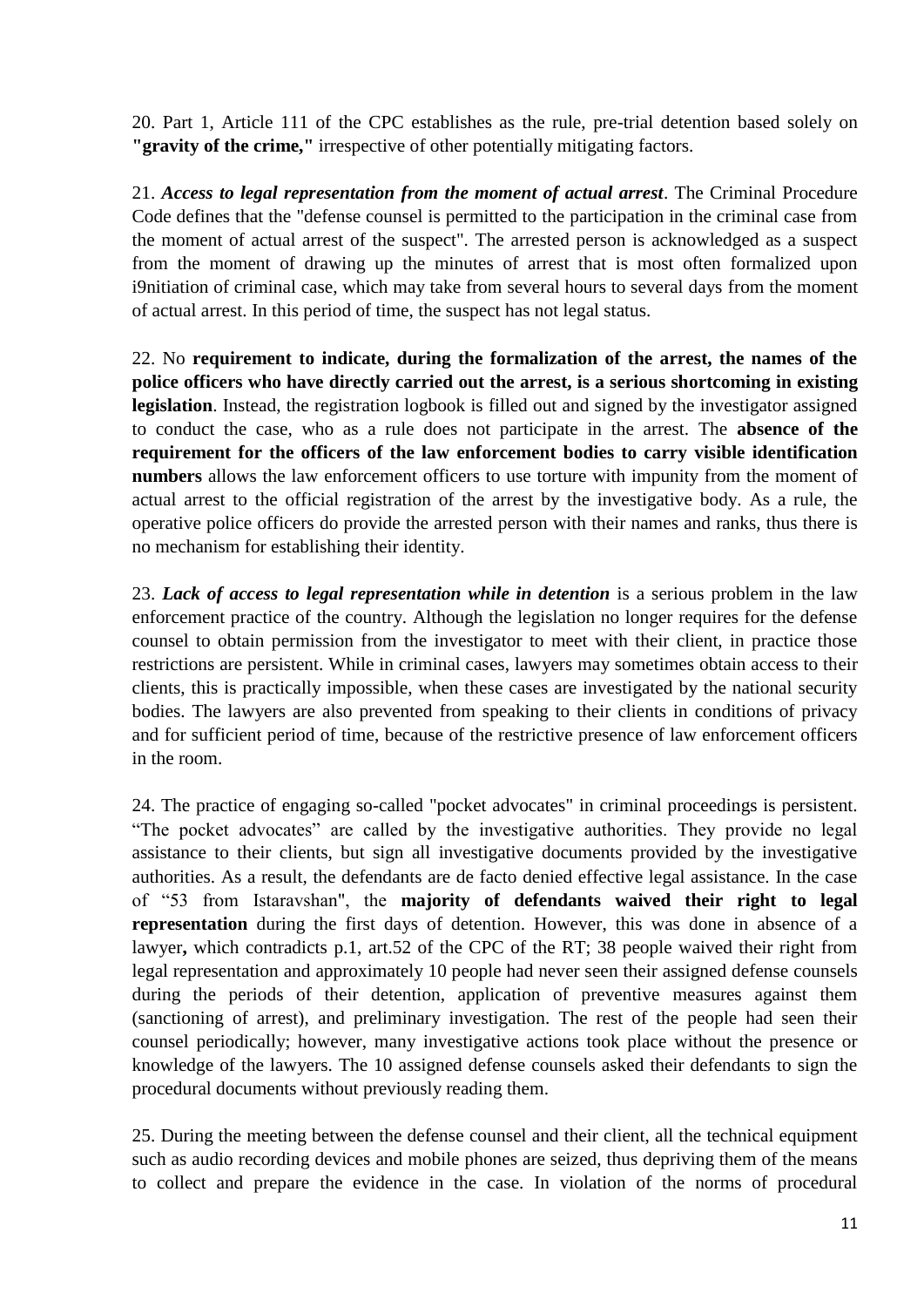legislation, the defense counsels are prohibited to keep written record of the trial proceedings on the computer, with the justification that the law allows only for writings in the (paper) notebooks or audio-recordings.

26. The low quality of the defense lawyer's services is a problem in criminal cases in general and particularly in torture-related cases. This is caused by limited or insufficient knowledge of the lawyers, and also by their reluctance to get involved with the law enforcement bodies as this might affect negatively their work on other criminal cases.

27*. Notification of a person's family on the arrest*. The legislation does not define sufficiently the obligation to inform the family members about the arrest of the person. According to part 1, Article 100 of the CPC, the relatives of the arrested person should be notified on his/her arrest within 12 hours. At the same time, the legislation does not require that family members are informed about the location of the person if they are transferred from one place of detention to another.

# **INVESTIGATION OF TORTURE (article 12 of the Convention, concluding recommendation 17 (CAT/C/TJK/CO/1) and Issues 33, 37 (CAT/C/TJK/Q/2)**

*In Tajikistan unified official statistics related to complaints of torture are not kept, there are not unified mechanisms for reaction and investigation of incidences of torture, and there is not an exclusive jurisdiction for torture cases. The Prosecutor's Office, which could perform the function of an independent mechanism of investigation, does not have the opportunities to carry out investigative activities, necessary for investigation of crimes, including crimes of torture.*

28. *Scale of torture, cruel and degrading treatment in Tajikistan*. Despite evidence collected by NGOs confirming the widespread and systemic use of torture, there is no official data about the actual scale of the problem. There is no unified system of collecting statistics about the number of complaints submitted to the state institutions on torture issues, number of initiated criminal cases and number of people sentenced. Following the amendment of the Criminal Code in April 2012, the prosecutors and other competent bodies hold responsibility for keeping statistical criminal records (articles 314, 316, 322 of the Criminal Code of Tajikistan). Prior to the introduction of the special article on torture to the Criminal Code of Tajikistan in April 2012, the investigative institutions were unable to record relevant statistical information about torture crimes.

29. Torture and cruel treatment is widespread. At the same time torture is used not only against the persons in detention but also against their close relatives.

30. Prosecutors often do not react and do not start investigation in allegations of torture. Victims wait years before investigation is initiated regarding failure to investigate or unjustified termination of investigations.

31. Use of torture is common during arrests and preliminary investigations in criminal cases by the law enforcement officers from the Department on Combating Organized Crime of the Ministry of Internal Affairs of Tajikistan, investigation department of the Ministry of Internal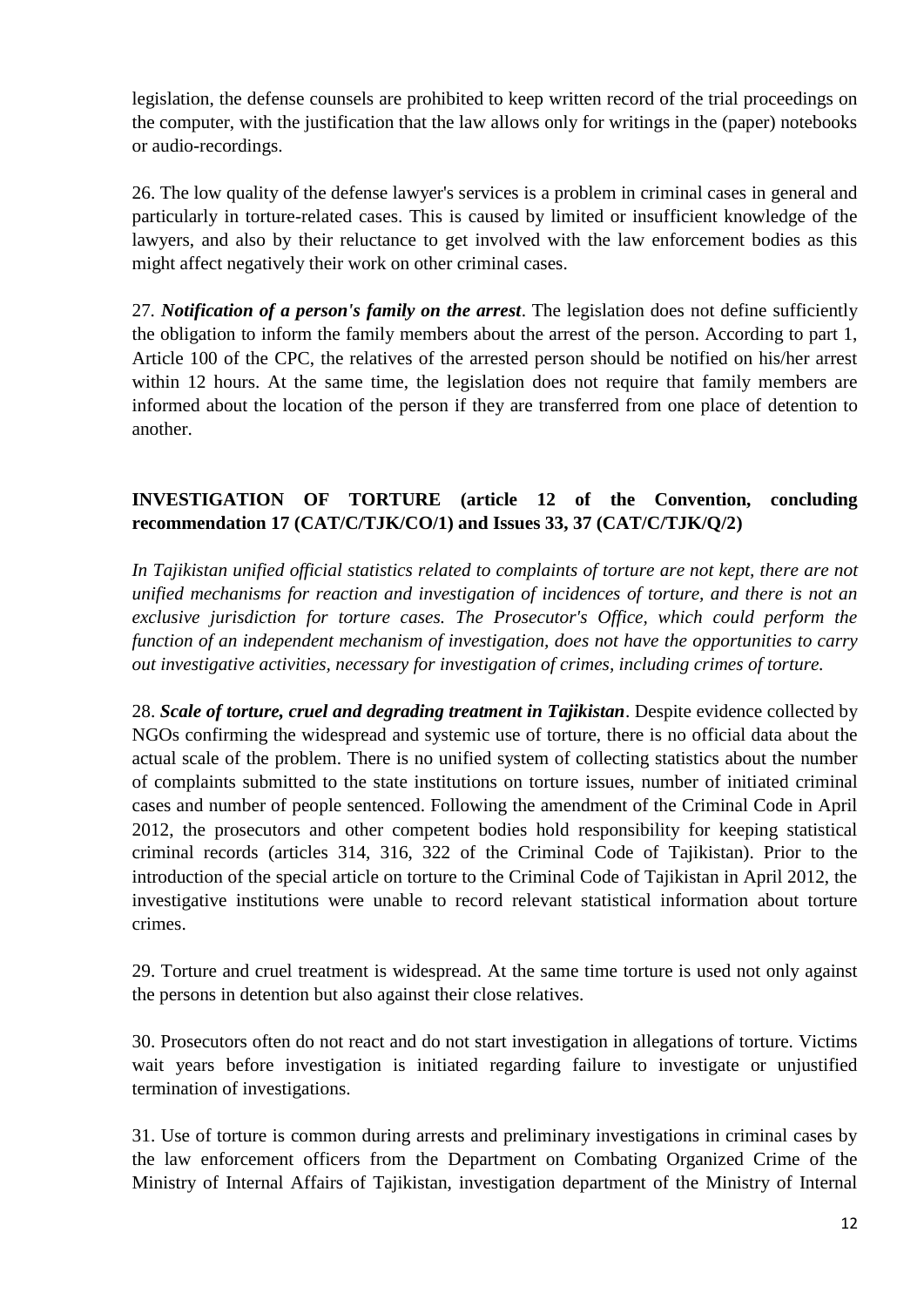Affairs and State Committee on National Security. Majority of victims of torture in detention are those suspected or accused of terrorism and extremism.

32. The most common forms of torture are: *Physical torture*: "incommunicado" detention, electric shocks, ice-cold showers in winter in the open air, beatings, beating with police baton, forcing people to sit in a split, adhesive tape binding, beating heels and kidneys with baton, keeping in cold basements without bed sheets, burning of different body parts with cigarettes, rapes, undressing women naked and photo shooting with threats of black mailing, tying of the plastic bottles filled with water or sand to genitals, asphyxiation with plastic bags, etc; *Psychological torture*: calling of close relatives and their humiliation in front of the arrested person, threatening to undress close relatives, particularly wives and daughters and spreading of their photos in the Internet, forcing to strip naked, torture of other detained people in presence of a newly arrested person; The *following equipment is used for torturing*: electric wires, plastic bags and plastic bottles, police batons, *"sangtuda"* (equipment used as a visual aid for physics classes) *"rogun"* (field telephone, equipment used for checking cables in military field communications. "Sangtuda" is providing short variable discharge current less than in "Rogun". "Rogun" gives a constant current when turning the special handle continuously).

33. *Investigation of alleged torture cases.* According to the national legislation, criminal investigation may be opened upon submission of verbal or written complain by the victim, information provided by an official, information available in the media , information obtained by an interrogator, investigator, prosecutor (p.1 of article 140 of the CPC of Tajikistan). The complaint shall be considered within 3 days, and in exceptional cases upon the prolongation by the prosecutor – within 7 days. In case the prosecutor refuses refusal to open criminal investigation, a copy of a document with information about the appeal procedures shall be provided to the applicant in accordance with parts 2, 3 of article 149 of the Criminal Code of Tajikistan. The applicant may appeal the decision in front of the higher prosecutorial body or the court within 14 days upon receipt of the prosecutor's decision. The law does not provide for procedures for informing the detainee as to whether his/her complaint was received by the relevant addressee.

34. A complaint about use of torture provides the grounds according to which a criminal investigation may be initiated in accordance with part 1 of article 146 of the CPC. The applicant should be provided with d a confirmation document (stating that the application was accepted, registered and considered in accordance with part 1 of article 145 of the CPC). The confirmation document should include information on the appeal procedure (p.7 of art. 145 of the CPC of Tajikistan). Then, a pre-trial investigation is conducted by the investigator or the prosecutor. Pretrial investigation shall be completed within 2 months period from the moment of the initiation of particular criminal case as in accordance with article 164 of the CPC.

35. The prosecutor rarely takes initiative to review the grounds for opening criminal investigation based on evidence indicating possible use of torture. In most of the cases, such investigation is carried out only after the victims or their representatives have filed a complaint.

36. Law defines two stages of investigating complaints: review of existing evidence and preliminary investigation. The review is conducted in order to define basis and grounds for initiating a criminal case and full scale investigation process. Investigation is the process of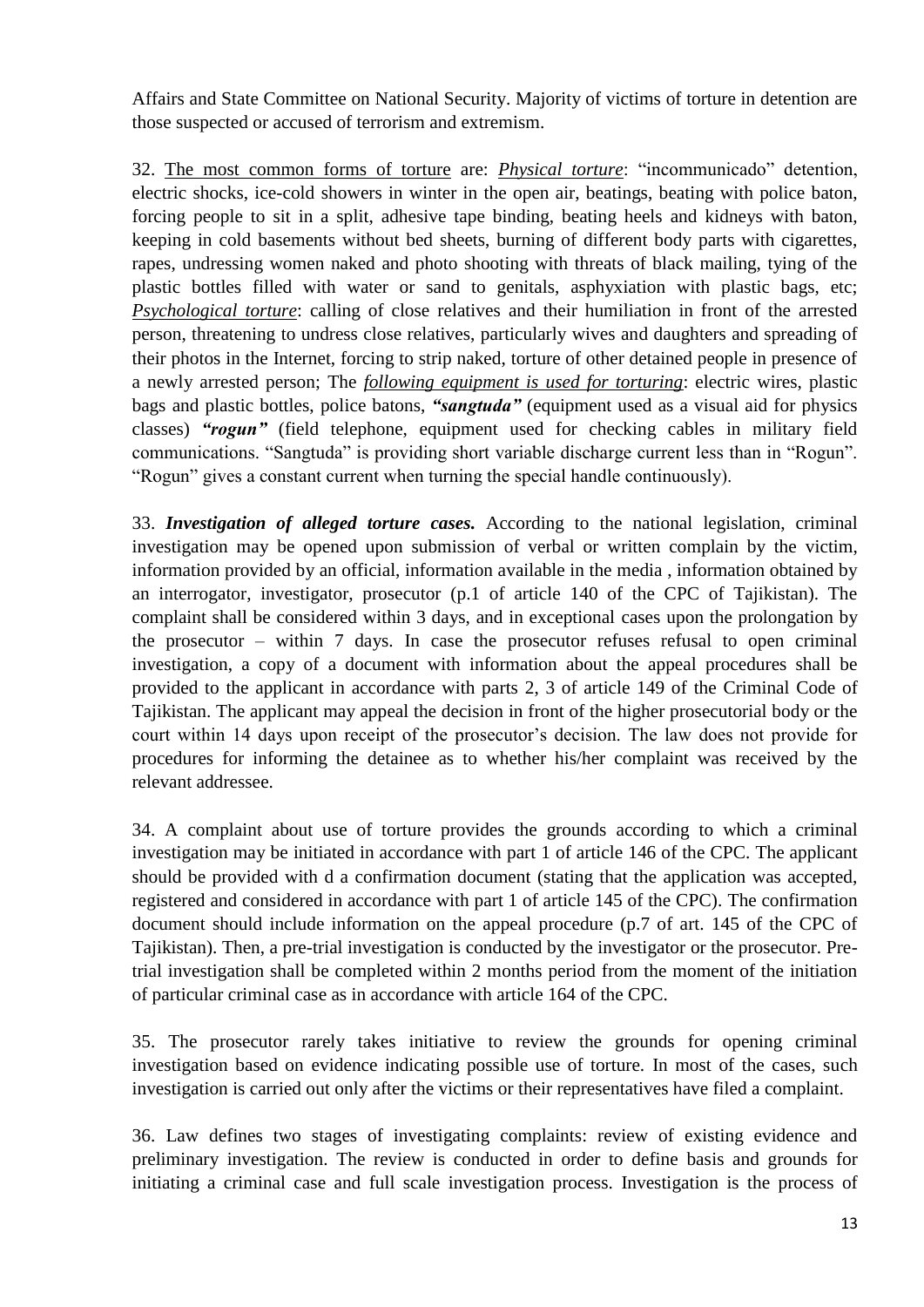evidence collection and identification of the perpetrator. Investigation is considered completed upon the announcement of the indictment (provided the investigation concludes that a crime was committed and sufficient evidence is collected against alleged perpetrators) or by decree on resuming the investigation. Reviewing stage is not necessary if there is credible evidence that the crimes was committed, thus the investigation in this case may start immediately.

37. Legislation is providing a list of institutions responsible for considering citizens' complaints. This includes the courts, prosecutors' offices and internal security services of the Ministry of Internal Affairs and the State Committee of National Security. Investigations of torture cases are mainly conducted by the prosecutor. According to the investigative jurisdiction, the review and investigation of torture complaints are conducted by the prosecutors' office in the region where police officers who allegedly committed the crime work. In most cases it is police officers who use torture. In some situations, the case may be taken by higher prosecutorial body for review and investigation. The Prosecutor's office is closely cooperating with the police during the investigation of crimes. Prosecutors and policemen from the same regions have close professional links and sometimes even personal relations. As a result, this practice could negatively affect the objectivity and neutrality of prosecutors.

38. Consequently, the district prosecutors do not have adequate capacity to conduct investigative activities, including in torture cases. In order to undertake these activities, the prosecutor office has to file requests/orders to the district police office. Thus the collection of evidences against police officer suspected of use of torture is carried out by his/or her colleagues and sometimes even by the suspect.

39. Not only do uniform of single mechanisms of reaction to and investigation of incidences of torture not exist, but the Criminal Procedure Code does not include an exclusive jurisdiction for cases of torture. As was noted above, complaints about torture can be submitted not only the Office of the General Prosecutor, but also to the Ministry of Interior, State Committee on National Security, Drug Control Agency and other law enforcement agencies whose personnel are accused of using torture. In this case, review of the complaints of torture is carried out by the security service of each of these agencies. If a criminal case is not opened, the information may not be passed to agency responsible for oversight, the Prosecutor's Office. In this way, investigation into incidences of torture is not only ineffective, but it also cannot be impartial and independent as required by article 12 of the Convention against Torture.

40. Review and investigation of torture complaints are often not thorough and conducted with delays. Furthermore poor reviews and investigations contribute to unjustified decisions to resume further consideration of torture complaints without providing necessary arguments and evidence. Lack of adequate review and investigation, and unjustified decision regarding torture complaints might be appealed in higher prosecutor body or in court.

41. *Independence of investigation*. Lack of full independence of the prosecutor offices results in ineffective investigation of complaints regarding use of torture by police officers

42. The law envisages that the prosecutor carries out both functions - criminal prosecution and supervision over the legality of the investigative process (preliminary investigation and criminal investigation). Within the criminal prosecution, the prosecutor investigates various types of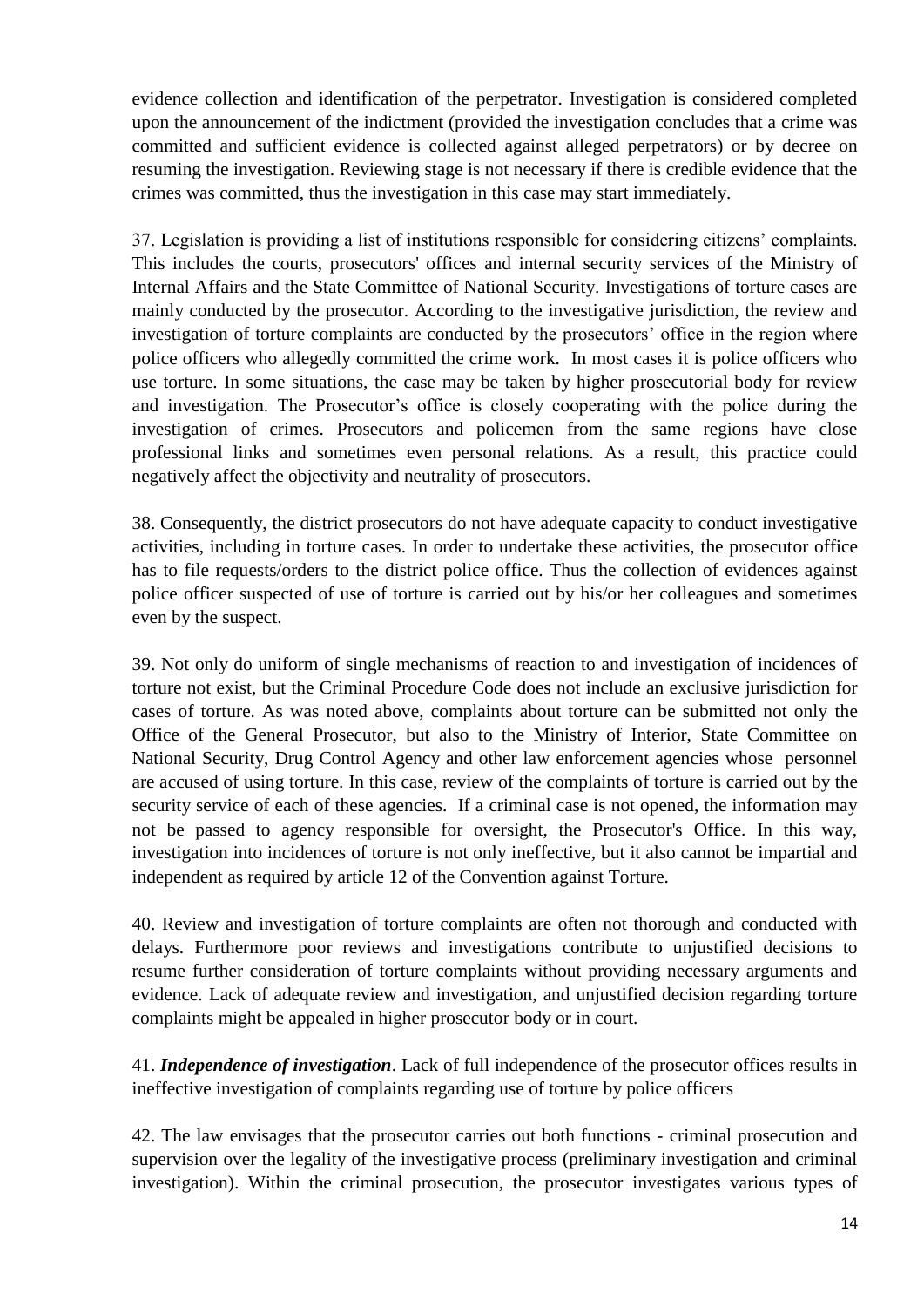crimes and presents indictment against the state institutions in courts, including the cases where the investigation was done by other agencies (i.e. police). While presenting the accusation in the court, the prosecutor is referring to information received during the criminal investigation. By revealing violations (including torture) during the investigative process, the prosecutors also undermine the legitimacy of the collected evidences on the criminal case and weaken the arguments presented in the indictment.

43. In practice conflicts between criminal prosecution function and supervision over the legality of the investigative process are often solved in favor of strengthening accusatory position rather than resolving complaints regarding torture and other violations against the defendants.

# **RIGHT TO COMPLAIN (article 13 of the Convention, concluding recommendation 18 (CAT/C/TJK/CO/1) and issues 34, 35 (CAT/C/TJK/Q/2))**

*The Committee against Torture in its concluding recommendation (18a) was concerned at the absences of a suitable legislative and practical mechanism allowing victims of torture and illtreatment to submit complaints and enjoy the opportunity for timely and impartial consideration of their cases. Unfortunately, practically the mechanism of receipt and consideration of applications and complaints about use of torture have not changed. After submitting a complaint about torture, the complainant either is not informed about the results of the review of the complaint or is informed of the results without being provided with justification for any decision taken. The system of registration and referral of complaints in places of preliminary detention and in correctional facilities does not fully eliminate the possibility that representatives of the administration interfere in the form of reading the content of complaints and avoiding sending them further to the addressee. Lack of access on the part of victims of torture, their relatives and advocates to the materials of investigation is a serious cause for concern, as in accordance with the provision of the Criminal Procedure Code this right exists only after the investigation is concluded (article 42 of the CPC RT). The adoption of a specialized law on the protection of victims and witness participating in criminal processes notwithstanding, these mechanisms do not exist in practice.*

44. In accordance with existing legal norms, the prosecutor's office shall respond to notifications, complaints and other communications (including communications about torture). If the notification or complaint was not followed up by an investigation, the applicants should be informed about the appeal procedure, and their right to refer to a court, when envisaged by law. In practice, the applicants are only informed about the decision on their complaint: initiation of criminal case (if there is satisfactory evidence) or refusal to initiate criminal case. Often, the applicants are not aware about details of the review or the answer does not provide sufficient information about grounds for the respective decision. There is no information regarding actions undertaken to review the received complaint.

45. Chapter 14 of the CPC envisages verbal or written complaint process and against activities and decisions of interrogators, investigators, prosecutors, courts and judges. The complaint is addressed to state body/state officials responsible for the case during the preliminary investigation, investigation and trial. Article 122 of the CPC prohibits the person against whom the complaint was lodged from reviewing the complaint. In accordance with part 2 of article 122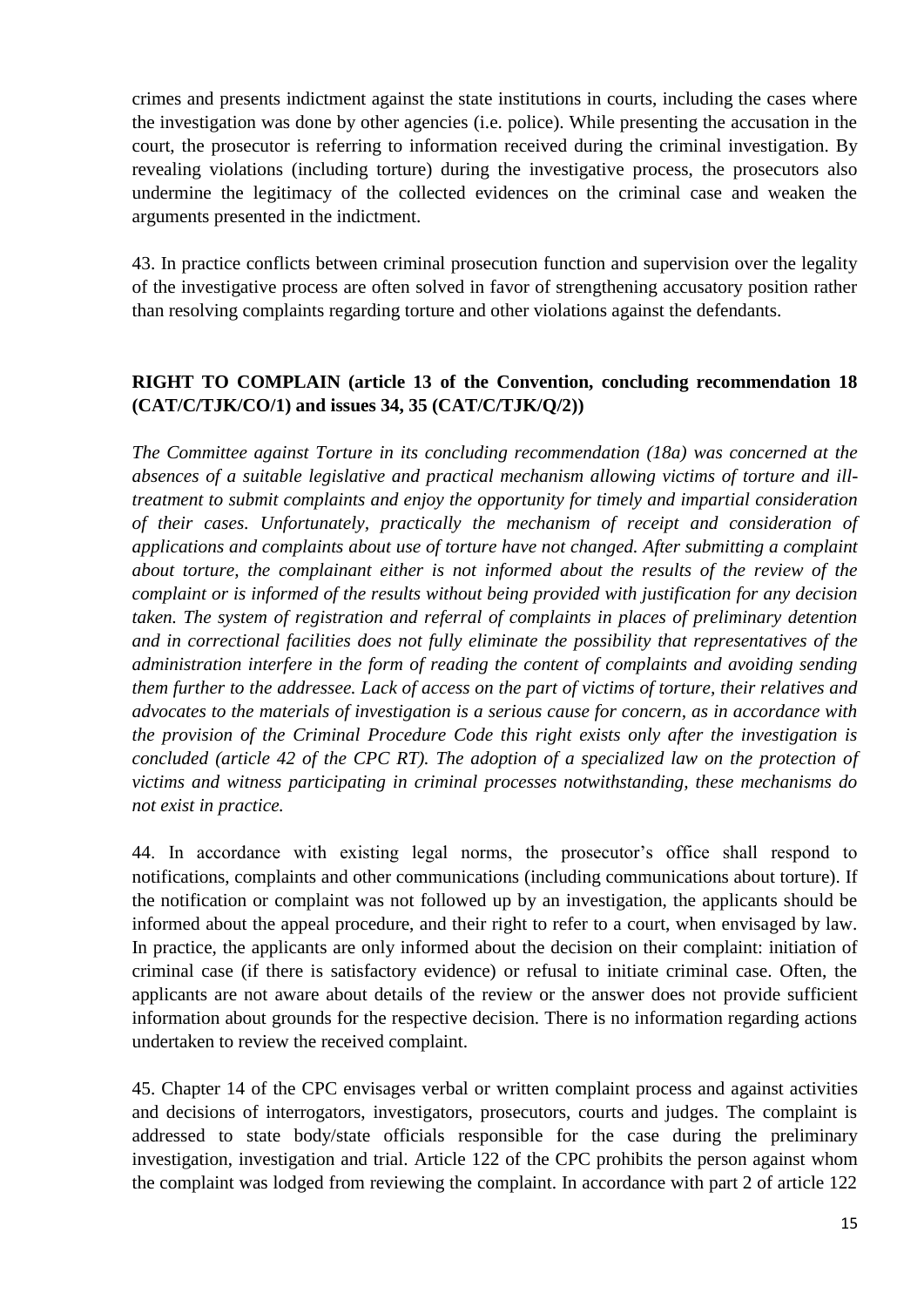of the CPC "The prosecutor or judge shall comprehensively review all argumentation in the complaint and shall request, **if necessary**, additional materials, and at the request of the applicant request, shall request authorities' explanation regarding the actions and decisions that are the subject of the complaint". This statement of the law allows the investigators to limit their review to the complaint's content without additional verification of the arguments indicated in the complaint.

46. Procedure on complaint review in the articles 123-125 of the CPC envisage the following: a) submission of complaint regarding the actions of investigator, interrogator to the prosecutor; the decision on the admissibility of the complaint should be made within 3 days; b) appeal to the higher prosecutor; c) right to appeal in court (regarding refusal to investigate a complaint regarding a crime or violation of law during the initiation or termination of the criminal case) within 1 month from the moment of receipt of the notification from the prosecutor; the appeal shall be considered within 10 days period; court decision cannot be appealed.

47. In practice, the applicants face serious obstacles during the appeal procedure: prosecutors do not provide their response and the court does not bring positive decision on admissibility of the complaint, referring to limited number of issues that can be taken under consideration by the court under the article 124 of the CPC. Thus the state has failed to implement international standards on victims right to make a complaint against state officials and criminal investigative bodies to a court (with further consideration in various instances, as minimum one higher instance court – in appeal procedure/or cassation procedure).

48. The legislation on procedure and conditions in detention of suspects, accused and persons on trial and Criminal Code of Tajikistan envisage additional guarantees of the right to complain for people kept in pre-trial detention in penitentiary institutions. Complains addressed to the prosecutor, court, Ombudsman office or other state bodies authorized to monitor conditions in detention facilities shall not be censored and shall be forwarded in the sealed envelope not later that the next working day from the date of submission of the application or complain. Notifications and complaints addressed to other state bodies, public organizations and **defense lawyers** shall be registered by the administration of an institution and forwarded accordingly but not later that three working days (except for week-ends and holidays) from the date of submission. Complains on the actions and decisions of court, prosecutor, investigator or interrogator shall be forwarded in accordance with the regulations of the CPC, but not later than three days from the date of submission. Responses to the notifications and complains are announced to the suspect, accused and defendant who filed the complaint with a notification of receipt attached to the personal files. It is forbidden to prosecute the suspects, accused and defendants for notifications or complains the make regarding violations of their rights. Penitentiary officials found guilty for these violations are brought to liability in accordance with the legislation of Tajikistan. The legislation does not regulate the procedures on acquisition and review of the complaints, as this issue is regulated by administrative regulations of respective institutions, which are not public.

49. At the same time the existing procedure on complaints made to the respective state institutions and human right bodies does not completely prevent the penitentiary administration from accessing information about the content of the complaint and failing to forward the complaint to the respective recipient. In accordance with the present legislation registration of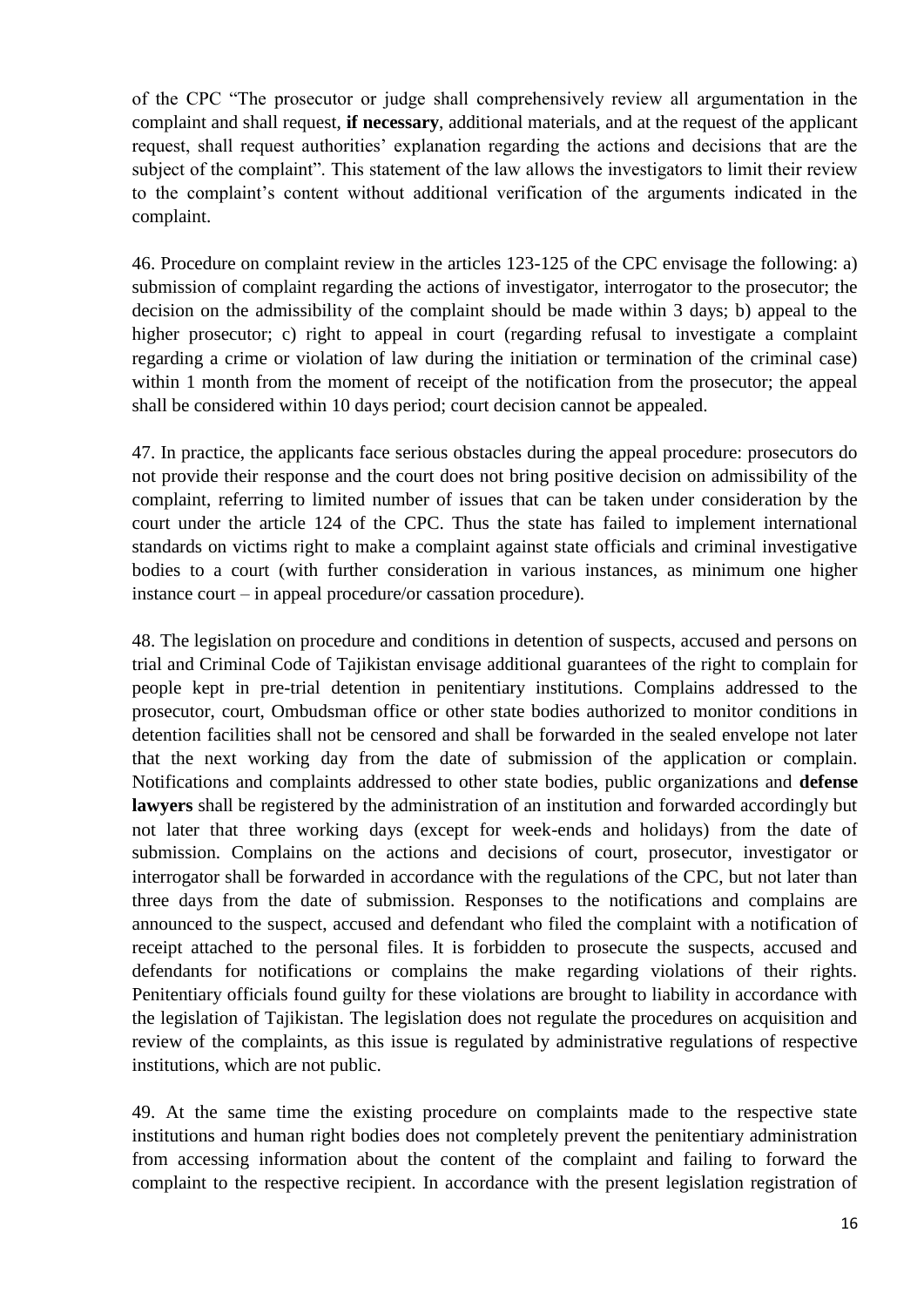the complains and notifications from people detained in pre-trial detention and penitentiary facilities is handled by the administration of the institution that is later responsible for forwarding the complaints to the respective recipients. The detainees do not have realistic opportunity to verify whether the administration of the penitentiary institutions respects the prohibition of censorship and fulfills its obligations to forward the complaint to the recipient.

50. According to the opinion of the human rights activists and lawyers the effectiveness of the prosecutors work supervising the legality of execution of criminal sentences and adequacy of conditions in pre-trial detention centers and penitentiary institutions is not very high. Systematic monitoring (in practice once a month) conducted by prosecutors in the penitentiary institutions is aimed mainly at assessing the quality of the registration documents issued by the administration of the penitentiary institution. At the same time the real picture of respect for inmates' rights is not given attention.

51. *Applicants access to investigation process and investigation materials*. The CPC provides to the victim of crime (including torture) or his/her representative the possibility to request initiation of certain investigation activities, right to participate in the investigation activities with permission of the investigator, right to provide evidence, right to be informed about the decisions made on the case, right to access relevant materials, etc. the person filing a torture complaint or any other complaint is not automatically identified as a victim. The person receives the status of a victim based on a formal decision of the investigator.

52. The right to access investigation materials provided by the CPC refers only to the participants of the criminal investigation, including the victim. The prosecutors and investigators have no obligation to provide information on the content of the case to a person who submitted the complaint regarding use of torture in case the complaint was found inadmissible, no criminal case was initiated and the applicant was not acknowledged as the participant of the criminal justice process (as victim).

53. The list of rights included in article 42 of the CPC includes another set of obstacles for victims of torture, in particular – the claimant is allowed to access materials of the criminal case only upon completion of the pre-trail investigative process. As a result, the pre-trial investigation does not reveal all necessary evidence that could have been identified if the victim have had participated in the process. *Question of contradictions between article 42 of the CPC and the Convention against Torture was raised in the Constitutional court of Tajikistan in the complaint regarding protection of interests of the representative of the deceased victim of torture, Mr. Juraboi Boboev. The son of Mr. Boboev died as a result of torture committed by the representatives of the law-enforcement. Although the criminal case on this issue was resumed, for the two years neither Boboev nor his lawyer have been able to obtain information about the reasons of termination of the criminal case as required by article 42 of the CPC. Unfortunately, the Constitutional Court of Tajikistan, while considering this case, did not find any contradictions between the Constitution of Tajikistan and the provisions of the International Covenant on Civil and Political Right and Convention against torture.* 

54. *Protection of victims and witnesses.* Regardless of the context in which torture was committed, there is an issue of providing protection to the persons complaining about use of torture, their families and witnesses testifying against state officials. Part 3 of article 12 of the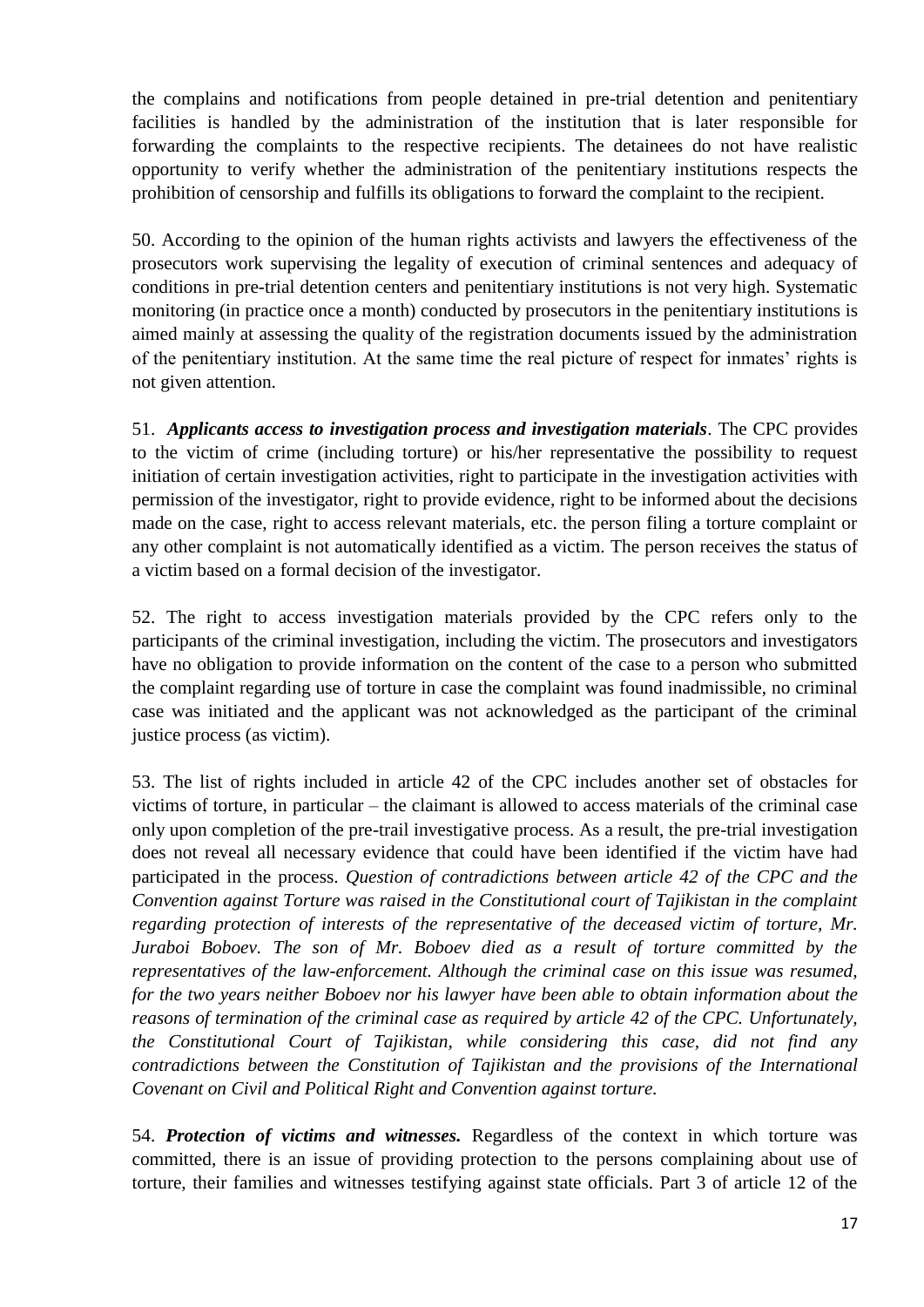CPC states that if there is sufficient information suggesting that victims, witnesses and their families may be at risk, the court, judge, prosecutor, investigator and interrogator are obliged to take adequate legal measures to protect the life, health, dignity and property of such persons. The Law on State Protection of the Participants of Criminal Proceedings adopted in 2010 envisages long list of measures and guarantees on protection of victims and witnesses of crimes. However, the law is not implemented. As a result, persons complaining to the prosecutor office about use of torture, as well as witnesses and their relatives are subjected to additional pressure. In some cases they are subjected to violence. The detainees complaining about torture and cruel treatment by representatives of the penitentiary administration are in worst situation. During the review and investigation of their complaint the detainees are never transferred to another facility, where they could avoid pressure and threats by the state officials against whom they complained. Lack of protection measures for the applicants and witnesses' contributes to the ineffectiveness of the investigation process. Many victims often withdraw their complaints. Many victims decided not to file a complaint at all. *For example, 21 August 2012 after the conclusion of consideration by the city court of Yavan district of the criminal case against police officer Mashraf Aliev on charges of torture of a juvenile, the relatives of the defendant openly threatened the victim, his parents, and the advocates for the victim, Sharipov A.P and Kulmatov A. As a result of a scuffle (which was caught on video) the mother of the defendant took the official identification of the advocate Sharipov, A.P. from his front breast pocket. During the incident, law enforcement personnel did nothing. On the next day, a complaint was made to the Department of Internal Affairs of Yavan, but the application was left unconsidered. On 28 August 2012 the advocate appealed to the Office of the Prosecutor in Yavan city about the actions of the mother and the inaction of the police, who were supposed to guarantee security for the proceedings. Following this incident, court proceedings in the case were announced to be closed in the interest of protecting the rights of the victim, but state protection for the victim and his lawyers was not forthcoming. As of 10 October 2012, the Prosecutor's Office had not informed the complainant as to any measures taken with respect to incidences of pressure on the victim and lawyers, and the theft official identification of the advocate.*

### **ROLE OF MEDICAL PERSONNEL IN DOCUMENTING AND PREVENTING TORTURE<sup>7</sup> .**

*The recommendation of the Committee against Torture related to the creation of an independent institute of forensic medical examination was not implemented. In Temporary Detention Centers there are not staff doctors and there is no medical examination conducted at the moment of factual arrest. The Criminal Procedure Code of the Republic of Tajikistan does not guarantee the right to medical examination and does not specify the procedure by which medical examination should take place. Law enforcement personnel are almost always when judicial medical expertise is being conducted, which leads to the situation that the supposed victim of torture does not have the opportunity to communicate to the examiner the circumstances under which he/she sustained the injuries.* 

55. The delayed forensic examination of torture victims and the absence of independent judicial review contribute to the culture of impunity in the country. CPC specifies that the examination

 7 При подготовке настоящего раздела использованы результаты мониторинга медицинских учреждений «Эффективное документирование пыток и других форм плохого обращения медицинскими учреждениями Таджикистана», ОО «Центр по правам человека», Душанбе, 2012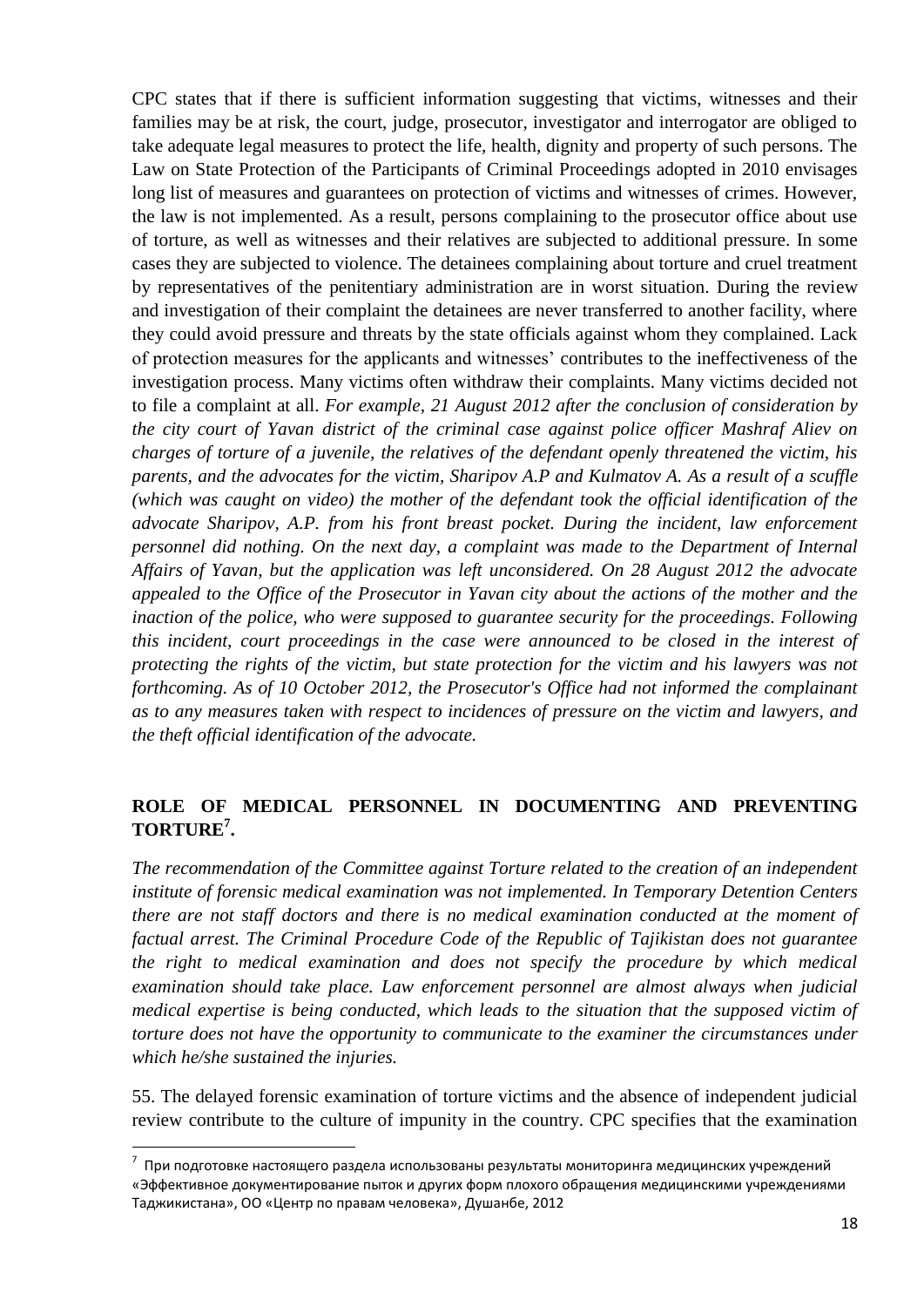shall be ordered at the discretion of the investigator. At the same time, it does not clearly define procedures for judicial - medical examination at the request of a defense lawyer. There is no doctor at the detention center, and thus medical examination cannot be carried out immediately after the person is detained. As a result, staff and investigators call doctors from local city hospitals to examine detainees that were subjected to beatings and torture. These doctors then report on absence of injuries.

56. Very often, the medical examination is a standard procedure. The medical condition of torture victims is described in standardized statements with inaccurate description of the sustained injuries or conclusions about the good health.

57. The criminal procedure legislation requires a medical examination, which includes a procedure distinguishing marks, traces of the crime, bodily injury. The inspection may be conducted against the will of the suspect, accused, victim and witness. This procedure is performed on the basis of the investigator's request, in the presence of witnesses and, if necessary, in the presence of a physician<sup>8</sup>. Thus, although this action includes body inspection or establishment of his/her condition, it can be done without a doctor since his presence during this step is optional. If the investigator cannot conduct the examination due to gender-related sensitivities, the CPC considers mandatory medical examination in the presence of witnesses of the same sex as the victim of torture. The CPC does not recognize the rights of the examined person. In addition, the law does not regulate the procedure of examining the alleged victim of torture, including situations when the doctor is not involved. Also, the CPC does give details on procedures of documenting and keeping recordings of the examination and what issues should be reflected in the documentation.

58. The Law on the Order and Conditions on Pre-trial Detention of Suspects, Accused, and Defendant requires that the suspect, accused or defendant undergo medical examination immediately after being transferred to the detention facility, in line with provisions of internal order of the facility that are not available to the public<sup>9</sup>. In this regard, it is not clear what is the purpose and procedure of the medical examination of suspects and accused persons and whether the established procedures allow identifying and documenting the cases of torture.

59. In the institutions of forensic examination there is no unified standard way of documenting medical examination of alleged victims of torture. For example there is no requirement to list all persons present during the examination, including the police. Also there is no requirement to describe the behavior of those accompanying the prisoner, include a full description of all of diagnostic tests, photos of all injuries. The doctors are also not obliged to obtain informed consent from the examined person, and so on. Experts do not always provide a copy of their conclusion to the examined person.

60. The country's legislation does not require medical staff to report crimes to the law enforcement authorities.

61. Medical experts often tolerate torture. Monitoring conducted by human rights organizations indicates that most experts admit that they have dealt with cases when they identified injuries from torture on detainee's body, while the detainees denied that torture was committed against them. Experts pointed out that investigation of the cause of injuries does not fall under their

1

<sup>8</sup>Article 186 CPC RT.

 $^9$ Article 16 of the Law of RT "On the procedure and conditions of the detention of persons suspected or accused"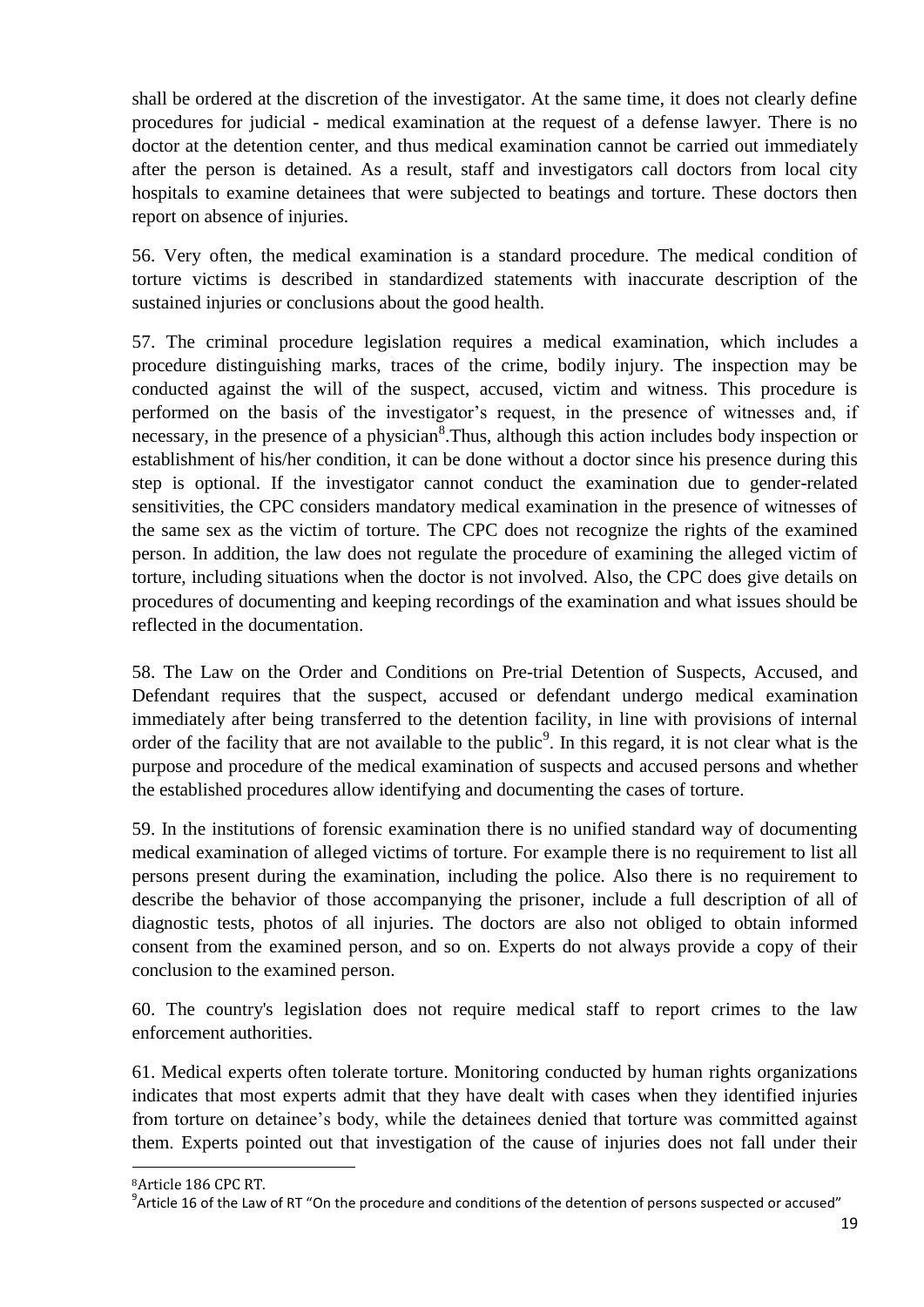competences, since they are only obliged to conduct examination and issue a conclusion. Very often police officers are present during the examination, claiming to provide protection to the medical personnel. As a result, the alleged victim of torture is prevented from explaining to the expert the circumstances of the sustained injuries. Programs for the preparation of medical personnel on the standards of the Istanbul Protocol do not exist. International organizations and NGOs conduct these types of trainings, but they are not sufficient. For example, 27.09.2012 the Collegium of Cassation of the Supreme Court of the Republic of Tajikistan resumed consideration of the criminal case know as the case of «53 from Istaravhshan,» during which the prosecutor shared the conclusions of investigations into complaints of torture lodged by 49 defendants and one witness about the use torture. The Prosecutor concluded not to open a criminal case based on the allegations. In the course of the proceedings, it was revealed, that the expert who had conducted the examinations had not been trained according to the Istanbul Protocol, did not know what constituted torture, and admitted that while conducting the examination he did find traces of a broken bone, but that it was not within his competence to determine the time and cause of the injuries.

### **PRACTICE OF COMPENSATION TO VICTIMS OF TORTURE (article 14 of the Convention, Concluding Recommendation 18 b (CAT/C/TJK/CO/1)**

*Torture is not named among the list of justifications, on the basis of which a victim can receive compensation for damages. The Legislation of the Republic of Tajikistan does not contain provisions about fair and adequate compensation for inflicted harm "for the possibility of full rehabilitation," as required by part one of Article 14 of the Convention against Torture. Human rights defenders are unaware of instances of payment of compensation in cases of torture, there are nearly no experts and specialists that could assess moral damages inflicted through torture. Victims of torture do not file suit seeking compensation fearing further scrutiny by personnel of law enforcement agencies.*

62. According to the CPC and the Civil code, harm caused to a citizen as a result of the use of torture and other forms of ill-treatment is subject of compensation. The institution that carries out the criminal investigation is obliged to inform the victim of torture about their right to file a compensation claim for material and moral damage and also about the procedure of filing such a  $suit<sup>10</sup>$ .

63. According to Article 461 of the CPC, if the victim was forced to give a false confession (which came out as a result of the use of violence, threats and other illegal measures), this does not affect victim's right to compensation. This measure presupposes that there is presence of documentary evidence of coercion to give false testimony, in the form of a conviction of the guilty official, which would also serve as justification for compensation. Correspondingly, the "establishment by the investigative bodies, prosecutor, or court of the fact of using illegal measures" is obvious according to part 4, Article 461 of the CPC. Thus, first a registration of the victim's complaint on the crime, then the investigation and passing the sentence should take place, and only afterwards comes the right to demand the compensation of damages. *Mirzokhon Karimov, who was arrested on 13.06.2009 with the purpose of obtaining admission of guilt, was beaten by the police with a baton on the head and the back, and handcuffed to a radiator* 

 $^{10}$  The decision of the Plenum of the Supreme Court of the Republic of Tajikistan #1 of 25 June 2012 "On Application of the Norms of Criminal and Criminal Procedural Legislation on Counteracting Torture".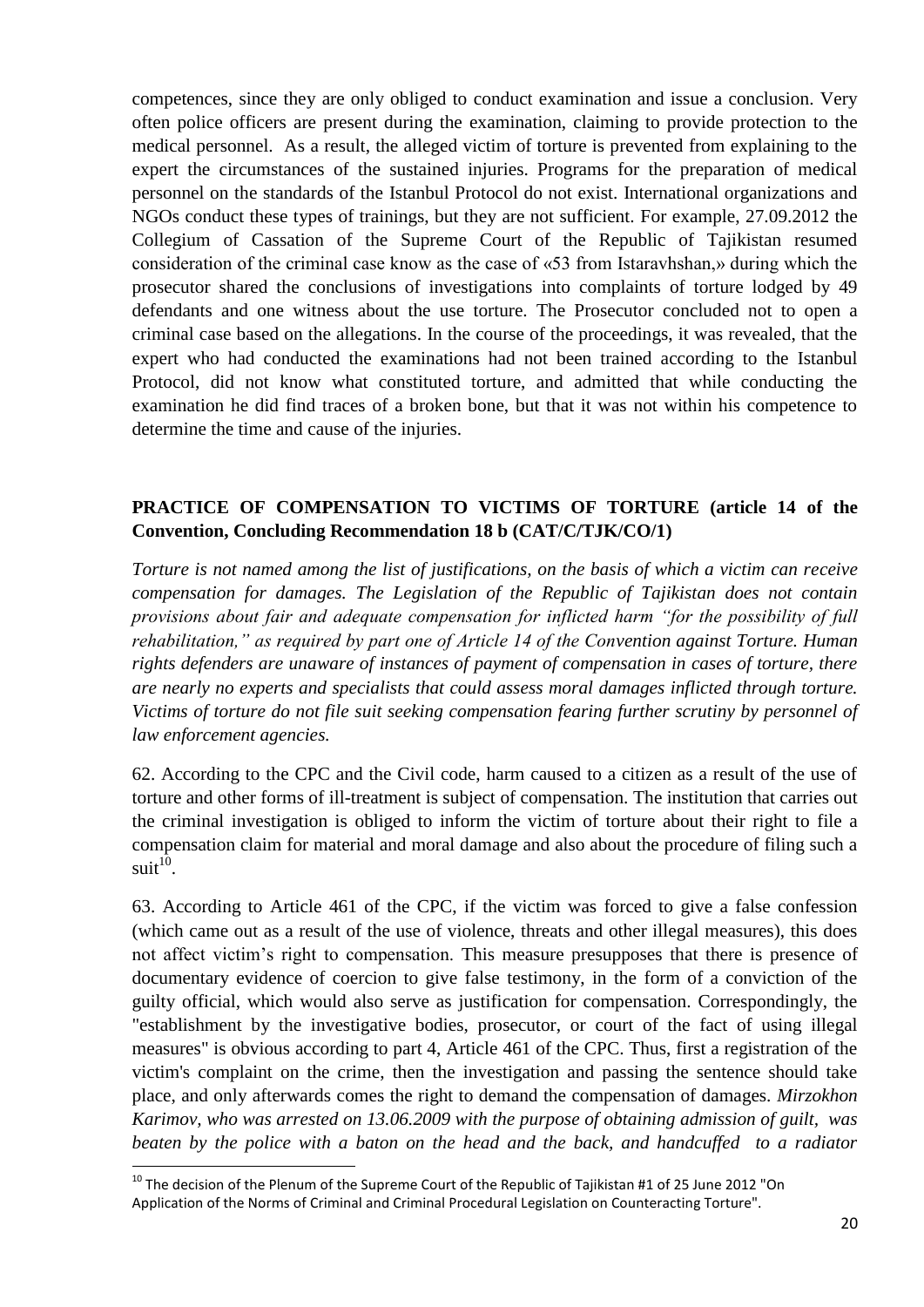*battery. Unable to endure the inflicted physical pain and psychological pressure, Karimov signed the deliberately false admission of guilt in committing the crime. As a result, a criminal investigation was opened with respect to Safarali Soliev and Ibrokhim Toshev. The investigation was later resumed on the basis of an amnesty act. Karimov filed a law suit for compensation, but the court declared the complaint inadmissible, because the criminal investigation against the officers in question had been closed, therefore no basis for bringing the suit and satisfying the claims existed.* 

64. According to part 2, Article 12 of the CPC of the RT, "harm caused to a person as a result of violation of their rights and freedoms in *criminal proceedings* is subject to compensation …" The state compensates in full volume the damage inflicted to a citizen as a result of illegal arrest, detention and home arrest, temporary removal from office, placement in a medical establishment, conviction, application of preventive measures of medical nature<sup>11</sup>. Torture is not named among the list of reasons for which the compensation is prescribed. Besides, the legislation of the RT does not contain a provision on a fair and adequate compensation for the purpose of as full rehabilitation as possible as required by p.1, art.14 of the Convention against Torture provides. Article 462 of the CPC of the RT lists the possible compensations: material (property) damage<sup>12</sup>, *consequences* of moral damage, restoration in pension, labor, housing and other rights.

65. The courts in the country do not order that compensation be paid to victims of torture. The country lacks specialists able to assess the psychological suffering sustained by victims of torture. Torture victims and their families do not file compensation claims, because they are afraid of retribution. *I. Bachajonov died in the strict regime correctional colony as a result of torture. In the course of criminal proceedings against the employees of the correctional colony, the representatives of the deceased were informed about their right to file a civil complaint and demand compensation from the state. In April 2012, the spouse of Bachajonov, Savrinisso Gulova, filed a law suit against the Main Department of Implementation of Criminal Punishment of the Ministry of Justice of the RT and the Ministry of Finance. Mrs. Gulova is seeking compensation of 655 thousand Somoni for the damage caused by the loss of the breadwinner (following an evaluation of moral damages conducted by an expert, Mrs. Elena Volochay form Ukraine). To date, 12 judicial hearings have taken place in this case, in the course of which the authorities refused to recognize the basis for the law suit and demanded that compensation should be sought from employees of the correctional colony, who were found guilty by the court for the use of torture. During the court proceedings, the specialists of the Ministry of Health were asked to testify in the cause. However, the Ministry responded that they lacked employees who could provide expert opinion about the evaluation conducted by Mrs. Volochay. The Ministry of Health requested the Commission of Forensic Psychiatrists to examine Gulova S. and to provide their opinion. Mrs. Gulova lawyers rejected the option. The court subsequently requested the Chair on Psychology of the Tajik National University to carry out the psychological examination of Mrs. Gulova. This compensation suit is in its 7th month of consideration.*

1

<sup>&</sup>lt;sup>11</sup> According to p.1, art.461 of the CPC of the RT.

<sup>&</sup>lt;sup>12</sup> I.e., compensations of the salaries, pensions, allowances, other financial means which he/she was deprived of as a result of illegal actions, illegally confiscated or converted to the income of the state on the basis of sentences or decisions of the court, property, fines and procedural expenses exacted for the execution of an unlawful sentence of the court, fees paid for rendering legal assistance, and other expenses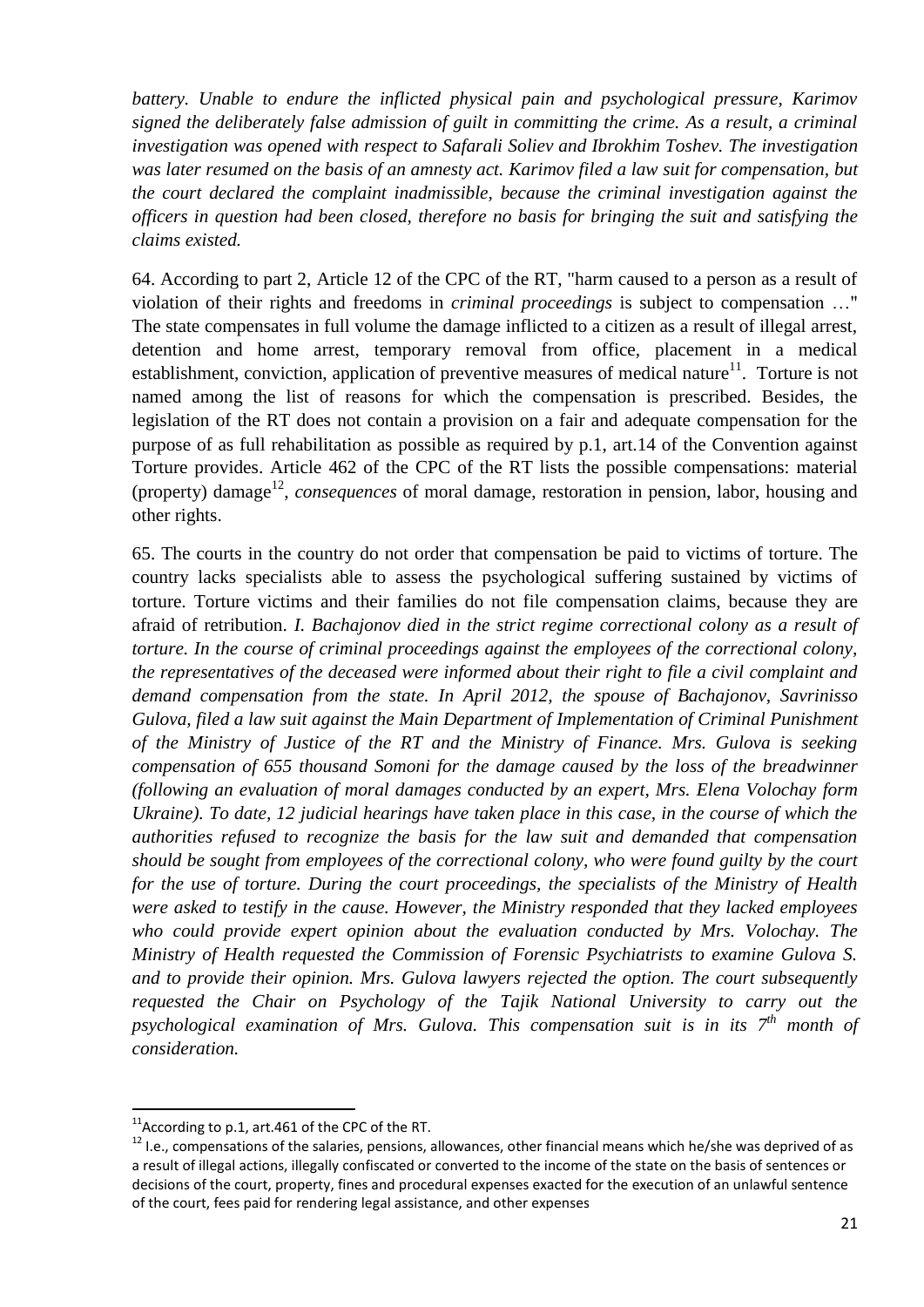#### **RIGHTS OF THE CHILD (concluding recommendation 9 (CAT/C/TJK/CO/1)**

*The new Criminal Procedure Code adopted in 2009 included significant improvements in the sphere of juvenile justice. At the same time, the practice of pre-trial detention in cases of juveniles is widespread, parents are not informed of the arrest of juveniles in a timely manner, interrogations are conducted (often at night) without the presence of parents and legal representation, and torture and ill-treatment are used in juvenile cases. The law does not provide for a direct obligation to conduct medical examination upon entrance to the juvenile colony. There is a practice of sending children to the disciplinary isolator for violations of the regime in detention centers. Use of corporal punishment is a widespread practice, in families and in educational institutions, and it is not regulated by domestic legislation.*

66. *Juvenile Justice*. The Republic of Tajikistan has taken certain measures for the reform of the juvenile justice system in the recent years. A National Plan of Action for Juvenile Justice System Reform 2010-2015 was adopted by the Commission on Child Rights in 2009. The Plan is based on internationally recognized principles and most of objectives it sets are appropriate. The Plan has limitations. Implementation of activities scheduled for the first years (2010-2011) was limited. The cost of implementation has not been calculated, for example, and coordination mechanisms are not yet operating effectively<sup>13</sup>.

67. The national legislation of the Republic of Tajikistan does not contain any special provisions related to the right of the child to be free from torture and other degrading treatment. There is no separate Law on protection of the rights of the child. In 2008 the Chairman of the National Commission on Child Rights under the Government of the Republic of Tajikistan adopted and recommended for using a Child Protection Policy for all closed facilities for juveniles. This document contains many important provisions and guaranties but unfortunately it does not have legally binding force for application by the relevant ministries and agencies. The Complaints Procedure for Closed Institutions for Children was developed by the National Commission on Child Rights. Besides some closed institutions for juveniles elaborated Child Protection Procedures for the Implementation of the abovementioned Policy. These procedures do not have binding character because they were not approved by the relevant ministries and agencies (Ministry of Internal Affairs, Ministry of Education, ministry of Justice). These procedures are not applied on practice.

68. A revised Code of Criminal Procedure was adopted in 2009. The Code has separate chapter (# 44) "Proceeding in criminal cases involving minors" which sets out due process guarantees for minors accused of committing a crime. The Code makes several important improvements in juvenile justice. It recognizes the right of prosecutors, and police inspectors with the consent of a prosecutor, to divert cases of first offenders accused of minor offences<sup>14</sup>. The right of a child to have legal assistance as from the moment of arrest and the right to not be questioned unless a lawyer is present are recognized<sup>15</sup>. Detention before trial is limited to 2 months, but this can be

<sup>&</sup>lt;sup>13</sup> National Plan of Action for Juvenile Justice System Reform 2010-2015 ("NPAJJ") Objective 1, Activities 1 and 2,

p.9<br><sup>14</sup> CPC, Art.432

 $15$  CPC, Art. 49 and 227(3)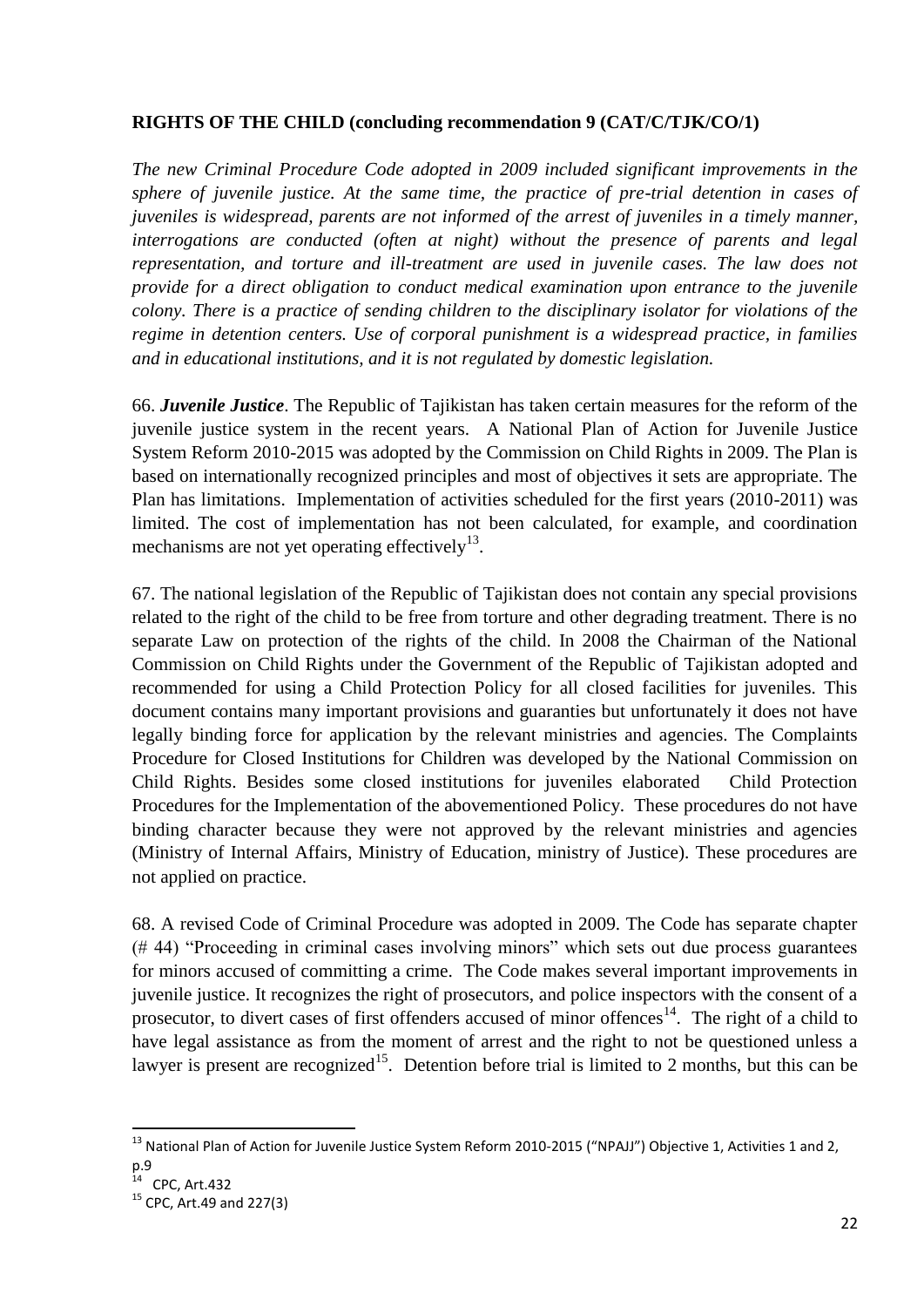extended by 6 months, when the accused is a juvenile<sup>16</sup>. The legislation in force allows juveniles may be held in police custody for  $72$  hours before being presented to a judge<sup>17</sup>.

69. In general, any person accused of an offence punishable by more than 2 years of imprisonment may be detained before and during trial, if there is evidence that accused may try to flee or interfere with the investigation or legal proceedings. However, accused juveniles may be detained "only in exceptional cases for committing a very severe crime."<sup>18</sup> Very severe crimes are those punishable by a prison sentence of 12 years or more, and are rarely committed by juveniles<sup>19</sup>. It appears that this norm is not applied in practice as detention before the court trial is a wide spread measure.

70. Minor's parents or other legal guardians shall be notified whenever the minor is arrested, detained or has his/her term of incarceration extended<sup>20</sup>. . The national legislation does not contain standard on immediate notification of parents and other legal guardians about fact of the detainment of juvenile. There are cases when parents are notified about the fact of the detainment of the minor in 24 hours after arrest or they are not notified at all that his/her child is in the Investigative Isolator.

71. The new CPC does not contain very important standard on separate detention of children and adults. The Law of the Republic of Tajikistan "About the order and conditions of detention in custody" allows in exceptional cases with the consent of prosecutor to place minors together with adults if the minor characterized positively, if he/she is a first offender and the offence is of minor or medium gravity<sup>21</sup>. The Law does not contain comprehensive and clear list of such cases. Various sources informed that juveniles confined in pre-trial detention facilities other than the Dushanbe facility are not separated from adults<sup>22</sup>.

72. According to Supreme Court Plenum decision No. 6 of 12 December 2002 on judicial practice in hearing cases involving offences committed by a minor, as revised and completed on 22 December 2006, in order to ensure strict compliance with criminal procedure law, calling for the assignment of a skilled judge in every district court who should be the only person responsible to deal with cases of juveniles. However, the assessment team was informed that in practice only two courts have designated judges to handle juvenile cases. Prosecutors who handle juvenile cases also are not specialized $^{23}$ .

73*. Pre-trial Detention Center (SIZO) and Temporary Detention Center (IVS)*. The conditions of children confinement in the Pre-Trial Detention Center (SIZO) are satisfactory. However central heating does not work in the winter and electricity cut offs are very frequent. Cases of violations of CPC provisions regarding length of detention occurred. According to the CPC

 $16$  CPC, Art.112(1) and 427(3)

<sup>17</sup> CPC, Art. 92.2

<sup>18</sup> CPC, Art.427(2)

<sup>&</sup>lt;sup>19</sup> Examples include murder, treason, espionage, sabotage, armed rebellion or trafficking large quantities of drugs. See Criminal Code, Art.113, 200, 305, 308 and 312.

<sup>&</sup>lt;sup>20</sup> CPC, Art.427 (4).

 $21$ Law "About the order and conditions of detention in custody", Art. 34.

<sup>&</sup>lt;sup>22</sup> "Assessment of Juvenile Justice in Tajikistan", page 20

<sup>&</sup>lt;sup>23</sup> Dan O'Donnell, "Assessment of Juvenile Justice in Tajikistan", 2011, page 18.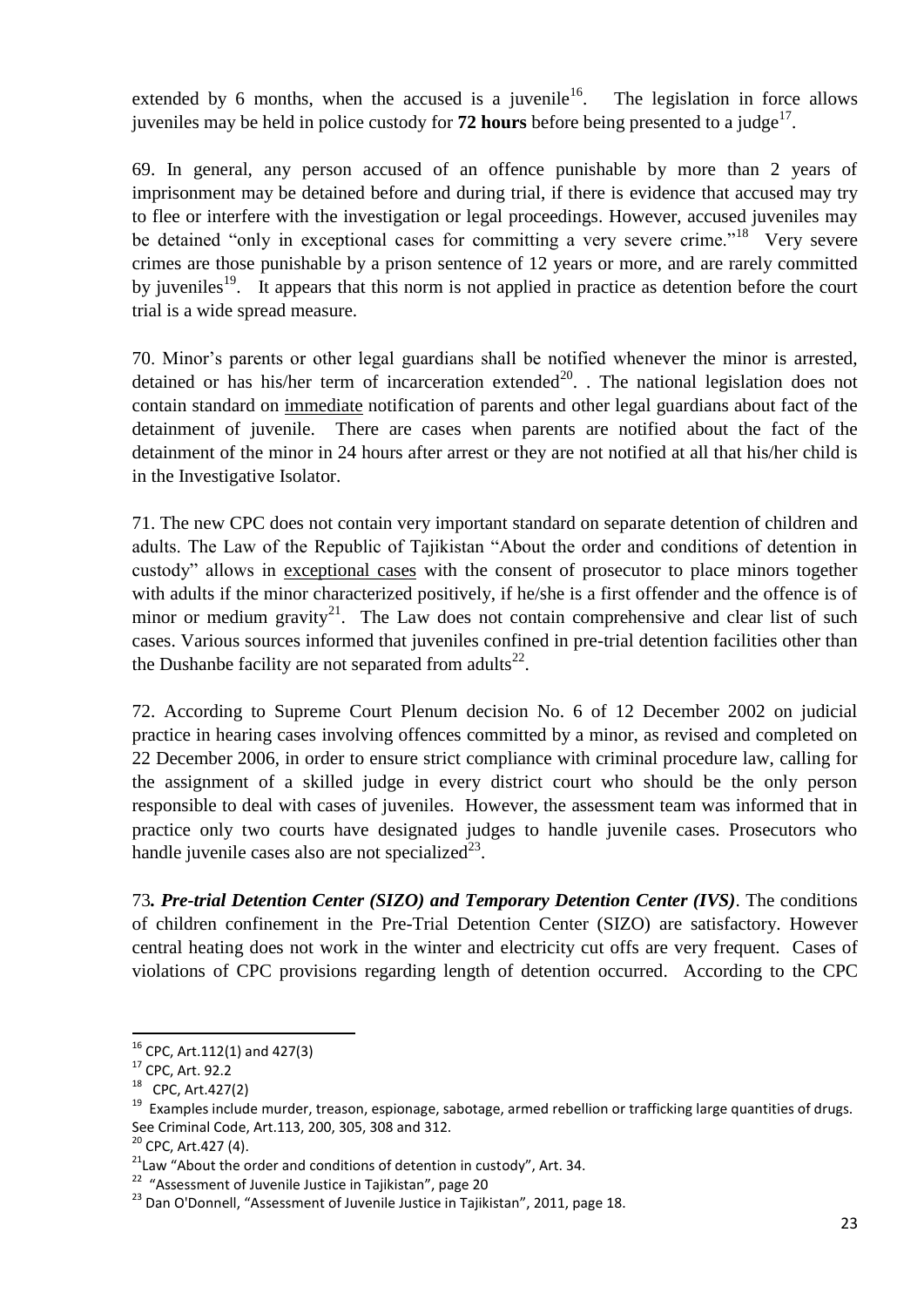detention before trial of juveniles cannot exceed six month. However there were cases when iuveniles were detained in Investigative Isolator more than six month (7 month and more).  $^{24}$ 

74. The Law "About the order and conditions of detention of suspects, accused, and defendants" provides that in cases of violation of obligations by juvenile following sanctions can be applied: reprimand and placement to the punishment cell or solitary confinement on period up to 7 days<sup>25</sup>.

75. Placement in the punishment cell is based on decision of a head of detention facility and report of a medical worker on capability of a person to stay in the punishment cell. Sleeping accommodation in the punishment cell is provided only in the sleep period. The right on contacts with outer world is limited, exchange of correspondence is prohibited, meetings (except of meetings with a lawyer), purchase of foodstuff, getting of dispatches and right to leisure. The right to daily walk is limited to 30 minutes $^{26}$ .

76. *Observation of the rights of the child during arrest, interrogation and in the Departments of Interior.* The largest number of violations of children's right to freedom from torture can be observed at the stages of arrest, delivery of the arrested juvenile to the Department of Interior as well as during time spent in the Department of Interior and at interrogation. The most wide spread violations are: late notification of parents about the fact of arrest of a child, conducting interrogation in the absence of a lawyer, conducting interrogation in the night time, beatings, threats, not allowing detainee to visit the toilet, holding detainee in a cold place, and not providing food. For example 6 of 9 children that were held in Departments of Interior faced violence in some from. These are just some cases.<sup>27</sup> 1) A boy (14 years old) was arrested by *policemen for theft. His parents were notified about the fact of the arrest after 24 hours. A lawyer was provided also after 24 hours from the time arrest. The interrogation was carried out in the absence of parents and lawyer. The boy was questioned at night, because he had been arrested at night. The boy had 4 meetings with a lawyer. 2) During the arrest of a 16 year old boy, policemen frightened him, yelled at him during questioning, did not provide him food and it was cold. He was provided with a lawyer only a month after the arrest. He was interrogated in the absence of a lawyer, parents and pedagogue. 3) A 17-year-old boy was arrested by police and provided with a lawyer only after transfer to the Temporary Investigation Isolator (SIZO, where persons are transferred to await trial after they have been held for 72 hours). Five policemen interrogated him in the absence of his parents, lawyer and a pedagogue. He was interrogated at night and was woken up each hour for questioning from 11pm until the morning.* 

77. Practice of the Child Rights Center in implementing the project "Duty lawyer" shows that torture and ill-treatment can be used against children for obtaining evidence: *"Three boys, ages 15, 16, 17, were delivered to the police station of Sino district of Dushanbe city. They were suspected of committing robbery. They were severely beaten and their legs were beaten with a police baton. A policeman held a pistol to the temple of one boy. They cursed at the boys. Interrogation lasted from 5 p.m. to 3 a.m. The children were released into the custody of their* 

1

<sup>&</sup>lt;sup>24</sup>Torture and other cruel treatment with children in the context of juvenile justice in Tajikistan", Public Organization Child Rights' Center, page 25.

 $^{25}$ Law "About the order and conditions of detention in custody", Art.38.

<sup>&</sup>lt;sup>26</sup>Law "About the order and conditions of detention in custody", Art. 40.

<sup>&</sup>lt;sup>27</sup>"Torture and other cruel treatment with children in the context of juvenile justice in Tajikistan", Public Organization Child Rights' Center, page 29-32.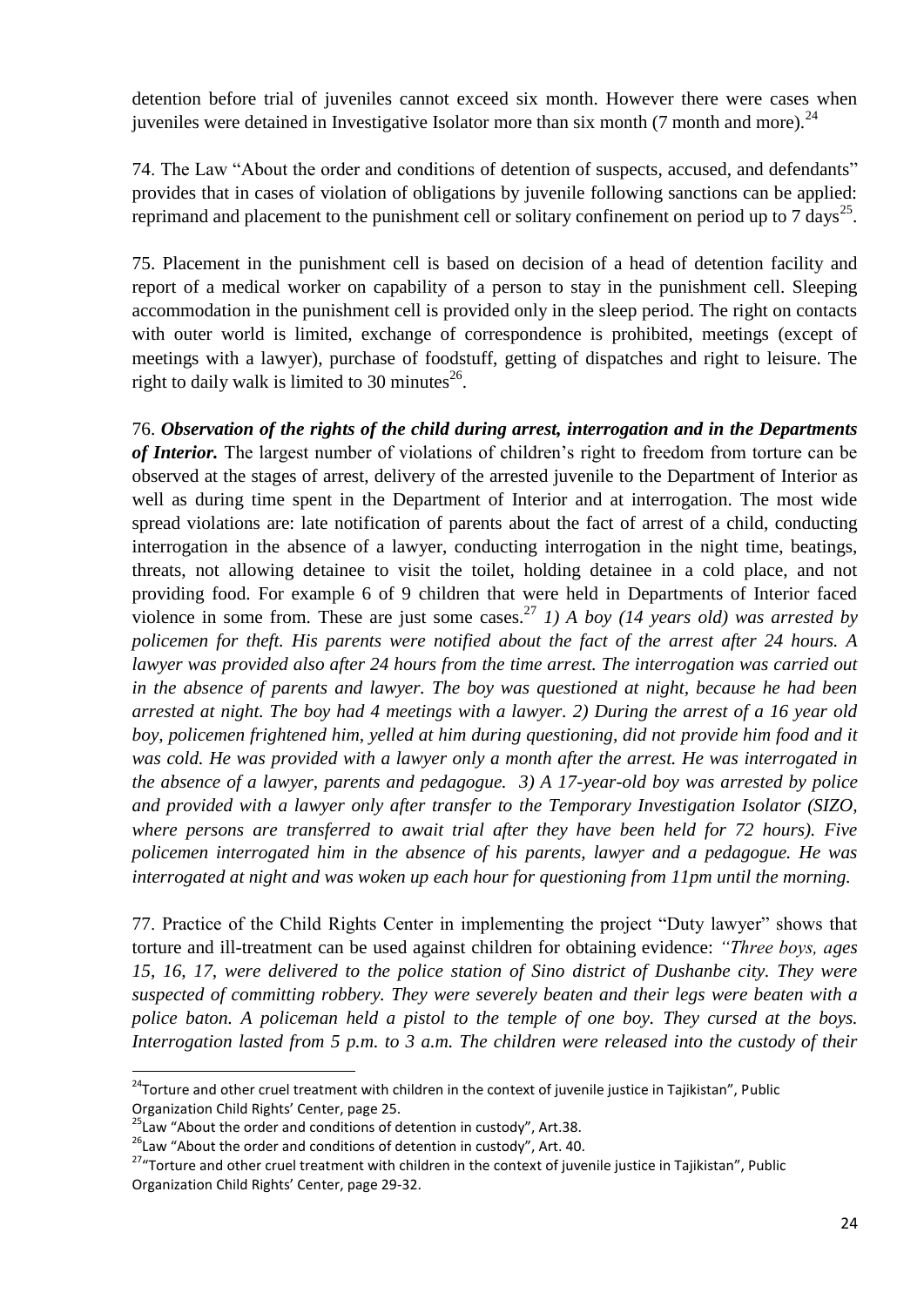*parents at 3:30 am only after they had confessed to the crime. The children were sentenced to the 5 years imprisonment by the court decision (at the present an appeal of the verdict is ongoing)".*

78. Despite the occurrence of such cases, parents often refuse to complaint about the use of torture, because they are afraid for children's security.

79. Violations of children's right to freedom from torture and other cruel treatment may have serious consequences: "*17-year-old R.S. was arrested by police on suspicion of theft. Another minor girl was also arrested with her as an accomplice. Both girls were delivered to the police station and were severely beaten. According to R.S., she was hit in the head, threatened with rape, pulled up by her hair and then thrown violently to the floor. R.S. spent two days in the police station. Policemen did not notify girls' parents about the fact of the arrest. The girls confessed after spending two days subjected to illegal methods of obtaining evidence and were released into the parents' supervision. After she was called back for interrogation R.S. disappeared. After 24 hours she was found unconscious by her house. The medical report stated that the girl is in grave condition due to burns to her internal organs as a result of drinking vinegar. The girl died in the hospital two days later."*

80. *Temporary Isolation Centre for Juveniles*. The Temporary Isolation Centre (TIC) for Juveniles is a specialized subdivision of the Service for Prevention of Crimes and Offenses among Youth and Adolescents under the Ministry of Internal Affairs. Neither laws, nor the internal documents of TIC require that children undergo medical examination to determine whether a child has been tortured or ill-treated.

81. *Special School (SS) and Special Vocational School (SVS).* The Special Vocational School and Special School fall under the system of education in the Republic of Tajikistan and constitute a group of special educational establishments that have special conditions for education and upbringing, special educational climate, provide medical and social rehabilitation, education and vocational training for children and youth who need requiring ongoing medical treatment, who have physical or psychological disabilities or behavior that is considered dangerous for society.<sup>28</sup> Children can be placed in the SS and SVS by the decision of local authorities or by a court ruling. Neither the Law "On Education" nor regulations of SS contain a specialized provision prohibiting use of torture and other cruel and degrading treatment with respect to children. Though the regulation on Special Schools provides for the creation of medical station in the school, it does not contain requirement of medical examination of children during admission on the matter of finding the traces of the use of torture or ill-treatment.

82. *The juvenile prison colony*. There is only one juvenile prison colony in Tajikistan; boys who have committed crimes are held at this facility located in the capital. $^{29}$  Girls convicted of crimes who receive prison terms serve their sentences in the women's prison in Nurek. Imprisonment continues to be used as a punishment for juveniles who have committed non-violent crimes. About 80 percent of the population of the juvenile prison colony is serving sentences for theft.<sup>30</sup>

<sup>&</sup>lt;sup>28</sup>The Law "On Education", Art. 1.

<sup>&</sup>lt;sup>29</sup> Psycho-social approach to work with children in the conflict with the law: methodological recommendations//Yunusova N.M., Kurganova G., Egorycheva S.V., 2009, page 8.

 $30$  "Assessment of Juvenile Justice in Tajikistan", 2011, page 27.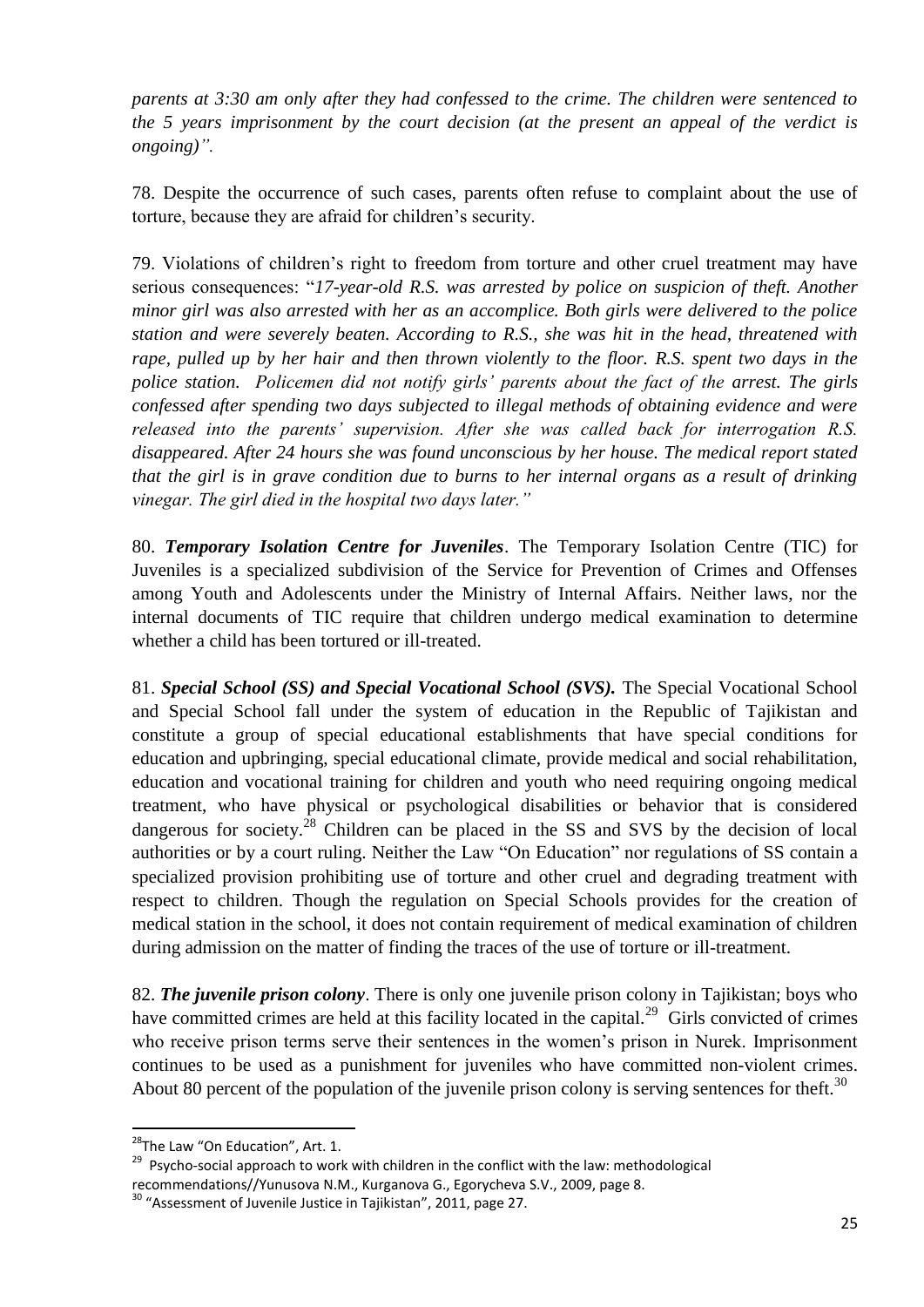83. There is information about violence and ill-treatment used by prison staff in relation to children. Children note that they were victims of violence or they know about cases of violence. The following forms of violence have been used: threats, verbal abuse, beatings, and placement in a cold or hot place. Placement in the punishment cell (disciplinary isolator) for the period from 5 to 7 days is also used for. There were cases when juveniles who did not violate regime were placed to the punishment cell $^{31}$ .

84. The following punishment measures may be imposed on convicted juveniles for violating of the established penalty serving regime: reprimand, repeal of the privileged conditions of detention, cancellation of the next short-term or long meeting or telephone conversation for the period up to one month<sup>32</sup>, revocation of the right to watch movies for a period of one month and placement in disciplinary isolator for a period of up to seven days with release for period of study $33$ .

85. Convicted persons placed in disciplinary isolator have the right to have daily two-hour walk $34$ . The punishment cell had stone walls, four metal bed frames attached to the walls and a solid metal door. A barred transom above the door with a bare light bulb outside was the only source of light. Outside the cell proper is a small office with a desk and chair where a guard reportedly is stationed 24 hours per day when a prisoner is confined in the cell. Just outside the cell and guards station is a roofless cell where prisoners may be placed during the two hours per day they have a right to be out of their cell. A toilet and washroom were located a short distance away.

86. Code of Implementation of Criminal Punishment does not contain requirement of medical examination of children during the enrollment on the matter of finding the traces of the use of torture. The newly arrived at correctional institution convicted persons shall be brought to the quarantine department for the period up to fifteen days<sup>35</sup>. The Code of Implementation of Criminal Punishment does not have any instructions on how to react in cases when traces of torture could be found.

87. *Corporal Punishment*. The use of corporal punishment as a method of maintaining discipline in the family, schools and other educational establishments is a wide spread practice in Tajikistan. National legislation does not provide for express prohibition of using corporal punishment. The complaint procedure in the cases of using corporal punishment is not established. In particular, on 1 August 2011 the Law on Responsibility of Parents for Education and Raising Their Children entered into force where the parents are obliged, in Article 8, to exclude cruel treatment as a method of education and maintaining discipline in the family. This provision is not an express prohibition to use corporal punishment. The same obligations in Article 12 of the same Law are NOT established for teachers, educators and other persons responsible for the education of children in educational establishments.

 $31$ <sup>4</sup>Torture and other cruel treatment with children in the context of juvenile justice in Tajikistan", Public Organization Child Rights' Center, page 27.

<sup>&</sup>lt;sup>32</sup>Criminal Executive Code (CEC) of the Republic of Tajikistan, Art.120.

 $33$  CEC, Art. 144

<sup>&</sup>lt;sup>34</sup> CEC, Art., 145

<sup>35</sup>Статья 77 КИУНРТ.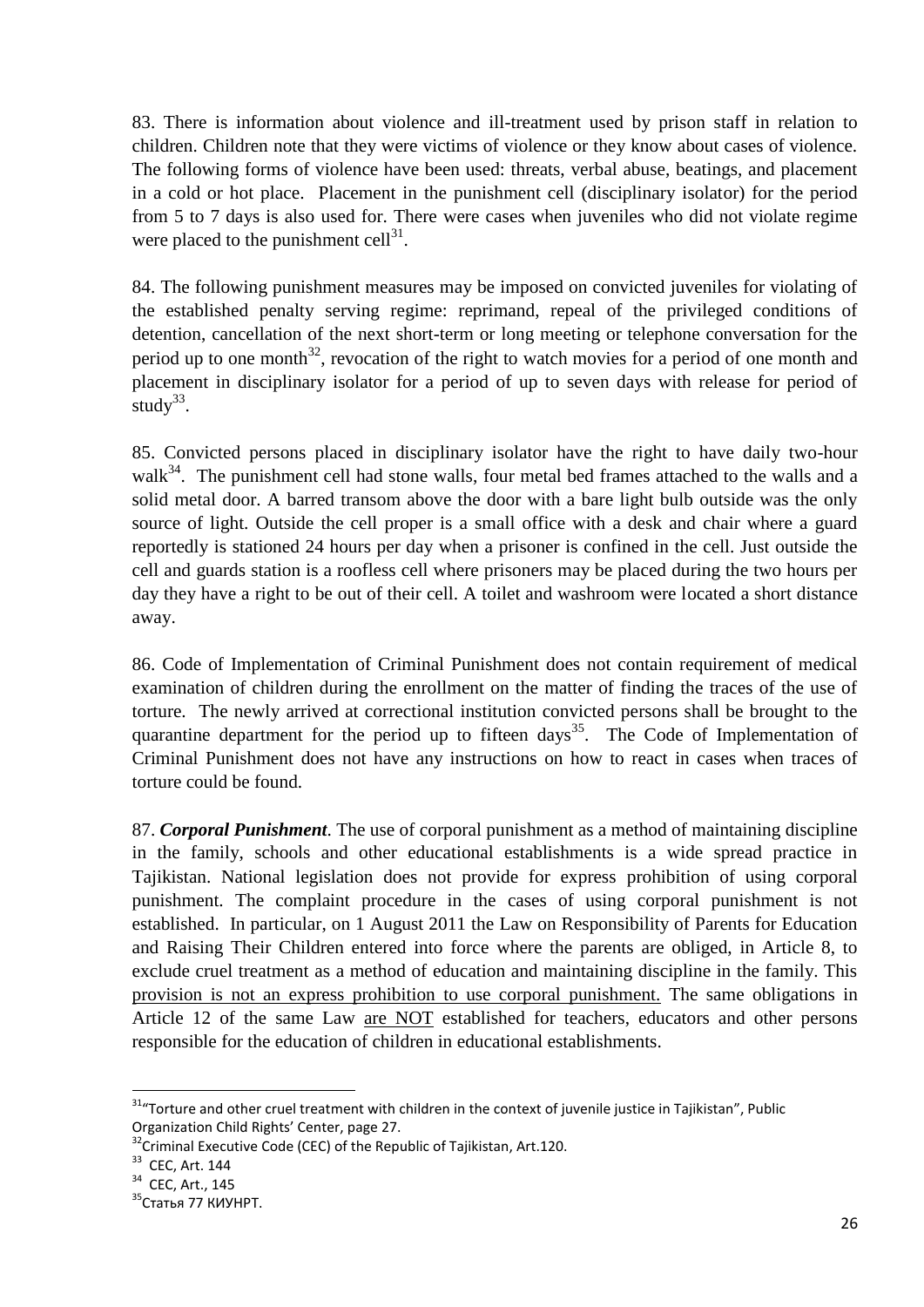### **PRISONERS RIGHTS<sup>36</sup> Concluding Recommendations 16, 20 (CAT/C/TJK/CO/1)**

*The recommendations of the Committee against Torture were not implemented related to provision of access to places of pre-trial detention and implementation of criminal punishment for civil society and the ICRC to conduct independent monitoring. Beginning in 2005, a number of international organizations and NGOs have unsuccessfully conducted negotiations with the country's government agencies about access to pre-trial detention facilities and penitentiary facilities for the purpose of monitoring. Investigations into incidences of death in places of pretrial detention and deprivation of liberty are unjustifiably delayed. Amendments to domestic legislation limiting rights of persons sentenced to life in prison to visits with their relatives and receipt of parcels are discriminatory.*

88. The Code of Implementation of Criminal Punishment of RT was amended granting the Human Rights Ombudsman was granted access to places of detention to monitor prison conditions and interview detainees in private. Also, a Law on the Order and Conditions on Pretrail Detention of Suspects, Accused and Defendants was adopted.

89. The penitentiary system, detention centers and prisons are managed by Main Administration for the Implementation of Criminal Punishment of the Ministry of Justice, with the exception of the detention Facility of the State Committee of National Security. There are special detention facilities run by the Ministry of Defense (for military personnel accused of committing a crime) and the Ministry of Security (for those who are accused for committing crimes servicing in an official capacity).

90. Currently, civil society and the ICRC are not allowed to monitor conditions of detention in correctional institutions. Only a limited number of NGOs, which are engaged mainly in humanitarian and charitable activities, are granted access to prisons. Since 2005 a number of international organizations and local NGOs have been advocating for obtaining access to places of detention for monitoring purposes.

91. Information about the number of sentenced persons, number and location of prisons and detention facilities, statistics on morbidity and mortality in prisons, documentation of visits to detention centers by supervising authorities, particularly prosecutor, is strictly concealed. At the same time, some information is available in the media following press conferences organized by state institutions or presentations by state representatives during official events.

92. In 2011, a governmental working group for monitoring places of detention and prisons was established. The working group included representatives of the President Administration, various government agencies and the Human Rights Ombudsman. However, representatives of civil society were excluded from the working group. There is no information on the results of the monitoring visits conducted by the working group.

<sup>&</sup>lt;sup>36</sup>Monitoring of human rights for freedom from torture and ill-treatment in detention centers and prisons in Dushanbe, Khatlon, RRS and GBAO. NGO "Independent Center for Human Rights" 2012.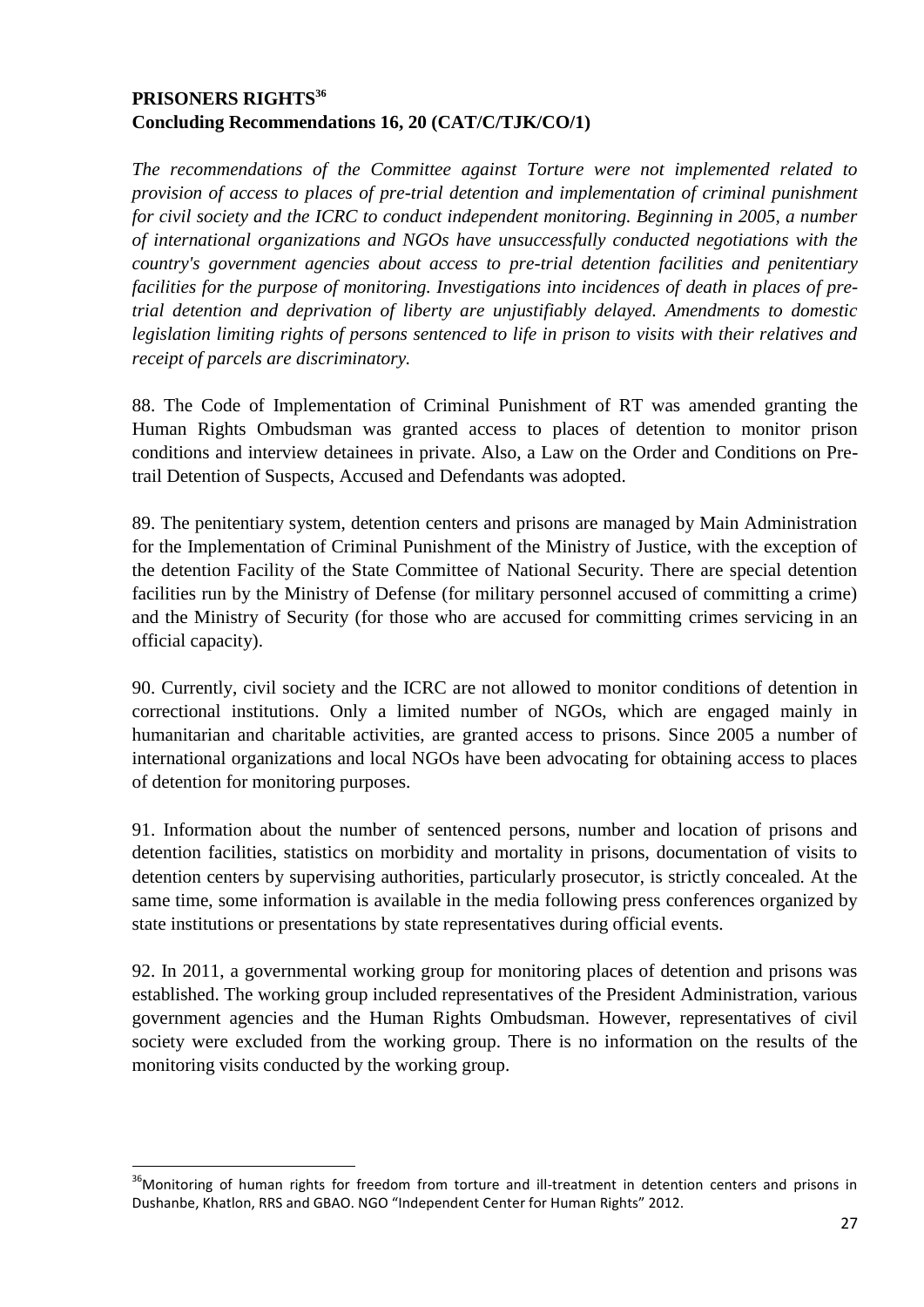93. In 2011-2012, the Human Rights Ombudsperson refused to hold a joint monitoring of places of detention and execution of criminal penalties together with NGOs, claiming that "NGOs lack authorization from government agencies (Ministry of Justice) to visit places of detention".

94. *Access to legal representation for persons serving sentences in prison.* In accordance with Part 4 of Article 91 of the Code of Implementation of Criminal Punishment "legal assistance to convicts is provided upon their written request. The prisoner may also request to meet their lawyer in private". Lawyers are denied access to their clients by authorities of penal institutions on the basis of this regulation. If a prisoner is subjected to torture, the relatives are unable to arrange legal assistance for him/or her without a direct written request from the prisoner. Currently, advocates are preparing a complaint to the Constitutional Court, arguing that the provisions of this regulation violate prisoners' rights ensured by the Constitution and the international human rights standards. The complaint will be considered in fall 2012.

95. Persons in pre-trial detention are in the same situation as described above. In accordance with the Law on the Order and Conditions on Pre-trial Detention of Suspects, Accused and Defendants, detainees have unhindered access to legal representation based on the presentation of an order or advocate's license. However, the prison authorities prevent lawyers from seeing their clients, arguing that access to pre-trial detention centers (SIZO) is carried out through receipt of special permission from the head of SIZO on the basis of internal documents and regulations. *For example, in the criminal case number 23578 (regarding a terrorist attack on the building of the Department for Combating Organized Crime of the Ministry of Internal Affairs and membership in extremist organizations) the Cassation Chamber of the Supreme Court of the Republic of Tajikistan g allowed the lawyers to meet one of the accused, who was sentenced to life imprisonment. However, the Head of the Detention Center № 1 prevented the lawyers from seeing their client, arguing that he had no authority to do so. He referred the*  lawyers to the Head of the Main Administration for the Implementation of Criminal Punishment *at the Ministry of Justice The lawyers filed a compliant to the above mentioned agency, but they received no response up to date.*

96. *Change of the sentence*: According to the Code of Implementation of Criminal Punishment, if the convict commits a crime or violates the procedures of serving the sentence, the head of the prison may a file a request to the court, asking for permission to modify the level of custody and move the prisoner to another facility in the prison. Lawyers have no access to judicial proceedings that are held in detention facilities. Almost all such requests are positively reviewed by the courts. While judges may consider up to 10-15 requests for modifications of custody level at a time, inmates have no access to legal defense. Upon modification of custody level and prisoners are subjected to "prevention measures for the newly arrived prisoners", in form of beating them with police batons. *For example, convicted Ismoil Bachajonov was beaten to death in prison on 21 January 2011 after his regime of custody had been changed from strict to prison type. Pavel Kirpo, who was released from prison, stated that he was also beaten after his level of custody was modified from strict surveillance to prison in Detention Center № 1 of Dushanbe. All his complaints were ignored by the authorities. He also said that this beatings are a systematic practice aiming to"break the sprit" of the prisoners.*

97*. Conducting effective investigation of cases of death in detention. Human rights activists have been receiving increasing number of reports on deaths resulting from torture. Thus, only*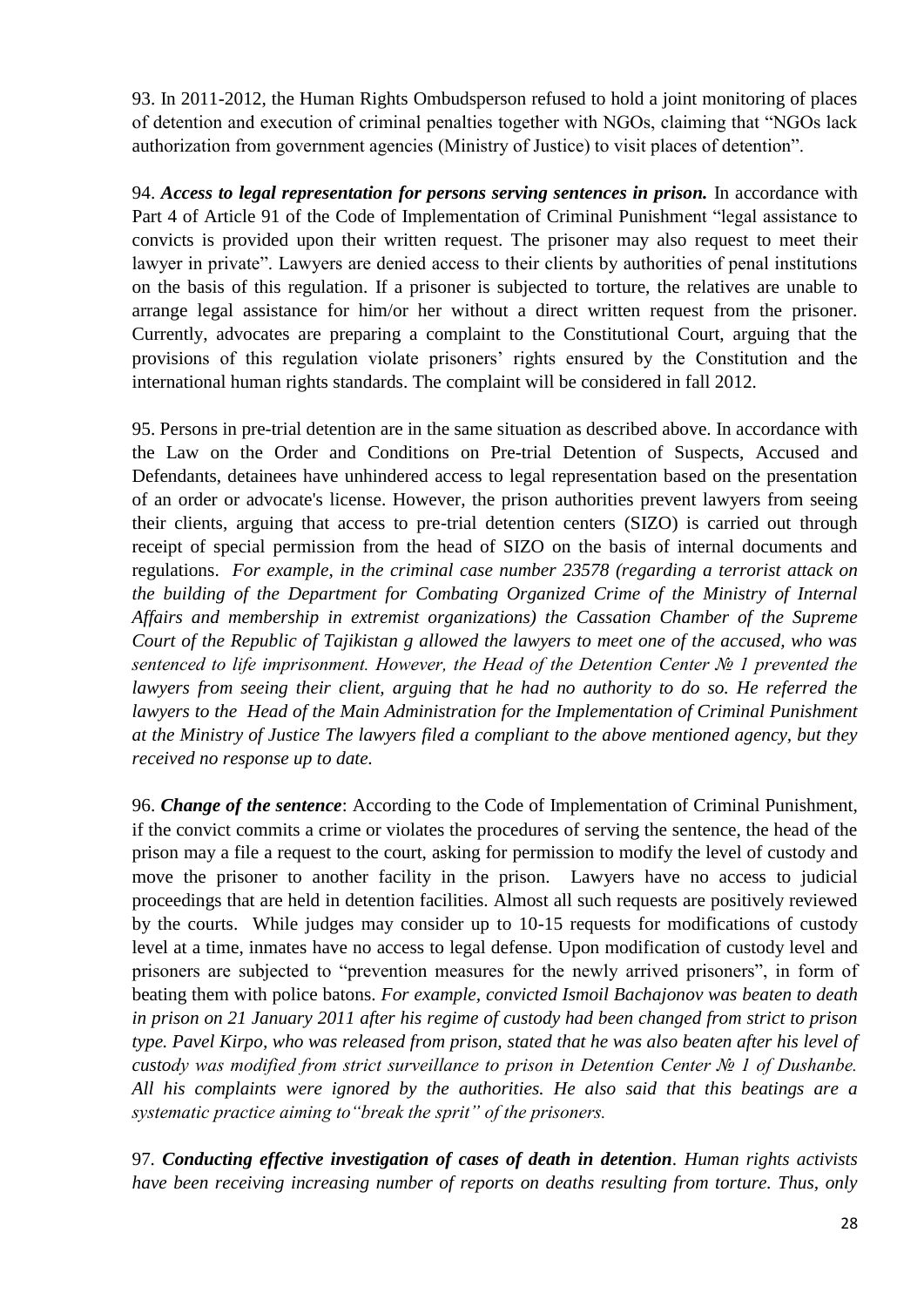*for the period of 2010-2012 lawyers and human rights organizations have documented and provided legal assistance in several cases, such as Boboev, Shodiev, Sangov, Murodov, Bachajonov and Ikromov. Almost in all of these cases no thorough and effective investigations were carried out, which resulted in impunity of the perpetrators. For example, a criminal investigation into the death of Boboev has been suspended for one and a half years. The criminal investigation into the death of Murodov opened in 2009 has not been completed up to date.*

98. *Persons serving life imprisonment ("lifers")* in prisons in Kurgan-Tube and in the block for "lifers" of the Pre-trial Detention Center (SIZO) in Dushanbe. In line with amendments to the Code of Implementation of Criminal Punishment, visits from family members are restricted and therefore since 2012 prison administration stopped taking packages from relatives. Under the law, persons sentenced to life imprisonment, and who serve their sentences in regular custody level,  $37$ can receive two parcels or transfers and the two packages per year. They are also permitted one short visit per year. Convicts serving sentences under lighter conditions of imprisonment can get three packages and three parcels, and have two short visits during the year".

99. There is a practice, with respect to lifers, whereby sentences are executed criminal judgments which have not entered into force and which are under consideration by the appeal or oversight. These individuals are placed in the unit for the lifers immediately after the verdict and are subject to the regular regime for lifers.

100. *Conditions in correctional facilities.* Interviews with former prisoners raised concerns over the conditions of detention of persons sentenced to a prison regime of detention in Pre-Trial Detention Center Nº 1 (SIZO) in Dushanbe: "The cells do not have sockets, light is constantly on with 40-watt light bulb. There is no possibility to heat the water. The essential items that are permitted include only a toothbrush and soap. Out of the 70 persons detained in the prison, 20 people were diagnosed with AIDS. At the same time, one shaving razor per 5 people was provided once every two weeks. Sanitary conditions are inadequate. In a cell for up to 16 people, there is only one table for 8 people. In the cell for 6 persons the table is for 2 people. Blinds on the windows are made of iron, which results in poor ventilation in the cells. In winter time, the windows are secured from outside with polyethylene. This results in insufficient ventilation in the cell. Change of underwear is not available; the prisoners are constantly in damp clothes and therefore often get sick. There is no means to dry the clothing. This leads to infections of the upper respiratory tract. Convicts with tuberculosis are held in communal cells, which results in spread tuberculosis among other prisoners.

101. Toilets are located in the cells near the sink. Water for flushing the toilets can only be taken with a plastic bottle, as there is no water supply. Toilets are not separated by a fence, thus if someone is sitting at a table, they see others using a toilet. During mass poisoning prisoners are in pain, as there is only one toilet for 15 people.

 $\overline{\phantom{a}}$ 

<sup>&</sup>lt;sup>37</sup>All prisoners upon arrival at the colony of special regime placed in the ordinary conditions of imprisonment. Transition from the usual conditions of serving the sentence to the eased conditions is foreseen after the convict served at least ten years, if the convict has no penalties for violation of the rules of serving and conscientious attitude to work (part 2 st.134 note 1 Penal Enforcement Code of RT)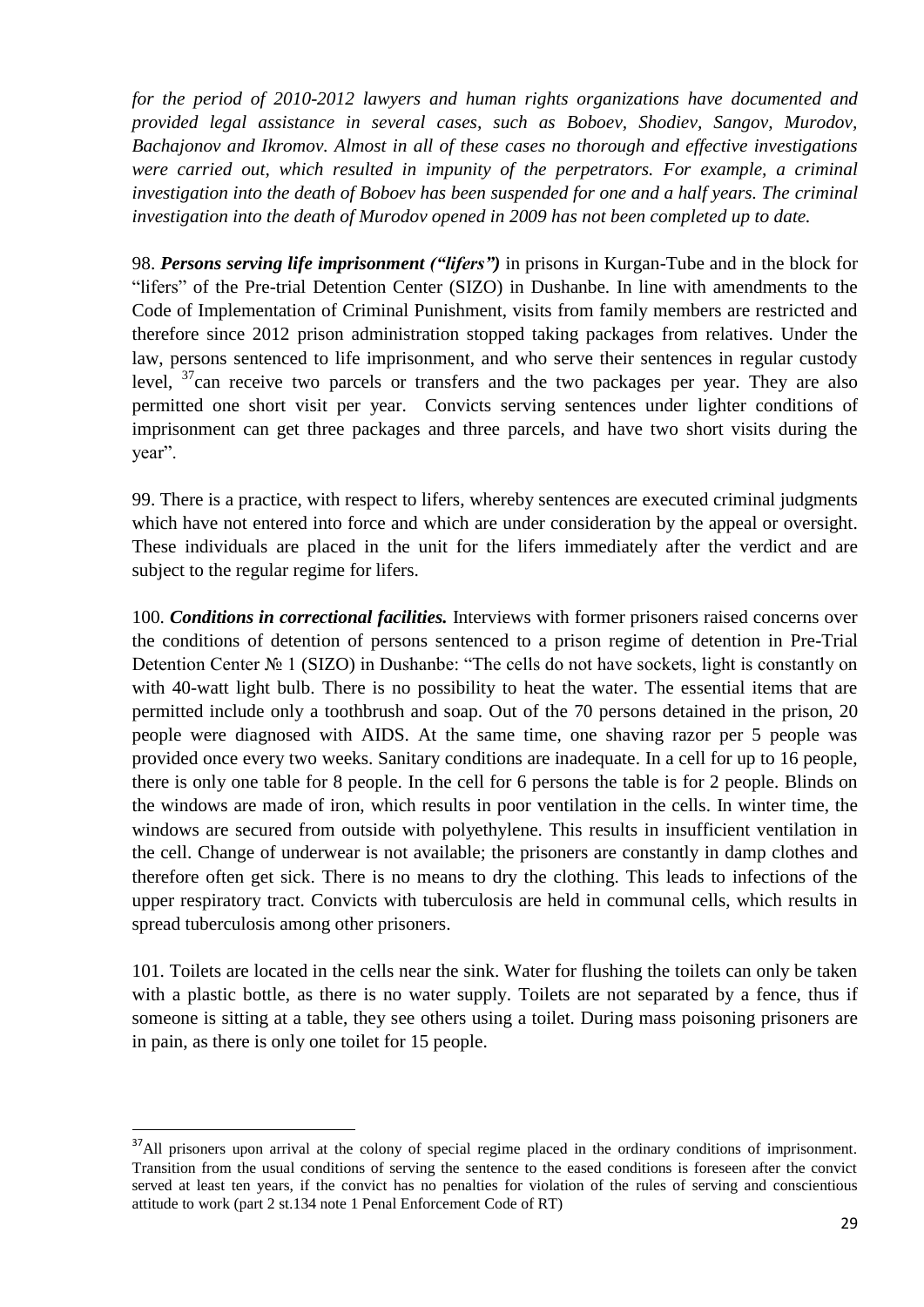102. The prisoners have to wrap sheets around the tap in order to stop it from dripping. In some cases, there is no water at all.<sup>38</sup>

103. Bed linen is provided and changed rarely. The prisoners' uniform is issued only once, and usually not by size. Clothes (summer and winter - underwear, shirts, etc.) are mainly brought by relatives. Personal hygiene products are not provided at all and, in most cases delivered by relatives. Prisoners are allowed from 10 to 40 minutes to shower with cold water. In summer time, they are allowed to use the main washroom only once a week.

104. Food that is given by the prison administration is of very poor quality, and therefore the prisoners mainly rely on the food sent by the relatives or they cook themselves. At the same time, the monitoring showed that persons deprived of liberty, are allowed to purchase and take food from relatives.

105. *Right to information*. Upon arrival in the prison and correctional institution the inmates are not provided with introduction to the internal rules and regulations of the detention facilities. They have to obtain the information from other inmates. According to the prisoners' relatives, the prisoners are not provided with reports on their medical examination.

106. *Punishment*. Former prisoners noted that the prisoners are subjected to penalties when they "violate" the internal regulations, file complaints against the prison staff or use a mobile phone without permission. The penalties for prisoners include prolonged detention in solitary confinement, beatings and insults. Seven former detainees reported that they abused by other prisoners (inmates), they were forced to do the dirty work, beaten, insulted and their clothes and food was taken away. The prisoners are also abused by the prison's personnel with verbal insults, they are forced to lie on the floor while guards walk over their bodies, they are stripped off naked, beaten with police batons, prevented from sleeping during the day and forced to sit on a chair all day.

As it was noted by some of the interviewees, such actions of the prison staff are reported in a form of written complaint, but unfortunately they do not reach the relevant authorities. Sometimes, the prisoners cannot write a complaint, because they have no pens and paper.

### **VIOLENCE AGAINST WOMEN**

*Domestic violence is a widespread problem in Tajikistan, considering the lack of specialized legislation on prevention of domestic violence, lack of effective mechanism for reaction and investigation, and unwillingness on the part of victims to appeal to the countries law enforcement agencies with this type of complaint. Criminal legislation does not adequately assess the social harm of domestic violence, there is no terminology for psychological violence in criminal law in Tajikistan, and there is no practice for reacting to rape within the family.*

107. **Women** are included to the **category of vulnerable groups, which are often subjected to torture and ill-treatment in the form of psychological pressure, beatings, rape and threats of rape. At the same time, there are cases when the violent scenes are recorded on phones** 

 $\overline{a}$ 

 $38$ From the interview with former prisoner (January 2012)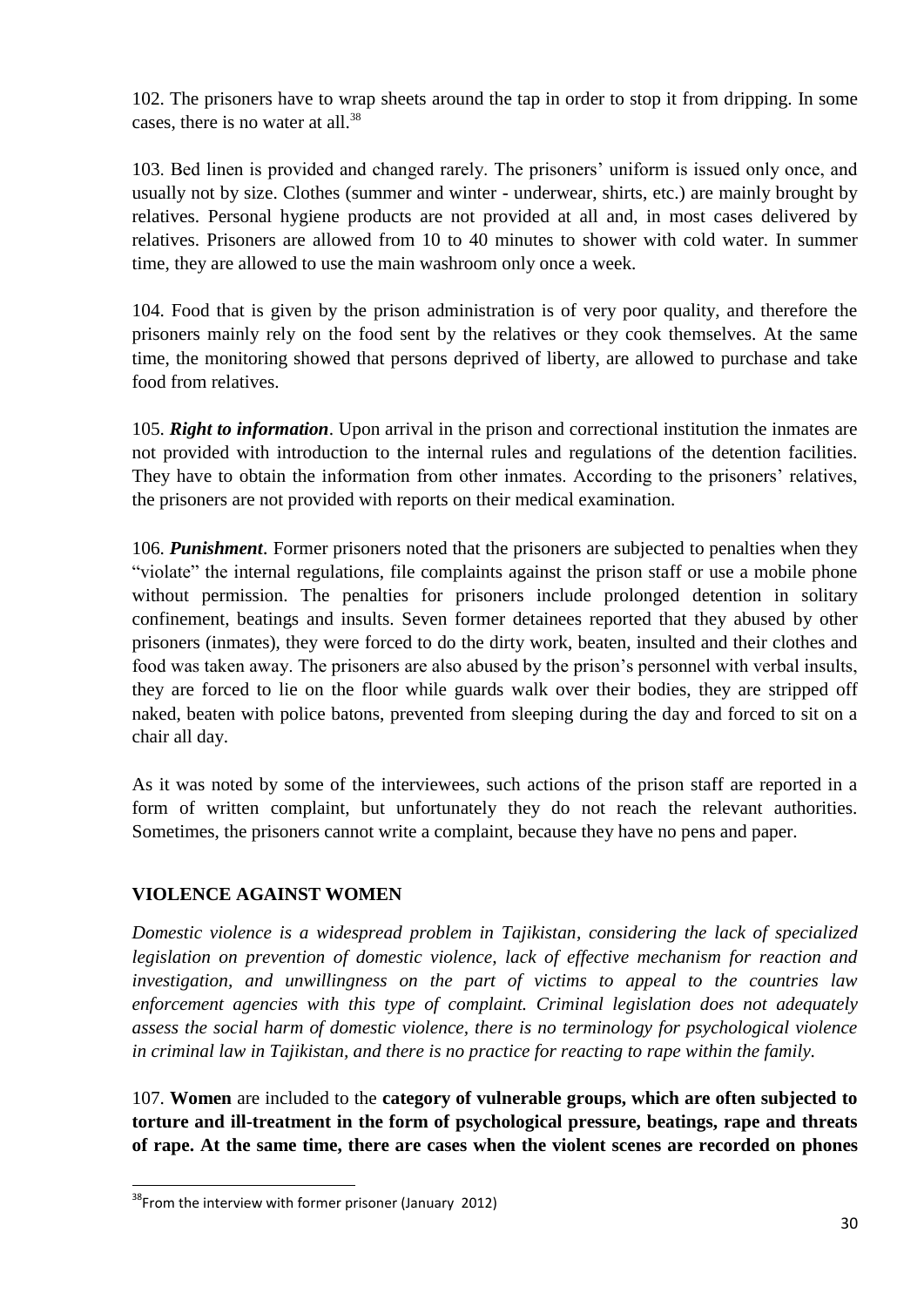**with the threat of further dissemination.** In such cases, women rarely report on the crimes of rape, as it threatens to destroy the family, husbands can kick his wife out of the house, and women cannot count on the support of their relatives.

108. **Domestic Violence** is a widespread problem in Tajikistan. Despite the seriousness and prevalence of the problem, the Government of Tajikistan does not take adequate measures to address and prevent domestic violence. Low level of legal awareness among women, especially in rural areas, growth of early, polygamous or unregistered marriages increases their vulnerability.

109. Despite the fact that the NGO centers of legal assistance registered a large number of complaints from women - victims of domestic violence committed by their relatives (husband, mother in law), virtually there is no evidence that when the victims of domestic violence report to the police. There is a lack of professional staff to work with victims of domestic violence. According to the national legislation the cases of domestic violence related to the cases of private prosecution and are instituted at the request of the victim of the crime and closed in case of settlement between the applicant and the defendant. In rare cases, the police, having received allegations of domestic violence, do not take urgent and adequate measures to curb crime, believing that "anything can happen in a family". The victim in order to achieve the application of criminal penalties has to overcome a number of obstacles, such as the reluctance of police officers to receive and consider the statement, ill-treatment against her, many grueling and pointless questions, late referral for forensic examination, traumatic confrontations, lack of adequate protection of the victims<sup>39</sup>. Very often already at the process of appealing to the law enforcement agencies, the victims are the most vulnerable and can be re-abused. *Thus, according to the information of the Human Rights Center in 2011, a woman addressed the police regarding her husband who caused her bodily harm. When she called the police to know the outcome of the complaint, the police officer told her to visit him at his office. At the police station he demanded her to have sex with him after which she tried to escape. However, the door was locked; he knocked her to the floor and raped her. He threatened her that if she will complain about the incident he would arrest her. When the woman and her elderly grandmother turned into the police, the police chief warned her that she should never report the incident because she can not prove it, and the police officer could sue her for libel. Despite all the efforts of human rights organizations, the criminal case on this fact has not been raised.*

110. Also, throughout the process, law enforcement officials are trying to reconcile the victim and the aggressor, instead of instituting an investigation, in order to "save the family". With the exception of fatalities, the authorities rarely intervene in the so-called "family dispute".

111. **There is no legislation on the prevention of violence against women in the Republic of Tajikistan**. In the absence of a specific law on domestic violence in May 2006, the Ministry of Interior issued a decree according to which all state authorities should react appropriately to information on violence against women, provided by the crisis center. According to the crisis center, often victims reported that was the police stations inform them about the availability of such centers and advised to apply there.

<sup>&</sup>lt;sup>39</sup>"EU-Tajikistan".CivilSocietyHumanRightsSeminar."Freedomfromtortureandothercruel, inhumanordegradingforms of treatment or punishment" Dushanbe. 12-13 June 2012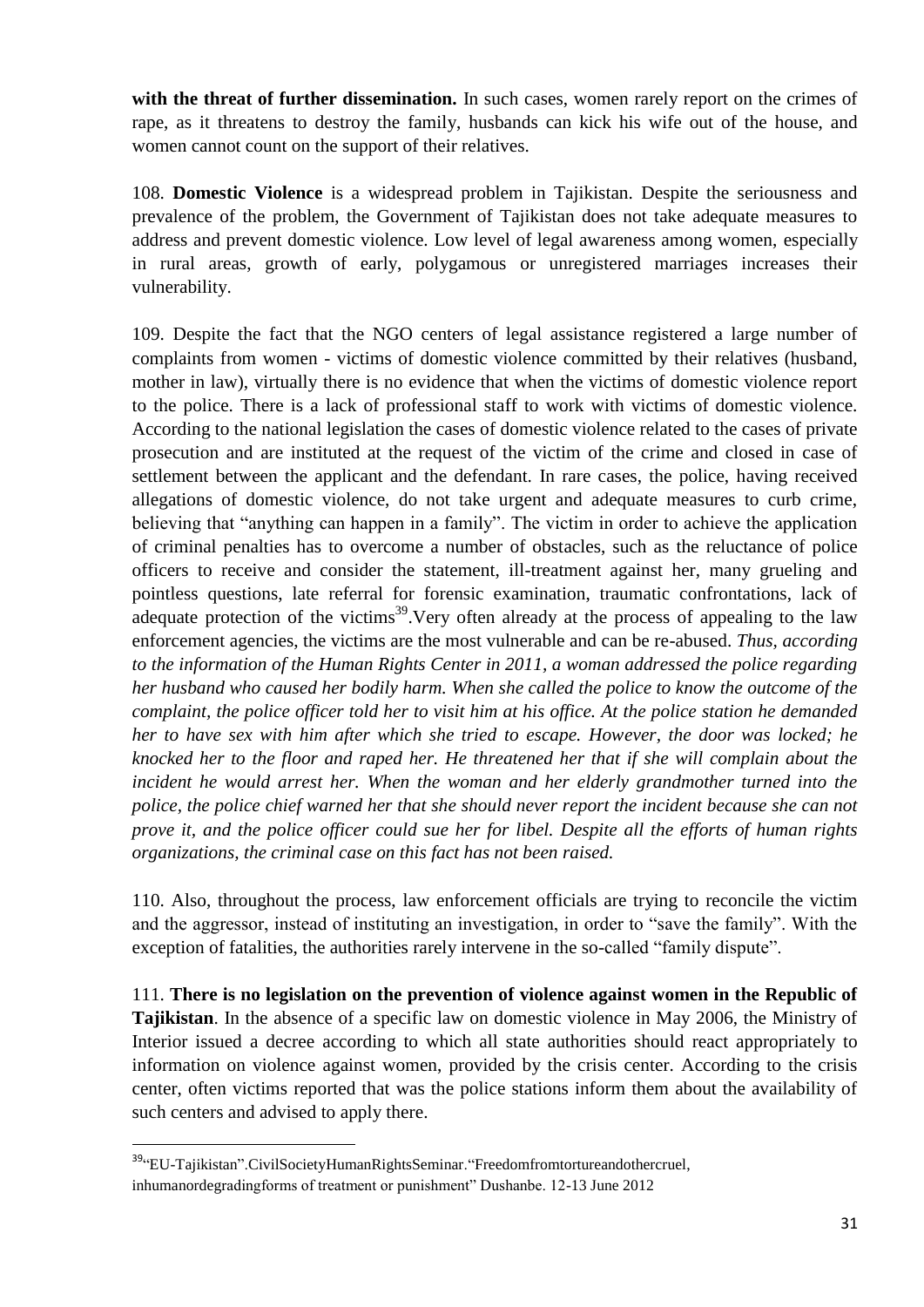112. **The criminal legislation of the country law does not provide a proper assessment of violence as a public threat, there is no such term as psychological violence in the criminal law.** The Criminal Code of the Republic of Tajikistan criminalized infringement of sexual freedom, sexual integrity of women, rape for engaging in sexual intercourse with a person underage, for torture and beatings, forced suicide. Cases of domestic violence in the criminal law, as a rule, are carried under article 112 (intentional infliction of bodily harm) and article 116 (beating) of the Criminal Code, which as stated above are related to the cases of private prosecution. The courts, in its turn, cannot carry out operational activities for the investigation of the crime; they have to go through police, long and time-consuming procedures and very often by time they receive any information they signs of physical abuse could be gone. In practice, there are cases when the courts refuse to accept from the police materials on citizens petitions related to the private prosecution. Thus police after receiving and proceeding (direction for examination, obtaining explanatory, etc) of the citizens' complaints cannot refuse to open a criminal case (as it is not included their competence), or take to the court. Therefore, sometimes the police officers on the ground reject citizens' appeals. As a result, public authorities, by their inaction, contribute to the impunity, and when the victims either commit a suicide or to any other extreme measures.

113. There is no practice of psychological examination of victims of domestic violence.

114. Information on violence against women from the law enforcement agencies is very rarely, because of fear to be persecuted by the offenders.

115. Moreover very often women themselves refuse to report violence against them, fearing public reproach for the disclosure of family problems. This pressure increases the lack of adequate housing and women's economic dependence on their abusers.

116. Besides the punishment, according to articles 112 and 116 of the Criminal codec RT generally provides for a fine, which will burden the family budget, and hence the victim herself and children.

117. **Domestic violence is very often accompanied by rape and other forms of sexual violence**. Despite the fact that rape is strictly condemned in Tajik society, rape and sexual violence by a husband, is considered as internal family issue and usually is not discussed. The Criminal Code of the Republic of Tajikistan also does not provide for criminalization of marital rape. *Thus, according to the Human Rights Centre, "one of the clients who recently turn to the Center is married and has two children. Her husband frequently travels to Russia for work. After the birth of her second child in 2010, her husband returned from Russian Federation and took the applicant along with their kids to Dushanbe. According to the applicant her husband immediately began to mock her, committing sexual assault, forced her to undress, inflicting blows with a rubber strap, iron chains, and sexually abused her. Thus she decided to leave, not being able to stand the bullying, took the children ran to her parents and told them about the incident as well as took forensic medical examination, which confirmed the fact of sexual violence. However the prosecution bodies did not take the results of the examination into*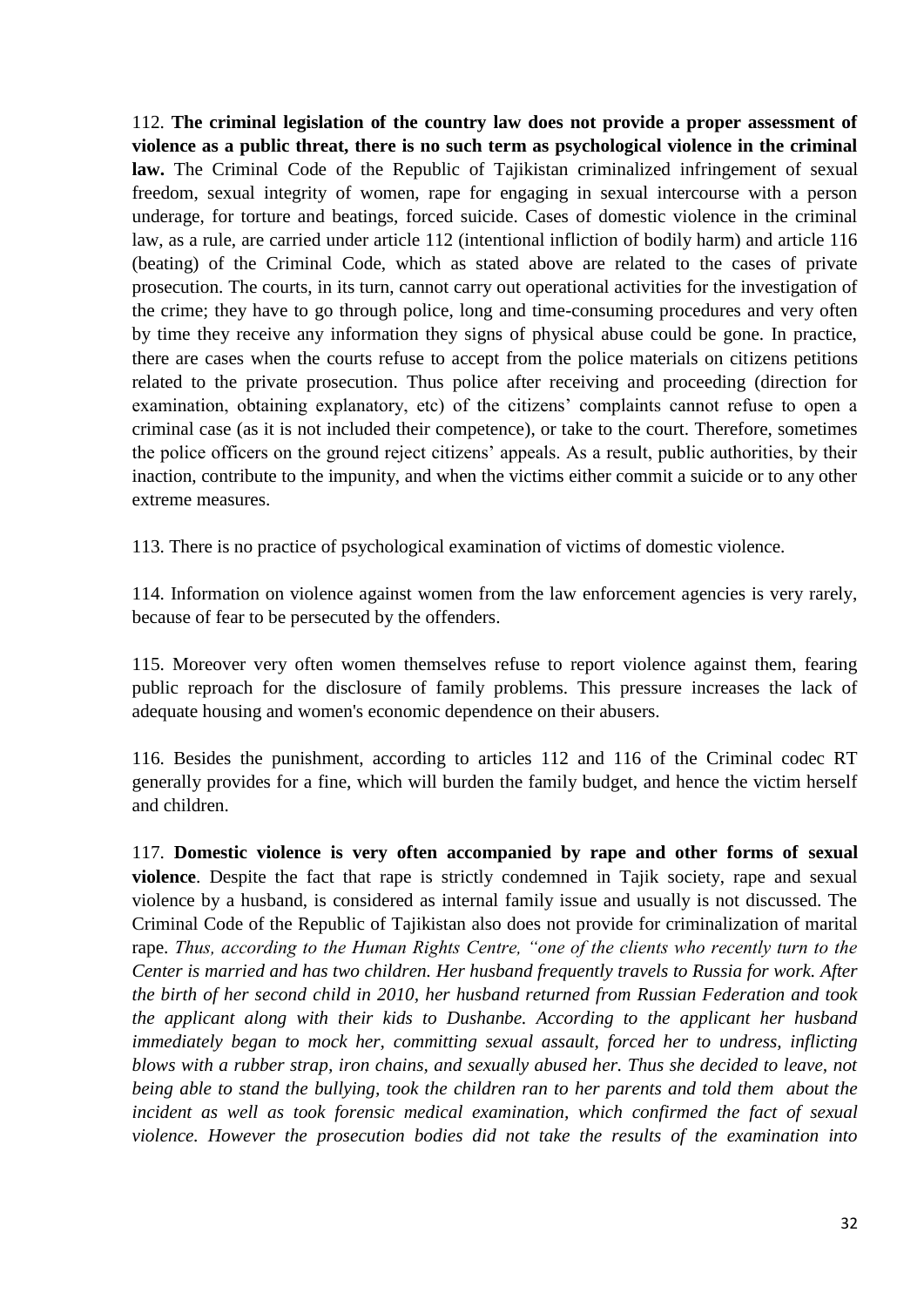*account. Prosecutor's office decided not to initiate a criminal case, claiming that shed could appeal to the court on the fact of beating in the form of private prosecution"*<sup>40</sup> *.*

118. In addition, **domestic violence is one of the reasons of the numerous cases of suicide and other psychological trauma**. According to the Committee on Women and Family Affairs under the Government of Tajikistan in 2010 compared to 2009 the number of suicides cases had increased from 106 to 703. According to the Committee report out of total number of the suicides 310 incidents were committed by women and girls, in 107 cases by minors, most of which occurred on the grounds of family quarrels. The highest number of suicides was registered in Sughd Province<sup>41</sup>. According to the Interior Ministry data in 2011 there were 277 incidents involving Tajik women perceive suicide as the only way out. In the first three months of 2012, there are more than sixty<sup>42</sup>.

119. Very often the relatives of the victims, trying to conceal the fact of suicide and present it as an accident. According to the Ministry of Interior information in 2011, there were only 20 persons were prosecuted for incitement to suicide, which were considered by the courts $43$ .

120. There are also **incidents when women have resorted to killing their abusers**. According to the Special Rapporteur on Violence against women Yakin Erturk's report many of the women detainees, she met in the Nurek prison were convicted for murdering their partners, whether during a fight or in a premeditated manner. They were condemned to heavy sentences ranging from 7 to 20 years in prison<sup>44</sup>. According to official statistics, following the Law "On Amnesty" № 764, from August 20, 2011, as of March 16, 2012 there only 96 women left in prison for various crimes sentences<sup>45</sup>.

# **HUMAN RIGHTS IN THE ARMY<sup>46</sup>**

### **Issue 16 of List of Issues (CAT/C/TJK/Q/2)**

121. The citizens are called up for military service 2 times a year, and according to official data from 15,000 to 16,000 men aged 18-27 years annually join the ranks of the armed forces of the Republic of Tajikistan. Due to poor household, hygiene, parochialism, and frequent cases of abuse, the prevalence of hazing among old-timers and recruits, young people prefer to hide from the officers of military commissariats and not engage into military service.

122. Recruitment of additional soldiers into the Armed Forces of the Republic of Tajikistan is carried out by means of general conscription. The recruitment process is accompanied by grave violations, such as unlawful detention, accompanied by intimidation, insult. Not uncommon are the cases of inflicting injuries to recruits and their family members, violations of privacy of the

1

<sup>&</sup>lt;sup>40</sup>Larisa Aleksandrova. Speech "Legal issues of victims of the domestic valance access to justice under the existing legislation of the Republic of Tajikistan.OSCE Preliminary Human Dimension Meeting. Dushanbe. July 2012.

<sup>41</sup>http://www.news.tj/ru/news/suitsid-v-tadzhikistane-nabiraet-oboroty-0

<sup>42</sup> http://www.ariana.su/?S=6.1206051053

<sup>43</sup> http://www.news.tj/ru/news/suitsid-v-tadzhikistane-nabiraet-oboroty-0

<sup>44</sup>ReportoftheSpecialRapporteur on the violence against women and its causes and consequences Yakin Erturk, 26 May 2009.A/HRC/11/6/Add.2

<sup>45</sup>http://pda.pressa.tj/news/akn-oprovergayut-dannye-hri-o-kolichestve-osuzhdennyh-zhenshchin-v-tadzhikistane

<sup>46</sup>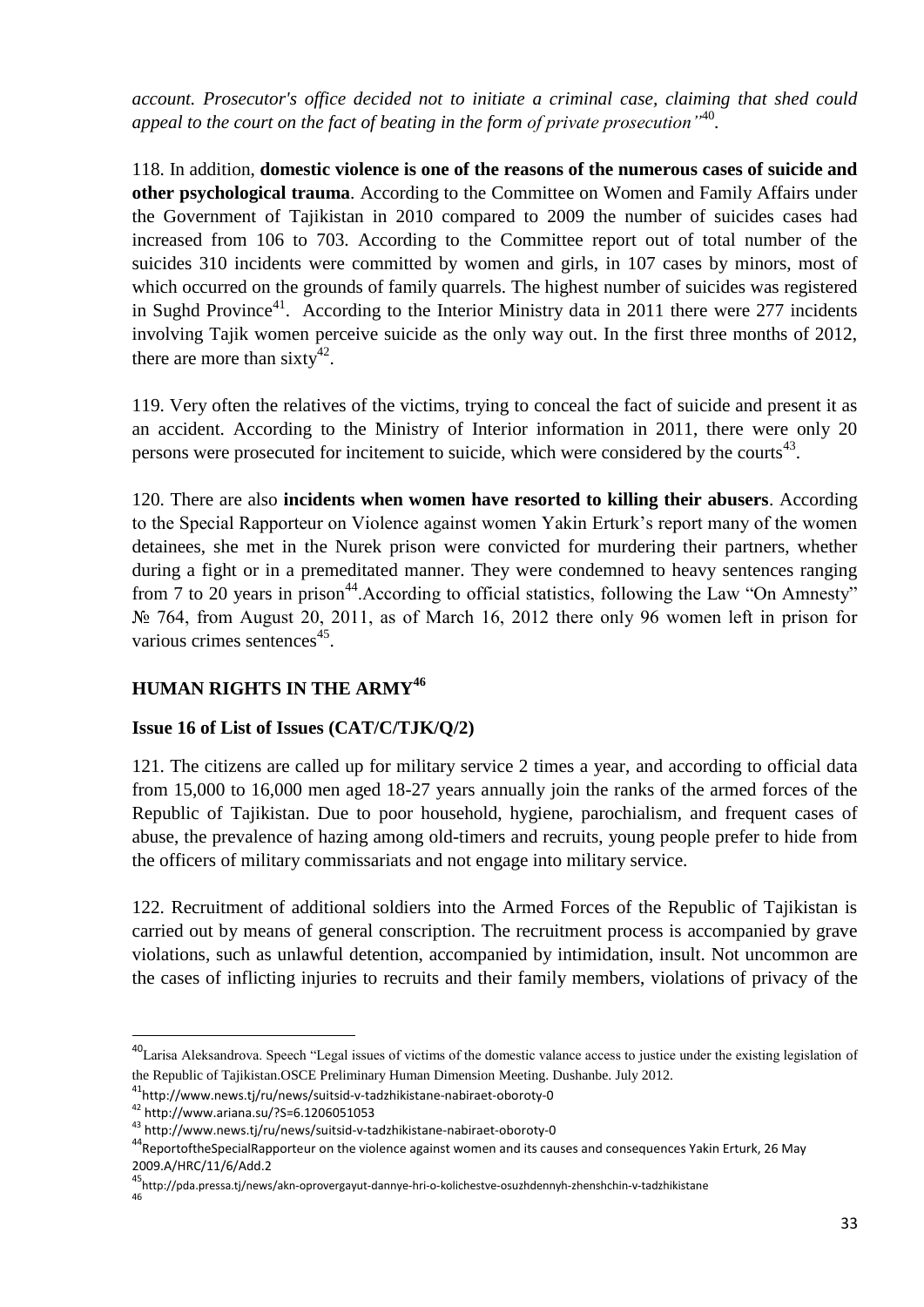home, limitation of freedom of movement, and sending to the military service of recruits which are eligible for deferment or exemption from military service.

123. *Forced recruitment (raid)* is the arrest of a citizen, conducted without summons, by military commissioners, representatives of jamoats and militia at the streets, markets, in public places, in order to bring the recruit to the military commissariat for undertaking of recruiting activities and for further transfer to places of military service. During the raid called "oblava", the representatives of the organs responsible for the draft to the military service, often break into homes of recruits early in the morning or late at night in order to bring the recruits to the draft board. Access of human rights activists and general public to draft boards is limited by the fact that even though the draft boards are civil organs they are located in the buildings of military commissariats and military departments, which are military objects and have restricted access.

124. A **serious problem in the Tajikistan army is hazing,** which is based: a) on the term of service - old-timers ("grandfathers") use initiation rituals and beatings of recruits (the most common type of hazing), and b) on regionalism - the soldiers are grouped according to regions of their origin, and beatings take place between the regional groups. Also there are abuse and initiation rituals that are practiced in almost all military units.

125. **The types of hazing,** which are abusive are: a) **Gulshukuft** ("flower blooms"): recruits squeeze fingers, collecting all fingertips together, as unopened bud. "Grandfather" strongly hits the fingertips with some hard non-sharp object, most often with the army bayonet knife (nonsharp side of the blade) or a soldier's belt buckle, after which the recruit should very slowly open his fingers showing that the flower started to bloom. The soldier shall make no sounds, except to say "flower (and the area from which the soldier was called to the military service, for example Khujand) blooms." The slightest deviation from the rules of "blossoming flower" makes the process start again. There were instances when because of a strong hit several finger nails of a recruit were broken. When talking to a soldier who was accused of hazing, to the question of the investigator about "why he committed such a brutal act against the recruit," the soldier replied that he, too, was subjected to this ritual, and he also experienced such consequences, b) **"Bicycle"** - a soldier is lying on his back, the matches are put and lit between his toes and he must lie on his back and "turn the pedals" with burning matches between his toes, and c**) "The title of General"** – is applied to the newly arrived soldiers in the first days of their arrival to the military units when soldiers are hit on bare shoulders with a buckle of soldier's belt, so that the pattern of the buckle is left on the shoulders as military shoulder straps. In this way the soldier receives his first informal title in the armed forces, and d) **"Shashak"** – after the sixth month of military service starts the soldiers are beaten six times on the buttocks by the buckle of a soldier's belt, so that the marks from the buckle are left on the soldiers bodies. This means that the hardest six months of the military service are behind.

126. **The part of the officers** is very important in maintaining order in the military unit and in fighting of hazing. There are cases when the officers themselves break the rules of the relations between military servants and apply violence to the soldiers, which can take place as follows: a) *self rafti (self-go)* - is a form of punishment that according to the soldiers is mainly applied by the officers for disobedience or for misconduct. The officer says "self sit-uprafti" and names a number, for example 500 times. This means that soldier must quickly stand facing the wall and with keeping his hands behind his head to do 500 sit-ups, or "self 400 push-ups rafti", and b)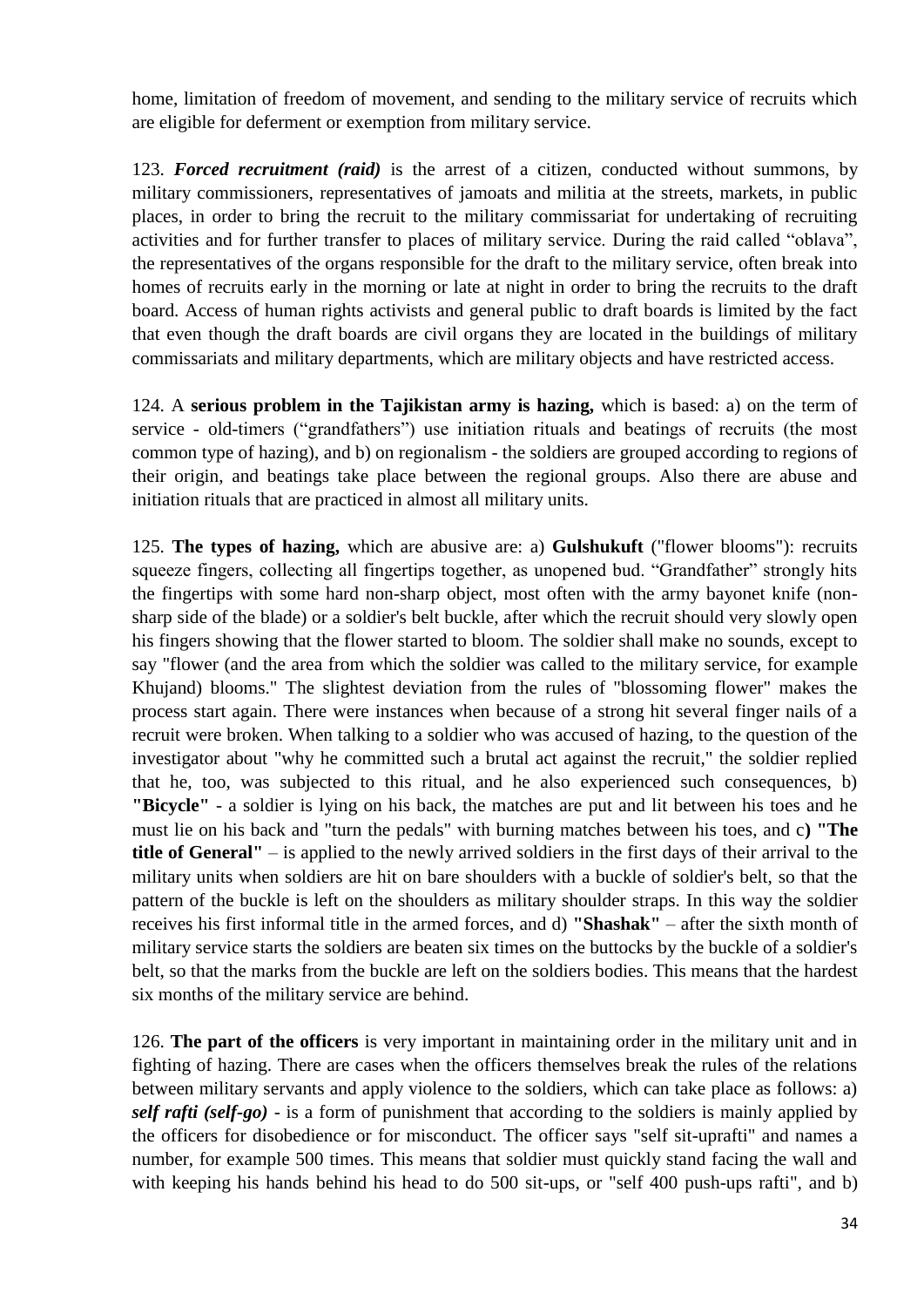*"hop"* - soldiers stand in the rank, blow their cheeks with air, and the officer or the old-timer at the instigation of the representative of officers beats soldiers' faces with his hand, and when the soldier is slapped he must shout "Hop."

127. **For breach of military discipline there is the penalty of detention in the guardhouse** (premises for keeping soldiers under arrest). Soldiers and sergeants arrested in the disciplinary order are kept in communal cells or in solitary confinement and sleep on bare boards. Sergeants are kept in the guardhouse separately from the soldiers. The total period of stay in the guardhouse with taking into account of the additional measures may not exceed 20 days. Soldiers kept in the guardhouse in communal cells have to work for 10 hours a day. During the day, except for the time of work and walks (not less than 50 minutes a day), the arrested are kept in locked cells.

128. **Taking away of food and money**. Upon their arrival to the place of military service the soldiers are stripped of almost all personal items they brought with them by the old-timers. Relatively new uniforms that were procured for beginners were immediately shifted for old clothes of old-timers. Pursuant to the law, every recruit receives allowance according to the category, according to the rank and position. This allowance is between 17 to 25 somoni (about 3.5 to 5.15 US dollars) per month. *A group of soldiers from two military units (cities of Dushanbe and Kurgantube) stated that an allowance is paid to the soldiers in time: "we are taking our allowances with our own hands and with our own hands give them to our commanding officer." According to the soldiers, commanding officers sit together with an accountant who pays the allowance. The soldiers receive allowances, sign the documents about that, and immediately, in the presence of the accountant and other soldiers, the money is given to the commanding officer. This scheme of payment of the allowances was confirmed by other soldiers of the military unit. According to the soldiers, the commanding officers use the allowance to buy personal hygiene products (toothpaste, soap, shaving products) for the soldiers themselves*.

129**. Nutrition** of a soldier depends on the term of his service in the Armed Forces. According to the soldiers, the meat (which was given very rarely), bread and butter (for breakfast) are often taken away by old-timers. *"The fruit was never given, and because of the lack of vitamins I often get sick, and it takes me long to recover. One small wound from a soldering iron does not heel for 3 weeks. Every morning the wound festers, and I go to the doctor to apply zelenka ("brilliant green") to the wound... zelenka, because there are no other medications available."<sup>47</sup> "Eggs they give us only on holidays, 1 boiled egg, but it is almost always raw. During the 7 months of service we were given eggs 6 times, as I recall". <sup>48</sup>"Because of hunger we ate everything that was edible, ate grass",* said one of the soldiers called to the military service from Asht region, who served in the mountainous region. According to the soldiers, in the military unit only the old-timers and the officers get a full meal, the recruits are left with low-calorie soup and bread. *"Bread saves us",* the soldier told us, according to him, the soldiers, when they were very hungry, came to the canteen and asked for bread, supposedly for the officer who sent them to bring him bread. If the bread was given by the canteen, it was divided between the soldiers and eaten. If the officer learned that the soldiers used his name to ask for bread, they were punished. The issue of nutrition also depends on the location of the military unit. In remote areas,

<sup>47</sup>From the anonymous interview with the serviceman in one of the military bases in Dushanbe, 15 April 2012

<sup>48</sup>From the anonymous interview with the serviceman in one of the military bases in Dushanbe, 15 April 2012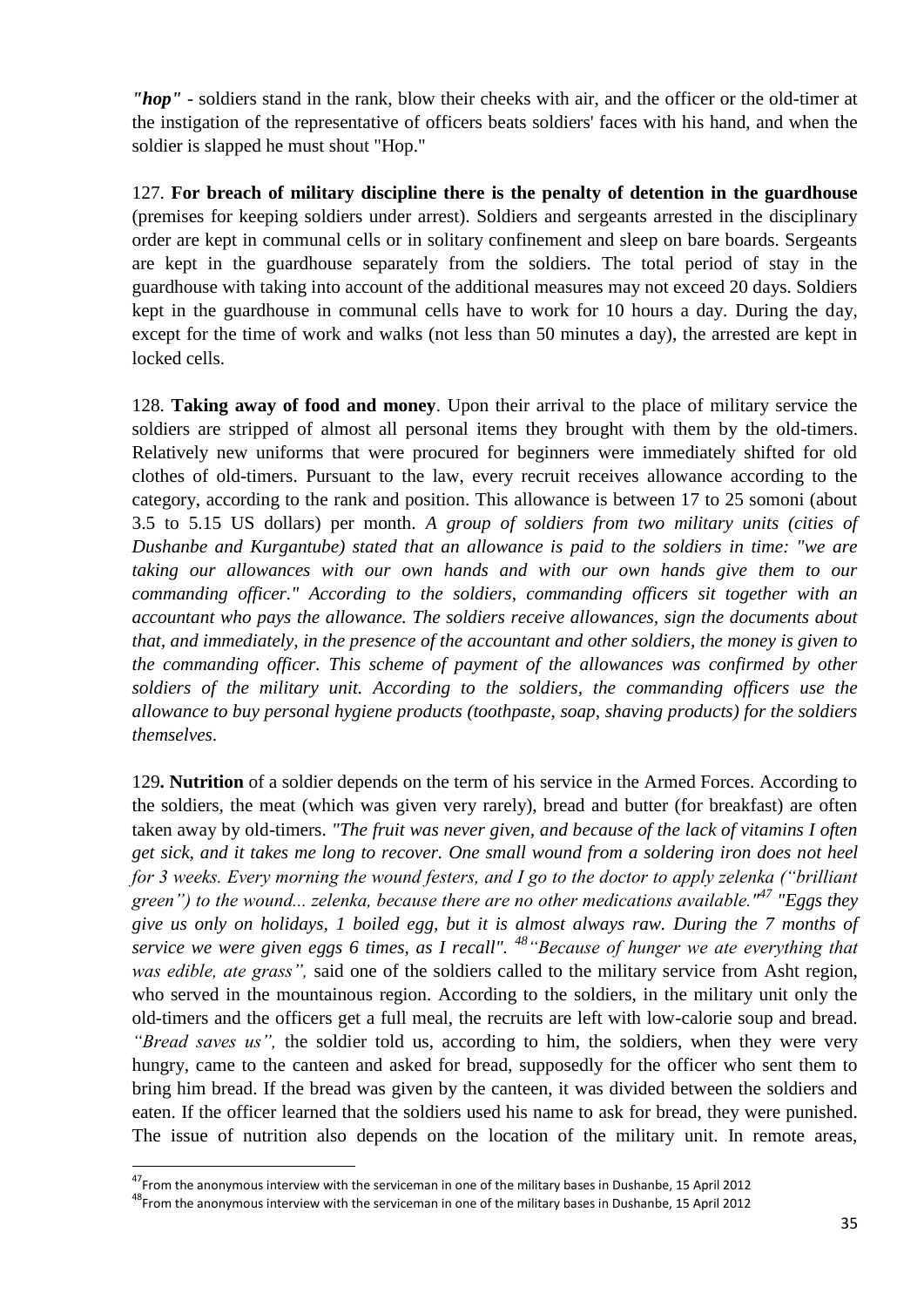especially in the winter season, military units are not regularly provided with food. The soldiers told that they had to go to the villages and ask for food from people that lived there. In return, the soldiers were ready to do any work that citizens asked them to do, for example, to help with building or cleaning.

130. **Hygiene (bathing days, washing)**. At least once a week soldiers have the opportunity to take a shower and wash their clothes. But the frequency of bathing days depends on the season. For example, during cold weather, the soldiers could not take a shower more than 1 time per month. In the period from December 2011 to February 2012, when the weather was cold and the power supply was limited, many military units could not procure the heating of bathhouses.

131. In the barracks of military units there are cockroaches, mice and bugs. A special type of parasite was named "Mandal" (meaning human lice). According to the soldiers, lice bites cause skin irritation. Lice live in the seams of clothing, in beds in the barracks. According to the soldiers, they take their mattresses out in the sun almost every week, clean and disinfect the barracks, but the lice are always present. In the winter season, when there is no possibility to wash and bathe often, lice get extremely spread, and in some barracks it was talked about the epidemic of lice.

132. *Complaints about hazing and living conditions during military service* are strongly condemned. The soldiers are saying that "complaining is not accepted," even if the soldier complains about hazing to his commanding officer, the case will often be concealed, and the commandment will take measures aimed to prevent leaking of information outside a military unit. As a result, the complaint does not get enough attention, and the perpetrators are not brought to justice.

### **RECOMMENDATIONS:**

133. The State must publicly recognize the existence of torture and other ill-treatment and unambiguously declare a policy of "zero tolerance," to send a clear message to state officials and law enforcement that torture and ill-treatment will not be tolerated. In order to achieve the goal of eliminating torture and ill-treatment, authorities must introduce a set of urgent measures alongside the development of a long-term strategy to combat torture.

134. Within the framework of urgent measures, the state must prioritize the prompt adoption of the following recommendations:

- Ensure timely access for civil society representatives to temporary detention centers and investigative detention centers in order to conduct independent monitoring;
- Provide the International Committee of the Red Cross with immediate access to detention facilities to evaluate observance of rights of detainees;
- Ratify the Optional Protocol to the Convention against Torture and other Cruel, Inhuman or Degrading Treatment or Punishment and establish an effective National Preventative Mechanism to monitor places of detention in regular, independent and unrestricted manner;
- Ensure that all complaints of torture are registered and reviewed by a special Commission; the Commission should be created under the General Prosecutor's Office with the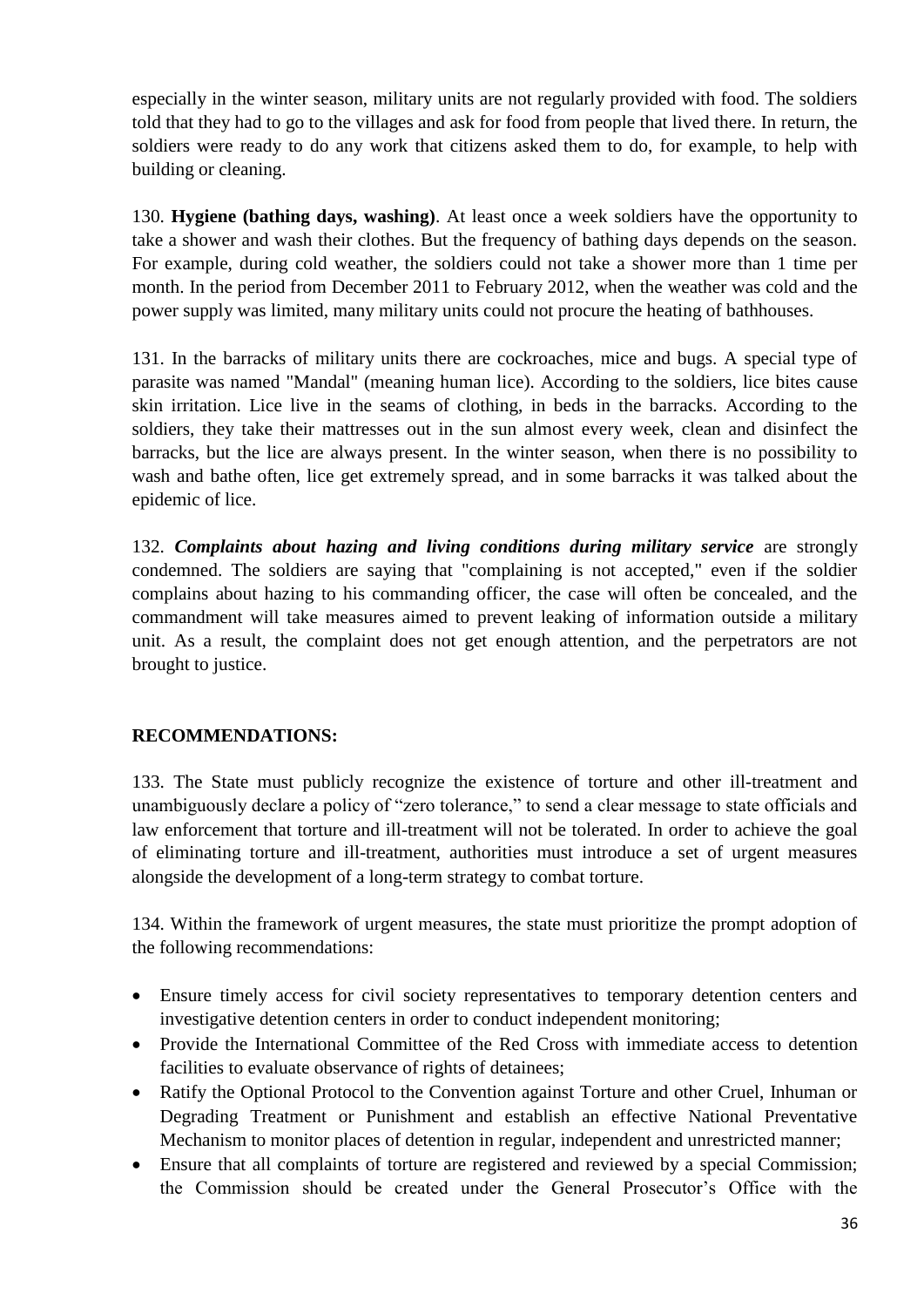participation of the office of the Human Rights Ombudsman and representatives of civil society to take effective measures in investigation of incidences of torture and provision of compensation to victims of torture;

 Establish a working group to develop a long-term state programme on prevention of torture and ill-treatment with associated state funding and a clear mechanism for accountability and monitoring the program's implementation. The programme should specify long-term activities for the elimination of torture, including mechanisms for monitoring the domestic implementation of international obligations in the sphere of freedom from torture such as the recommendations of UN treaty bodies, the Universal Periodic Review and Special Procedures of the Human Rights Council.

135. Prioritize the urgent adoption and implementation of the following legislative reforms in order to effectively fight impunity and prevent the use of torture.

- Amend the provisions of Article 143 part 1 to specify punishment proportionate to the gravity of the crime of torture (in order to prevent impunity resulting from closure of investigations following settlement agreements or amnesties) in accordance with articles 1 and 4 of the Convention against Torture and other Cruel, Inhuman or Degrading Treatment or Punishment (CAT);
- Ensure effective punishment of the crime of torture, by introducing amendments to criminal legislation that would exclude the possibility of applying amnesty in the cases of persons convicted of using torture;
- Provide for explicit prohibition for the use of torture and cruel, inhumane or degrading treatment or punishment in the thematic laws such as the laws "On the Status of Military Servicemen", "On Health Protection of the Population", "On Psychiatric Assistance" and others;
- Secure the prohibition of deportation of persons to a country where there are serious grounds to believe that he/she might face the use of torture; and elaborate the mechanisms of realization of the said right in accordance with the requirements of article 3 of CAT;
- Ensure in the Criminal Procedure Code a mechanism for prompt, thorough, independent and impartial investigation of facts of torture or other ill-treatment by an independent body in accordance with articles 12-13 of the CAT and requirements of the Istanbul Protocol;
- Strengthen the guarantees of access to legal representation and right to file complaints for persons in pre-trial detention regardless of the administration of the institution;
- Provide for a procedure in the Criminal Procedure Code for conducting prompt medical examination within the first hours of detention for all persons detained by investigative structures;
- Develop an independent institute of forensic medical examination and a legislative basis for its existence;
- Include "torture" in the list of justifications for which a victim can be compensated. Provide legislative regulation of fair and adequate compensation for harm caused in the form of "the fullest rehabilitation possible" as prescribed by part 1 of article 14 of the CAT;
- Exclude the following regulations from criminal procedure legislation: a) from among the justifications for choosing restraint measures in the form of pre-trial detention - the gravity of the crime and an accusation of committing a crime of a medium gravity; (b) the authority of the court to extend pre-trial detention by 72-hours an unlimited number of times, as this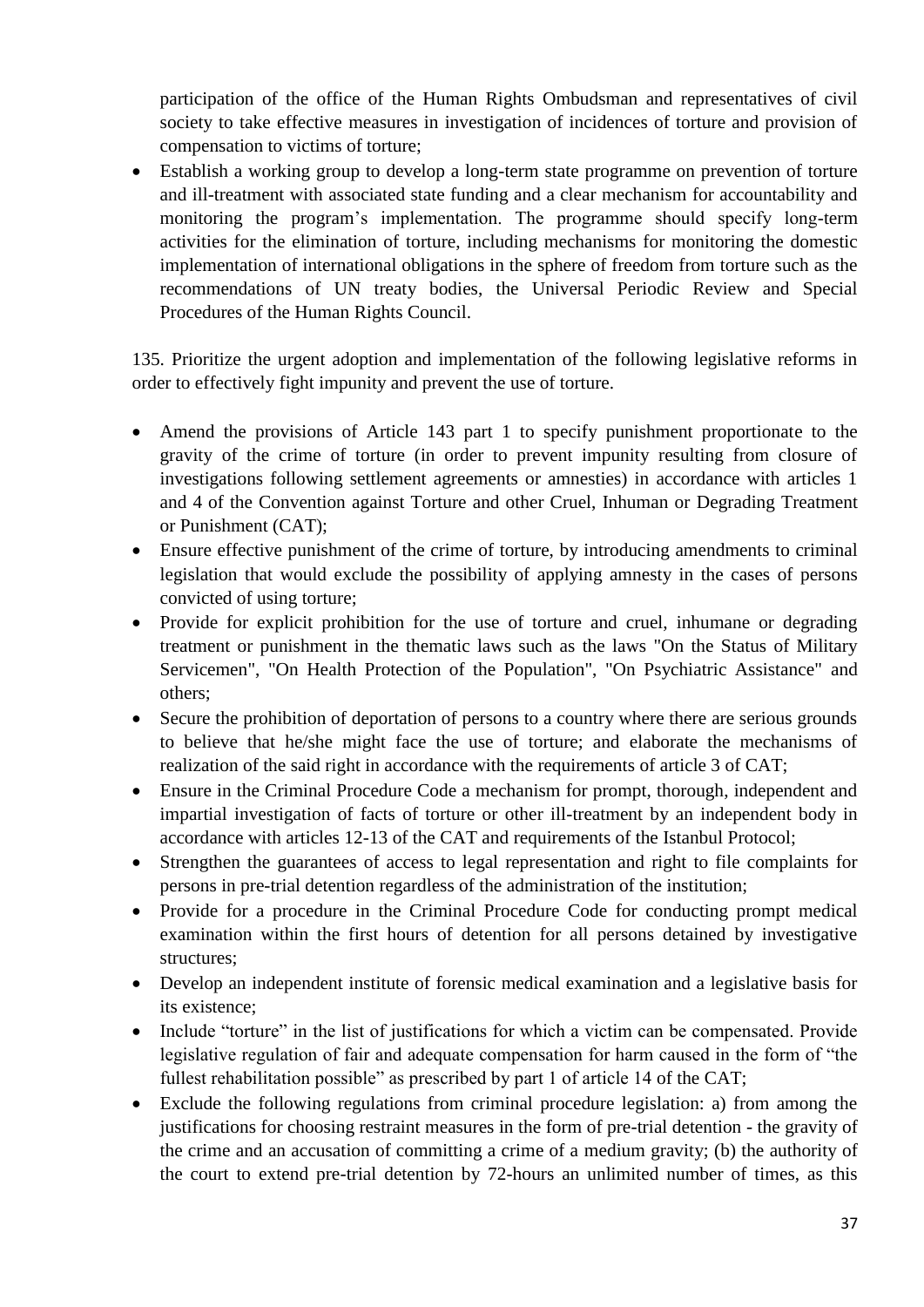provision violates the principle of legality and adversarial proceedings (part 5 article 111 of the Criminal Procedure Code);

- Provide for an exclusive character of the use of force and weapons as well as for proportionality of use of force in the Law "On Interior Troops of the Ministry of Interior";
- Introduce legal provisions that will guarantee regular monitoring by civil society actors of pre-trial and post-conviction places of detention to assess the situation with respect for rights of detainees, including the freedom from torture and other ill-treatment.

136. Add the following provisions to the Criminal Procedure Code: (a) a requirement for the court to review the sufficiency of grounds for pre-trial detention and the issue of legality of the arrest; (b) definition of the terms "detainee" and "actual arrest"; (c) provisions on the procedure of arrest and transport of arrestee to the police station; (d) provisions on the concrete period of arrest without sanctions of the court, taking into account the practice of international treaty bodies; (e) a clear list of the rights of the detainee, which would contribute to ensuring minimal guarantees; (f) a clear procedure for the court's consideration of sanctioning restraint measures, with a view to ensure all the rights of the detainee (that includes guaranteeing detainee's right to be heard in front of the court, submission of evidence in one's defense and other), the parties, and formalization of the judicial process; (g) an obligation for the court to more thoroughly review justifications for prolonging restraint measures, guaranteeing that there is a reasonable and adequate justification; (h) definition of a reasonable timeframe for pre-trial detention, providing that the duration is founded and presumption of innocence is upheld; (i) requirement that all personnel of law enforcement agencies wear visible identification numbers.

137. Ensure immediate and unhindered access to a lawyer from the moment of actual arrest; prohibit the conduct of any investigative actions without the participation of a lawyer; eliminate the practice by which advocates are required to obtain permission from law enforcement agencies or the court to access their clients.

138. Introduce technical tools for effective oversight mechanisms to guarantee the rights of detained persons, namely: (a) install video surveillance cameras in the buildings of the Department of Interior, and develop a normative legal act that would regulate the order of storing the video recordings, provide for liability improper maintenance of those video cameras, oversight of the data; (b) equip special transparent spaces for questioning and interrogation in the Department of Interior; (c) use of audio- and video equipment by police officers during the arrest; (d) installation of the audio- and video equipment in vehicles used to transport detainees.

139. Develop and introduce a mechanism of regular independent medical and psychological examination of persons in pre-trial detention and penitentiary institutions without interference by law enforcement or prison personnel.

140. Provide professional training of judges, law enforcement personnel, medical and other personnel who come into contact with persons in pre-trial and post-conviction detention on prohibition of torture and other ill-treatment. It is also necessary to ensure that the procedures of re-attestation of those officers also test their knowledge of standards of freedom from torture and other ill-treatment.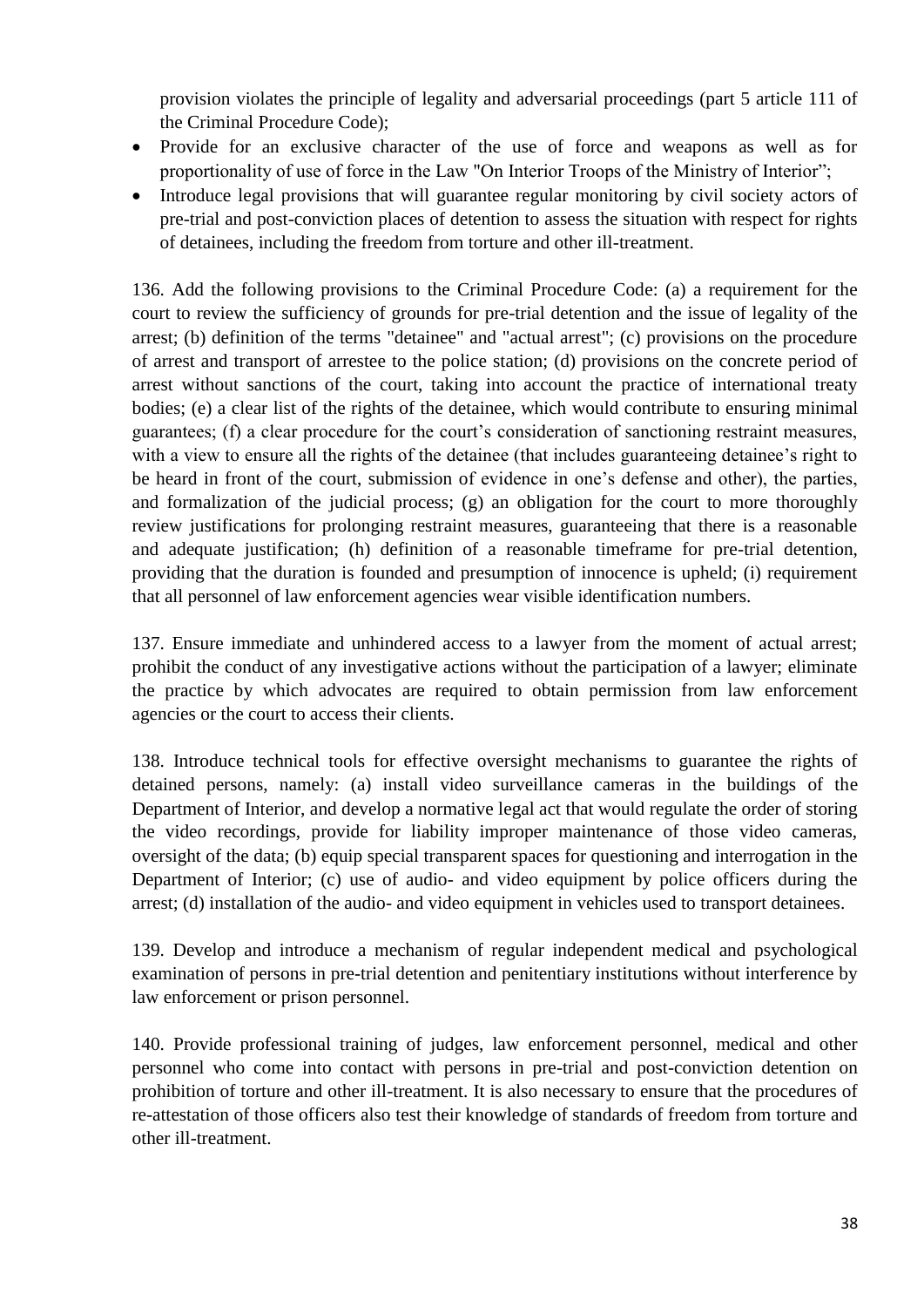141. Transfer all remaining places of pre-trial detention (temporary detention centers and pretrial investigation detention centers) of the State Committee for National Security to the isolators of interim containment, the IOs (Investigative Isolators) of the SCNS (State Committee of National Security) to the Ministry of Justice of the RT.

142. Ensure children are protected from use of torture and other ill-treatment through the following measures:

- Adopt a law on the rights of the child or a system of protection of child's rights that would also ensure the right of the child to freedom from torture and other ill-treatment;
- Introduce amendments to the Child Protection Policy in the system of closed facilities to include prohibition of torture and other ill-treatment;
- To the relevant ministries, confirm Procedures for the implementation of the Child Rights Policy and introduce Procedures for children in closed institution to file complaints;
- Introduce amendments to the Code on Implementation of Criminal Punishment to eliminate the use of punishments such as solitary confinement with respect to children;
- Prohibit on the level of legislation corporal punishment of children in all facilities (including educational institutions), establish procedures for filing complaints, and associated liability.

143. In the area of prevention of domestic violence:

- Adopt immediately the draft Law on Social and Legal Protection against Domestic Violence;
- Ensure that violence against women and girls is investigated and prosecuted as a criminal offence. Provide immediate access for the women and girls who fall victim to violence to effective means of legal and other protection, including protective orders and provision of a sufficient number of shelters; criminally prosecute and punish the guilty parties;
- Effectively train the officials of the judiciary and state agencies, in particular, law enforcement officers and employees of the public health system, so that they can render adequate assistance to the victims.

144. With regard to prohibition of torture and other ill-treatment in military service:

- Provide immediate transfer for military personnel that complain of harassment or violence and witnesses to harassment;
- Ensure effective investigation of cases of desertion and voluntary abandonment of military service to determine whether individual left service as a result of harassment. Take disciplinary measures against the perpetrators and those responsible for ensuring that rights of servicemen;
- Conduct systematic visual examination of soldiers to determine whether soldiers have bodily injuries (such examinations should be conducted regularly by the Military Prosecutor's Office, medical personnel of the military unit, and the officer corps of the military unit).

### **ATTACHMENTS**

#### **INDIVIDUAL CASES**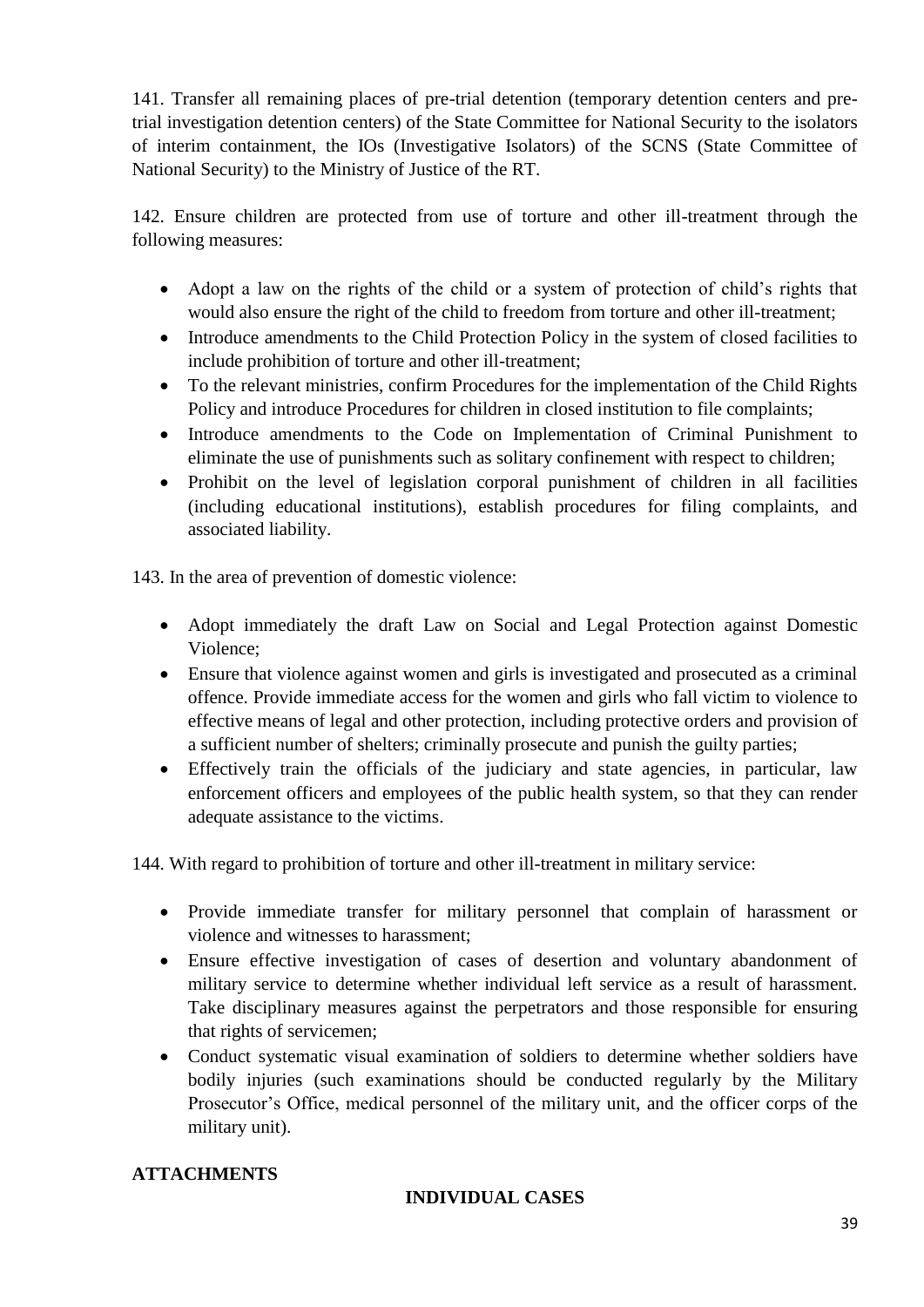#### **ILKHOM ISMANOV (Issues 4 (с), 32, 37 (c), 41 of the List of Issues (CAT/C/TJK/Q/2))**

**Arrested on 3 November 2011, Ismanov alleges torture in the early stages of pre-trial detention when he was held not in a detention center but in the building of Department of Interior in Sughd, Northern Tajikistan. His first one on one meeting with a lawyer took place only 19 February. Ismanov has repeatedly complained of health problems and has not been provided with timely medical assistance. Allegations of torture made during court proceedings were left unconsidered and he was convicted on 23.12.2011 to 8 years. During the appeal, currently ongoing, the prosecutor found no evidence of torture.**

On November 3, 2010 at approximately 19:00pm Ilkhom Ismanov was kidnapped by unknown people from the yard of his house. Unknown people put the sack on his head and threatening with pistols put him in a car.

On November 4, 2010 his wife found out that Mr. Ismanov is in the building of the Department on Combating Organized Crime of Khujand city. Relatives could see Mr. Ismanov only on November 6, 2010 but during this meeting he could not stand or move and his legs were broken.

The same day they were informed that Ismanov escaped, although the relatives stated that it was impossible due to his health conditions as Ismanov was unable to walk. After the intervention from the prosecutor of Sugd oblast, his wife could meet with Ismanov, who was still kept in the building of the Department on Combating Organized Crime of Khujand city. He sat on the chair in underwear, water was running from him and there was puddle of water under his feet, despite the fact that it was November. His arms have been burnt with electric shock, there were several cuts on his neck made by some sharp object. When his wife wanted to see his injuries closer, she was kicked out from the room.

On November 12, 2010 on the  $10<sup>th</sup>$  day of detention Ismanov was transferred to Khujand city court for selection of the restrain measure, he was cuffed and his head was covered with hood. He was barely walking with broken legs. The lawyer saw him for the first time only in court. In court Ismanov showed his arms with marks from electric shock and reported that they poured boiling water on his head. The lawyer made verbal appeal to conduct court medical examination, but it was rejected by court. On November 13, 2010 the court issued arrest warrant and issued a special ruling indicating illegal actions of the officers of  $6<sup>th</sup>$  department (i.e. Department on Combating of Organized Crime).

On January 11, 2011 the lawyer again submitted an appeal on medical examination of Ismanov. On January 21, 2011 the reply was received from the head of the Department of Correctional Affairs of Sugd oblast, where it was reported that Ismanov has bronchial-pneumonia but for more precise diagnostics it is required to have X-Ray machine, which is allowed only upon the permission from the State Committee on National Security, which is in charge of investigation.

On February 19, 2011, during first one on one meeting between Ismanov and the lawyer, Ismanov told the lawyer that the officers of the Department on Combating Organized Crime tortured him with low frequency electric shock, he was losing consciousness but they shocked him with 220V from the socket. Ismanov was so exhausted that he pulled this wire and shocked himself into chest and lost consciousness. He was thrown into some basement, where he laid unconscious but than they poured him with cold water and threatened with further violence in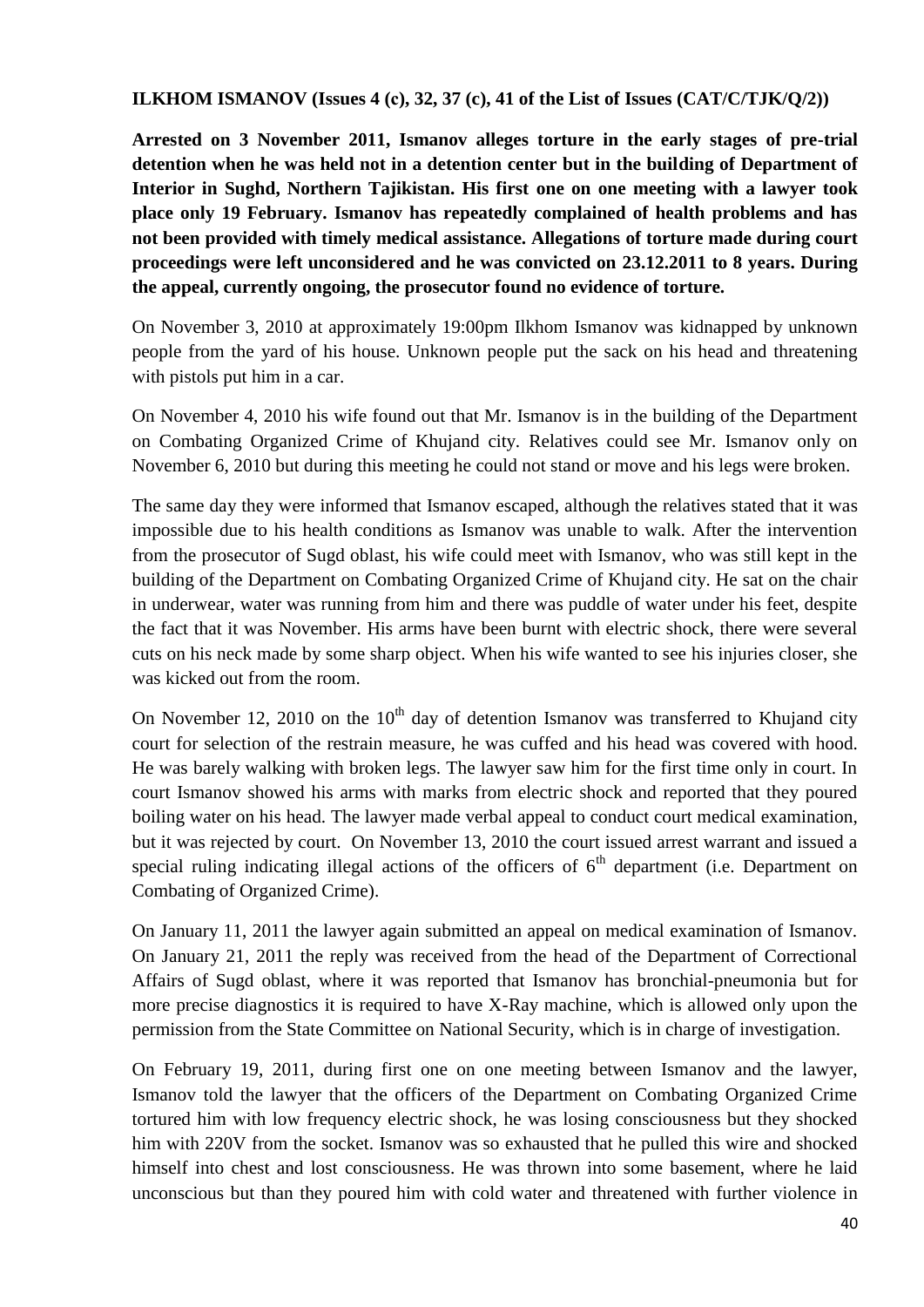case he would complain about torture. On April 19, 2011 during meeting with Ismanov, he informed his wife that the prosecutor officer in the building on national security threatened him with torture and forced him to sign statement on refusal from torture complains.

On May 11, 2011 during meeting with wife, Ismanov told her that he was beaten with baton on his heels and they bandaged his head with doormat and tightened it from both sides and he was losing consciousness because of pain. They attached wires to his fingers on his hand, genitals and put on the electric shock. They did it almost every day until his genitals started bleeding. They tightened his arms and legs and poured boiling water on his head. At the same time he was regularly beaten. His lung disease started while he was kept in detention.

On October 18, 2011 Ismanov was diagnosed with bronchial asthma.

Several complaints on torture remained without results. Thus on February 18, 2011 the reply was received from the Internal Security department on Sugd oblast that the statements about torture and lack of access to the lawyer are not proven. For late registration of arrest the officers of the Regional Department on Combating Organized Crime of Sugd oblast were disciplined.

On June 17, 2011 criminal case against Ismanov was handed over to the Sugd oblast court. In court Ismanov made several inconclusive complaints on torture. During case consideration in cassation instance, his complains about torture together with other 42 applications on criminal case were forwarded for verification of torture facts. In September 2012 despite the obvious torture marks and other evidences, General Prosecutor's office refused to open a criminal case on torture.

#### **BAHROMIDDIN SHODIEV (Issue 30 a of the List of Issues CAT/C/TJK/Q/2))**

**Bahromiddin Shodiev died on 30 October 2011 at the National Medical Center following surgery for injuries incurred in police custody. Following surgery, he told his mother that he was severely beaten and subjected to electroshock in custody. A criminal case was instituted on 4 November 2011 against three policemen for negligence; prosecutors later requested re-qualification of the charge to exceeding official powers, but the court denied this request. In February 2011, the case was sent back for additional investigation. On 28 September, amnesty was applied in the case of all but one police officer. The case against another police officer charged with negligence and a claim for compensation filed in February 2012 are still pending.**

On October 13-14, 2011 three people in civilian clothes, most likely police officers, accompanied by the district policeman captured Bahromiddin Shodiev of 28 years old in the entrance to their house, twisted his arms, forced him into the car and drove him to the Department of Internal Affairs of Shohmansur district of Dushanbe city. After some time, representatives of the Department of Internal Affairs called Shodiev's mother on the phone and asked her to return 800 somoni that have been allegedly stolen by Shodiev. Then, the officers of the Department of Internal Affairs came to Shodiev's mother and brought her to the police department. Mother gave 800 somoni to policemen without any protocols. Shodiev was in the Department for three days and the relatives were not allowed to see him. On October 20, 2011 Shodiev was brought to the resuscitation department of the National Medical Centre in unconscious conditions. He needed urgent surgical operation and agreement of the relatives for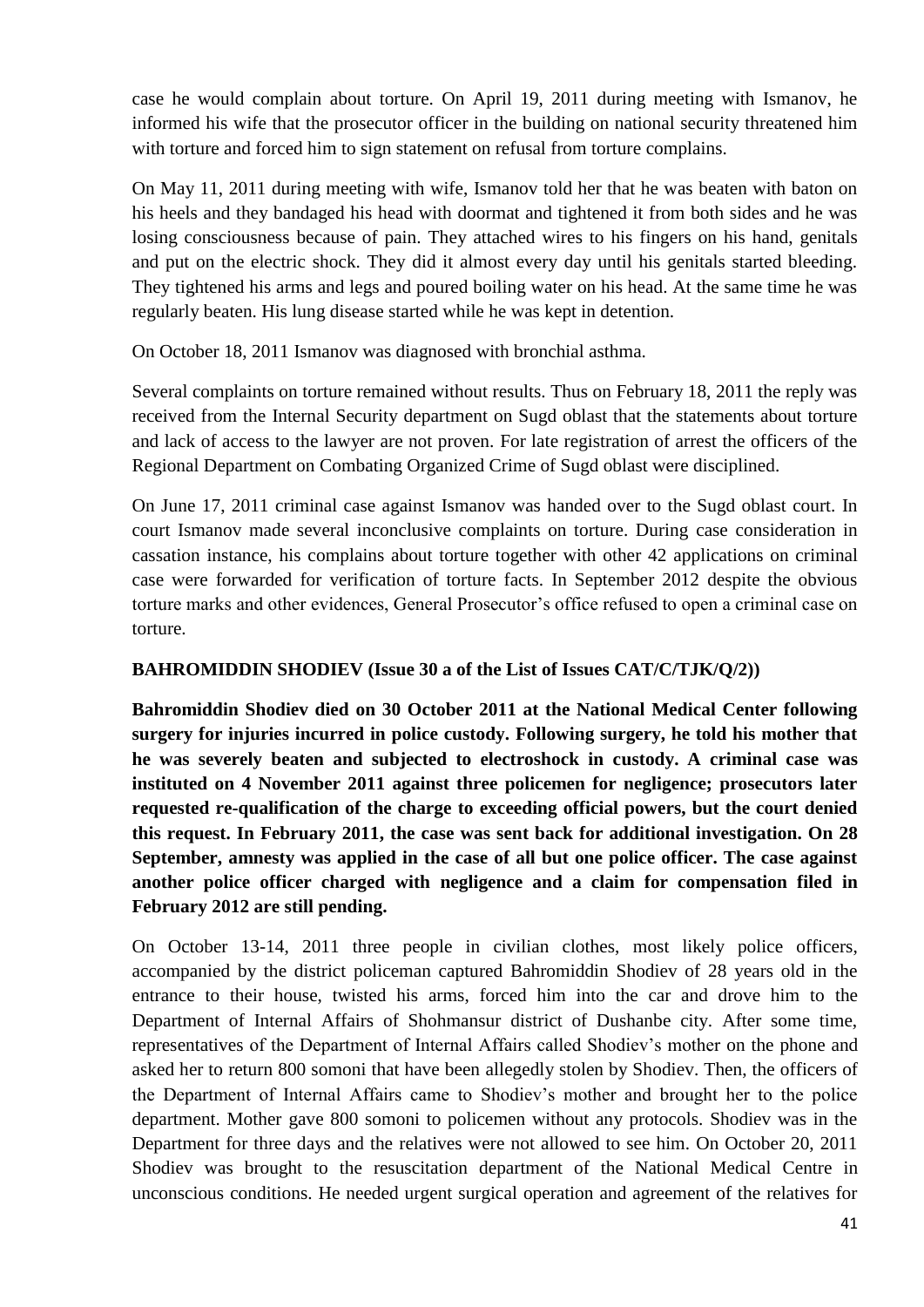such operation. Policemen had to inform his mother about difficult health conditions of Shodiev and that he is in the hospital.

Couple days after surgery her son came to his sense and he was transferred to the general room under policemen supervision. While conscious Shodiev told his mother that he was severely beaten by policemen, who had forced him to admit he was guilty for the crimes that he did not commit. He told her that he was tortured with electric shock and his mouth was taped that nobody hears his screaming. Police officer who was nearby listening to their conversation upon departure of his mother took off his shoe and started beating Shodiev on his mouth. Shodiev decribed what happened to his mother and asked her not to visit him as he is afraid of "further beatings". While being almost unconscious Shodiev heard how the police officers agreed to say that he was injured after jumping from the second floor of police department building. On October 30, 2011 Shodiev did not recover and passed away.

By decision of the prosecutor of the Shohmansur district on November 4, 2011 the criminal case was opened against Dodov A. and others on article 322 (negligence) p.2 of the Criminal Code of Tajikistan.

On November 4, 2011 three members of the Department of Internal Affairs of Shohmansur district, particularly Inoyatov A., Murodov D. and Khotamov S. were dismissed upon the internal investigation of the Ministry of Internal Affairs due to the death of the arrested Shodiev B. Deputy chairman of the police department colonel of police Karimov I. was also dismissed. And the head of the police department of Shohmansur district Odinaev S. and the head of investigation department of the police department Nazarov A. received severe reprimands.

On December 1, 2011 investigator of the prosecutor's office of Shohmansur district of Dushanbe city Kholikov F. requested the re-qualification charges against suspects Dodov A., Inoyatov A. And Murodov D. from article 322 of the Criminal Code of Tajikistan into article 316 p.3 of the Criminal Code of Tajikistan. This request was rejected.

On February 17, 2012 the court trial started in the court of Shohmansur distrtict. On February 29, 2012 the court issued decision on forwarding the criminal case for additional investigation to the prosecutor's office of Shohmansur district of Dushanbe city. Meanwhile the accusation side asked the court to convict the defendant and sentence him to 2 years of imprisonment.

On February 17, 2012 before the court trial the complaint on damage compensation was submitted to reimburse the damaged caused by the crime. The defendant is the Ministry of Internal Affairs of Tajikistan.

On September 28, 2012 by decision of investigator the criminal case against Inoyatov A., Murodov D., Khotamov S. Was stopped after the announcement of the accusation in accordance with article 322 p. 2 of the Criminal Code of Tajikistan, due to application of article 27 p.2 of the Criminal Procedure Code of Tajikistan and amnesty. For the time the court received only the case against the investigator Dodov A. on article 322 of the Criminal Code of Tajikistan.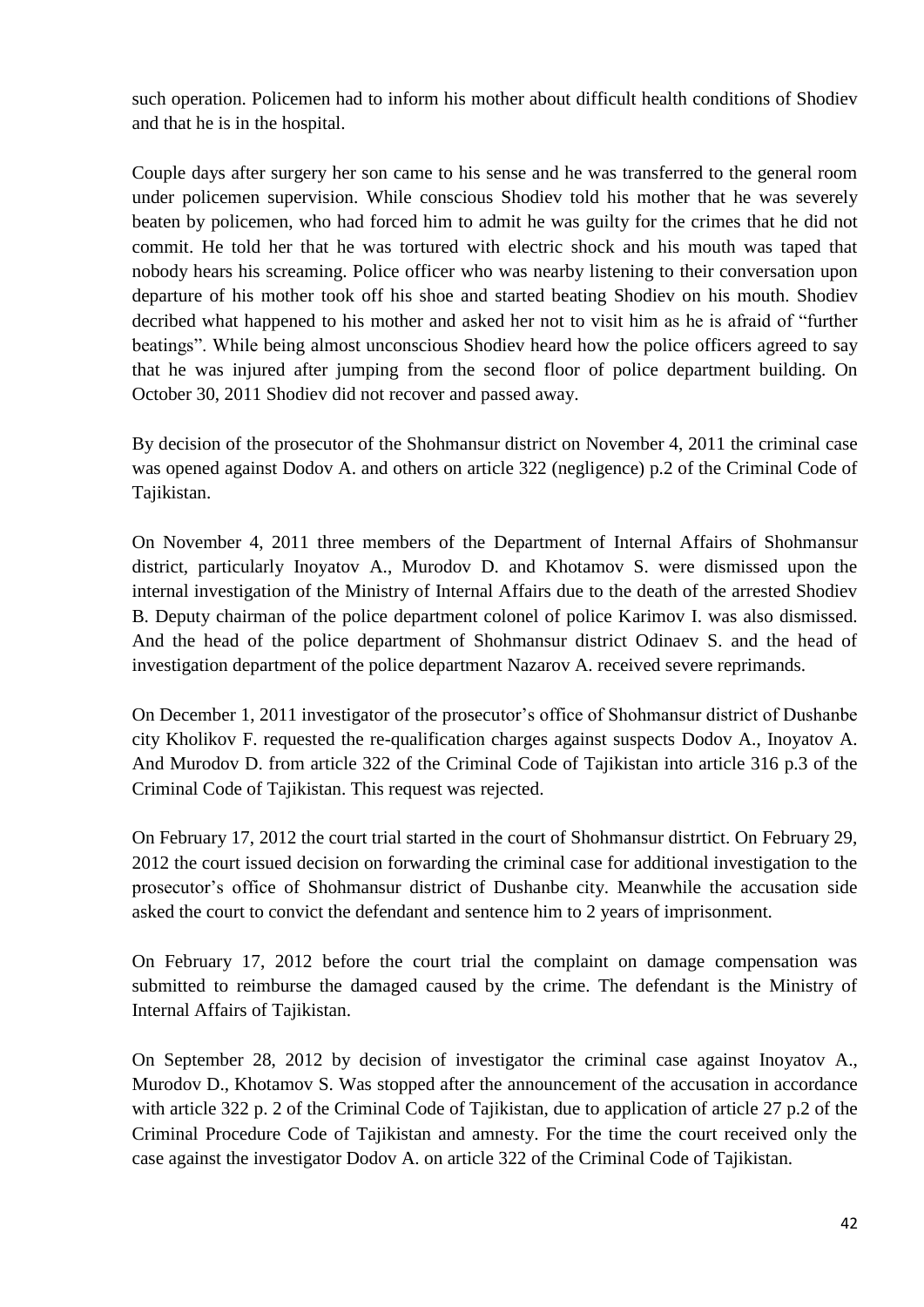**SANGOV SAFARALI (Issues 30 b of the List of Issues (CAT/C/TJK/Q/2))**

**On 16 July 2012, eleven months after a district court judge ruled to send the case back for additional investigation, proceedings were halted and amnesty was applied in the case against two police officers charged in the death in custody of 37-year old Safarali Sangov. Following Sangov's death on 5 March 2011, the General Prosecutor's Office opened a criminal case 12 March, and proceedings began 2 June against two police officers charged with negligence, before being indefinitely suspended on 11 September of the same year.**

37 year old Safarali Sangov died on March 5, 2011 in the National Medical Hospital "Kariyai Bolo", four days after he was brought to the hospital unconscious with many bodily injuries from the Department of Internal Affairs – 1 of Sino district of Dushanbe city.

Wife of Safarali Sangov informed that around noon on March 1 several people in civilian clothes broke into the yard of their house and started beating Safarali Sangov. They conducted personal search of Safarali Sangov without showing search warrant or arrest warrant. They did not find anything and put the handcuffs on him, put him into a car and drove away. As it was mentioned some relatives were also beaten as they witness the beating including children and a woman of 4 months pregnancy. Neighbors and shop workers nearby the house also saw as the people were beaten.

Later the relatives found out that Safarali Sangov was arrested by the officers of the Department of Internal Affairs – 1 of Sino district, who initially brought him to the district department and afterwards to the National Medical hospital "Kariyai Bolo" of Dushanbe city.

The same day relatives of Safarali Sangov came to the hospital but he was already in coma and was placed in resuscitation department. They accidentally heard a conversation of medical personnel about multiple bone fractures of Safarali Sangov, including spine fracture, hip joint fracture and nose. It was informed that one of the doctors mentioned drug overdose but later on according to the information blood test did not reveal any drug substances.

Wife of Safarali Sangov reported that on March 1, 2011 she and another relative heard the conversation of police officers who were recognized as the perpetrators. These people discussed details of beating up Safarali Sangov.

On March 5, 2011 when the relatives came to hospital, medical personnel informed them that Safarali Sangov died this morning. Relatives expressed willingness to see his body but police representatives closed their way to the department of intensive therapy and used another doorway to take the body into the morgue. Later on the same day body of Safarali Sangov was given to the relatives for burial ceremony.

On March 11, 2011 wife of Safarali Sangov received a certificate from the Republican center of court-medical expertise of the Ministry of Health, which was dated the same day. This certificate stated that the death was caused by the brain damage. Opinion letter was made based on the court-medical expertise conducted in the morgue.

On March 12, 2011, General Prosecutor's office informed wife of Safarali Sangov that the criminal case was opened by the prosecutor's office of Sino district on the fact of her husband's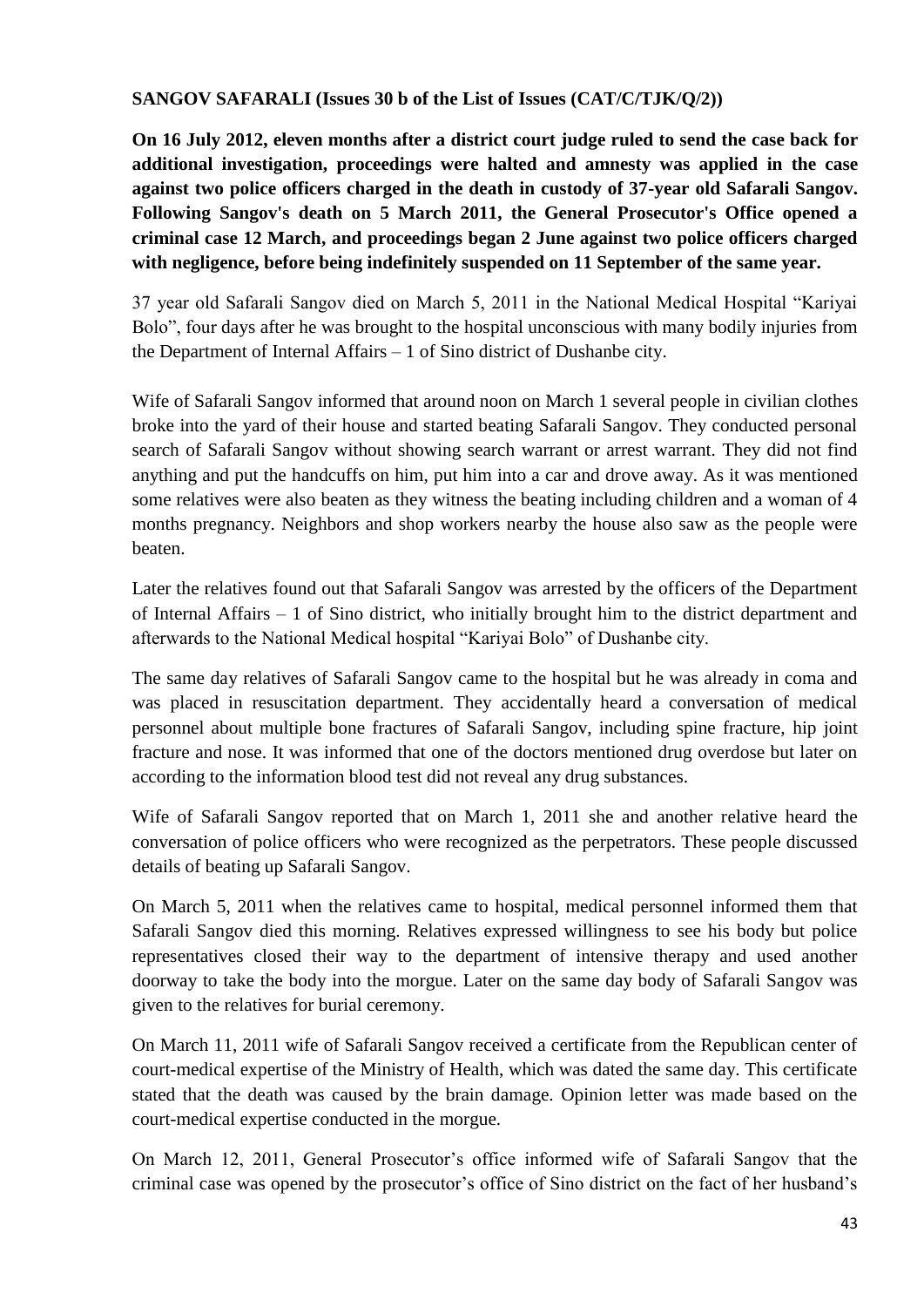death. However nobody from witnesses, who observed the arrest of Sangov on March 1, 2011 was called to give evidences on this case.

The lawyer submitted complaint to the General Prosecutor's office of Tajikistan on illegal actions of the law enforcement officers.

On March 18, 2011 the lawyer requested access to documents confirming the death of the victim and the medical documentation. This request was rejected stating that the lawyer and the relatives will get acquainted with all case materials upon completion of investigation. Only on May 17, 2011 the lawyer got acquainted with the criminal case materials on prosecution of Yakubov A. and others in accordance with article 322 (negligence) of the Criminal Code of Tajikistan and accused in death of Sangov. The lawyer was also introduced with the results of court-medical expertise.

On April 6, 2011 the lawyer made complaint where he requested transfer of the criminal case for further investigation to the General Prosecutor's office of Tajikistan. This complaint was immediately approved, although the case was transferred from the Prosecutor's office of Sino district to the Dushanbe city prosecutor's office.

Later on the lawyer submitted request on additional commission expertise, additional investigation, etc. The request remained without response.

On June 2, 2011 the court trial on this case started. On June 17, 2011 the court made decision on appointment of additional court-medical expertise. Thus the court hearing on this case was stopped until the expertise results.

On September 14, 2011 court of Sino district of Dushanbe city issued a ruling on submission of the criminal case materials for additional investigation to the Dushanbe city prosecutor's office.

On July 16, 2012 investigator of the prosecutor's office of Dushanbe city issued a resolution on termination of the criminal case with regards to Yakubov A. and Khasanov K. in accordance with article 27, p. 1 and the law of Tajikistan "on amnesty".

# **BOBOEV ISMONBOY CHURABOEVICH (Issue 30d of the List of Issues (CAT/C/TJK/Q/2))**

**Despite the existence of a forensic medical exam that testifies Boboev died from electroshock, the criminal case against two police officers opening in March 2011 on charges of murder, abuse of power, fraud and extortion, has not resulted in any convictions. Boboev's father filed an individual complaint with the UN Human Rights Committee in March 2012. Following this communication the General Prosecutor's Office took a renewed interest in the case, but investigation is still ongoing.**

On February 19, 2010, around 12:00, near the main mosque in Isfara, Sughd, three officers of the Department for Combating Organized Crime of the Ministry of Interior of the Republic of Tajikistan at Sughd province had detained Mr. Usmonboy Churaboevich Boboev (citizen of Russian Federation) on suspicion of belonging to the banned extremist organization "Hizb-u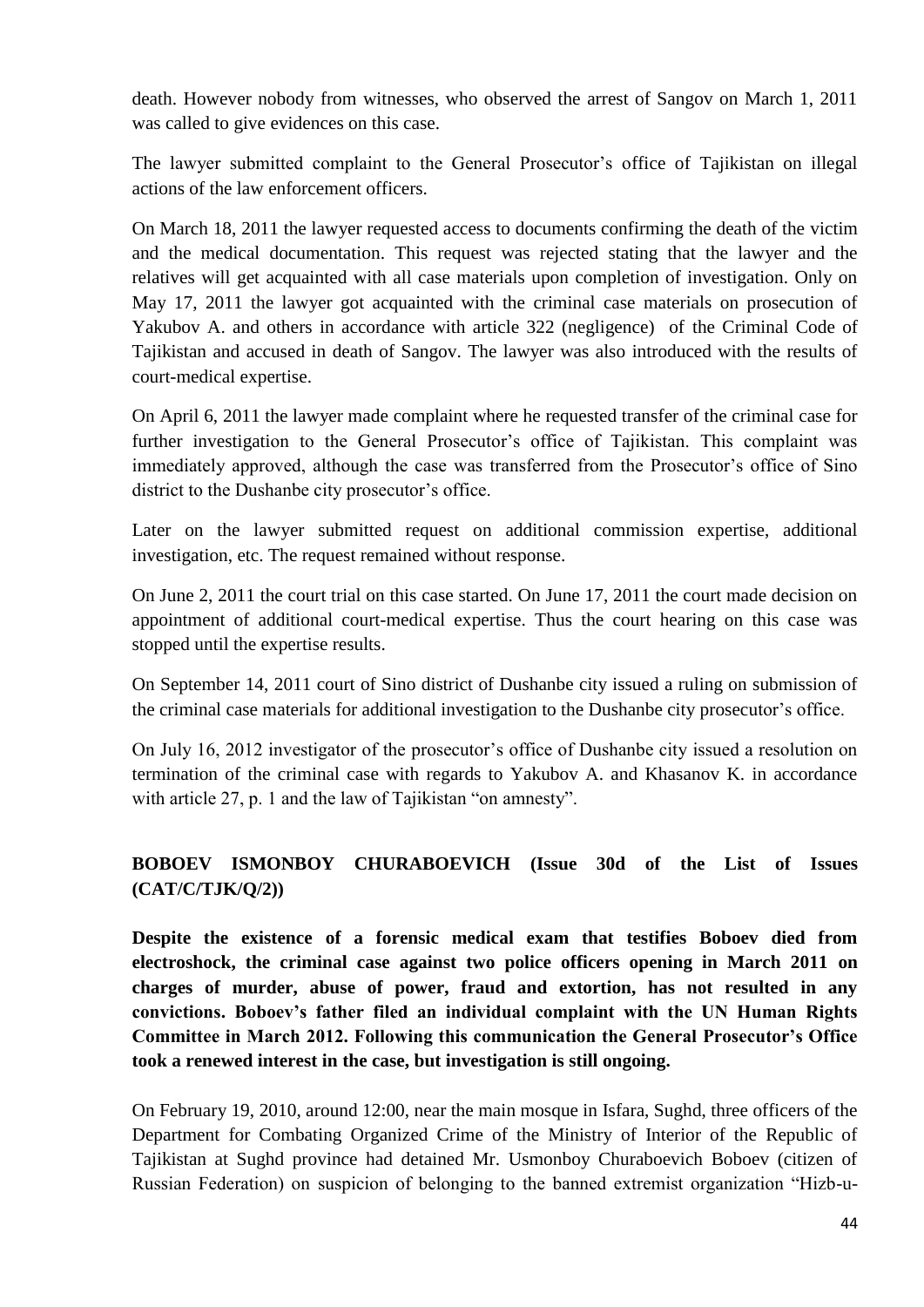Tahrir".Three days later, his body was found near his parent home, with a marks of physical abuse.

Boboev's father managed to make the authorities to launch the investigation of his son's death. Two medical examinations were carried out regarding this case. The first examination, conducted on March 10, 2010 (20 days after Boboev's death), indicated that the death was caused by mechanical asphyxiation due to tongue fall. However his father requested another examination (held late April, 2010) which demonstrated that Boboev's death resulted from the use of electric shocks, and proved that he had been tortured during the interrogations.

Based on this fact, the Prosecutor's Office of Sughd Oblast on March 25, 2010 launched a criminal case, on article 104, Part 1 (murder), article 316, part 3 (abuse of power), article 247 (fraud), and article 250 (extortion) of the Criminal Code of RT against the officers of the Department for Combating Organized Crime of the Ministry of Interior of the Republic of Tajikistan at Sughd province Akbarov M.G and Shokirov F.F.

On 25 June 2010 the criminal case was suspended due to "the illness of the suspected Akbarov M.G and Shokirov F.". During that time, Shokirov F. had resigned from the Interior Ministry on his own, while Akbarov M.G got promotion and continued to work as deputy chief Department for Combating Organized Crime of the Ministry of Interior of the Republic of Tajikistan at Sughd province. Thus, from June 2010 until now (for 10 months) there was not any investigation conducted. However nor Boboev's father neither his lawyer were not informed about the suspension of the preliminary investigation.

On repeated requests by Boboev D. to prosecute the perpetrators responsible for his son's death, the Prosecutr's Office in Sughd Oblast informed that the General Prosecutor's Office had sent an order to Moscow (Russian Federation) to conduct the interrogation of the offence victim Narzulloev M.Z.<sup>49</sup> and still awaits their response. (letters # 18\14 from 15.07.2010 and #18\15-id from the February 7, 2012).

On 07.10.2011, lawyers (Sharipov, A., and Romanov S.) submitted a petition to the investigation department of the Prosecutor's Office of Sughd and on 08.10.2011, to the Prosecutor's General's Office of RT with the request to obtain the investigation materials for further examination. In their letter #18/142-11c from 13.10.2011 the prosecutor's office of Sughd Oblast responded that on 17.09.2011 the criminal case was sent to the Prosecutor's General Office of RT to further study and actions.

In all subsequent statements, the defense lawyers appealed to the Sughd Regional prosecutor's office and the Prosecutor's General Office to cancel the illegal decision to suspend the investigation and bring those responsible to justice and send the case to court.

The prosecutor's office of Sughd Oblast in their response #18\156-11 on 10.12.2011) rejected the request by Boboev J. to get access to the case materials on the basis of Article 42 paragraph 8 of

<sup>&</sup>lt;sup>49</sup> Narzulloev M.Z. was acknowledged as a victim, from whom Akbarov and Shokirov allegedly demanded several thousand US Dollars for release.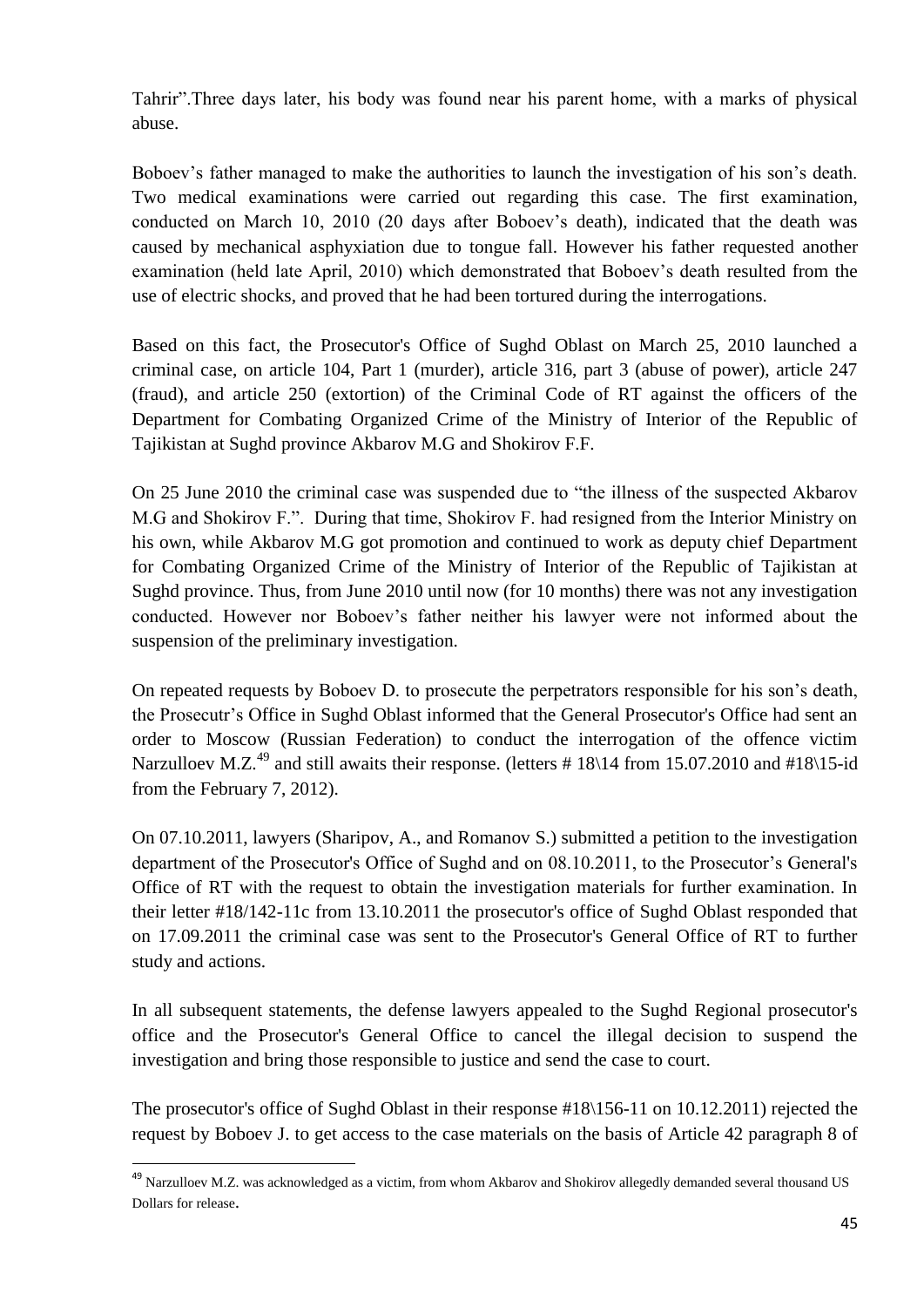Part 2, of the Criminal Procedure Code of RT under which the victim has the right to "review the materials of the criminal case only when the investigation is completed". The Prosecutor's General Office in its letter #15\137-11 from 23.11.2011 refused the lawyers Romanov S.T. and Sharipov A.P. to become familiar with the case materials on the basis of Article 53 of the Criminal Procedure Code of RT, which states that the defender has the right to review materials of the criminal case after the preliminary investigation is completed. Its refusal the Prosecutor General's Office motivated that by the time they received the appeal the preliminary investigation was not completed. Thus nor Boboev's father neither his lawyers received any information on what investigative steps had been taken in the inquiry into Boboev's death.

On 02/02/2012 Boboev's lawyers applied to the Constitutional Court of the Republic of Tajikistan on the inconsistencies between paragraph 8 Part 2 of the Article 42 of the Criminal Procedure Code, the Constitution of the Republic of Tajikistan and Articles 12, 13 of the Convention against Torture. The Constitutional Court of the Republic of Tajikistan in its Resolution from 15 May 2012 did not find any contradictions of the law with international standards.

Boboev J. addressed the UN Committee on Human Rights with individual complaint on the violations of articles 6, 7, in conjunction with Article 2 (3) of the ICCPR. In light of this communication, the General Prosecutor's Office of the Republic of Tajikistan had requested the criminal case from the Prosecutor office in Sughd region to study. As a result, the General Prosecutor of the Republic of Tajikistan decided to cancel the earlier decision taken by the investigative branch of the Prosecutor's Office in Sughd region to suspend the investigation because of its illegality. The investigation into the death of I. Boboeva was resumed.

# **BOBOKALONOV KHURSHED SAIDALIEVICH (Issue 30d of the List of Issues (CAT/C/TJK/Q/2))**

**In November 2011, after over six months of appeals from Bobokalonov's lawyers and family, the General Prosecutor's Office reopened the investigation into Bobokalonov's death in custody in June 2009. As of August 2012 there were new results of forensic medical exam, but lawyers for Bobokalonov have not yet been allowed to see them.** 

On June 27, 2009, approximately at  $22:00 - 23:00$  pm on Rudaki Avenue of Dushanbe city Bobokalonov Kh. was taken by policemen into police car "for resistance to police officers and examination on the use of drugs and other intoxicating substances" and they took him to the Department of Internal Affairs of I. Somoni district. When they came into the yard of the Department of Internal Affairs and opened the car door, Bobokalonov was already dead. According to the court-medical expertise death of Bobokalonov Kh. was caused by mechanical asphyxiation by the vomiting substance, which is identified by the remaining of the vomit in the anatomical airway, sever emphysema of lungs and heart (spot of Tardieu), sharp plethora of internal organs, splenic anemia and heavy corpse spots. Expertise also revealed the following body injuries: abrasions of heels and knee joints, rear surface of the right palm, left side of forehead, right side of parietal area. Nature of the injuries surface is wet that defines their cause by hard blunt objects shortly before his death.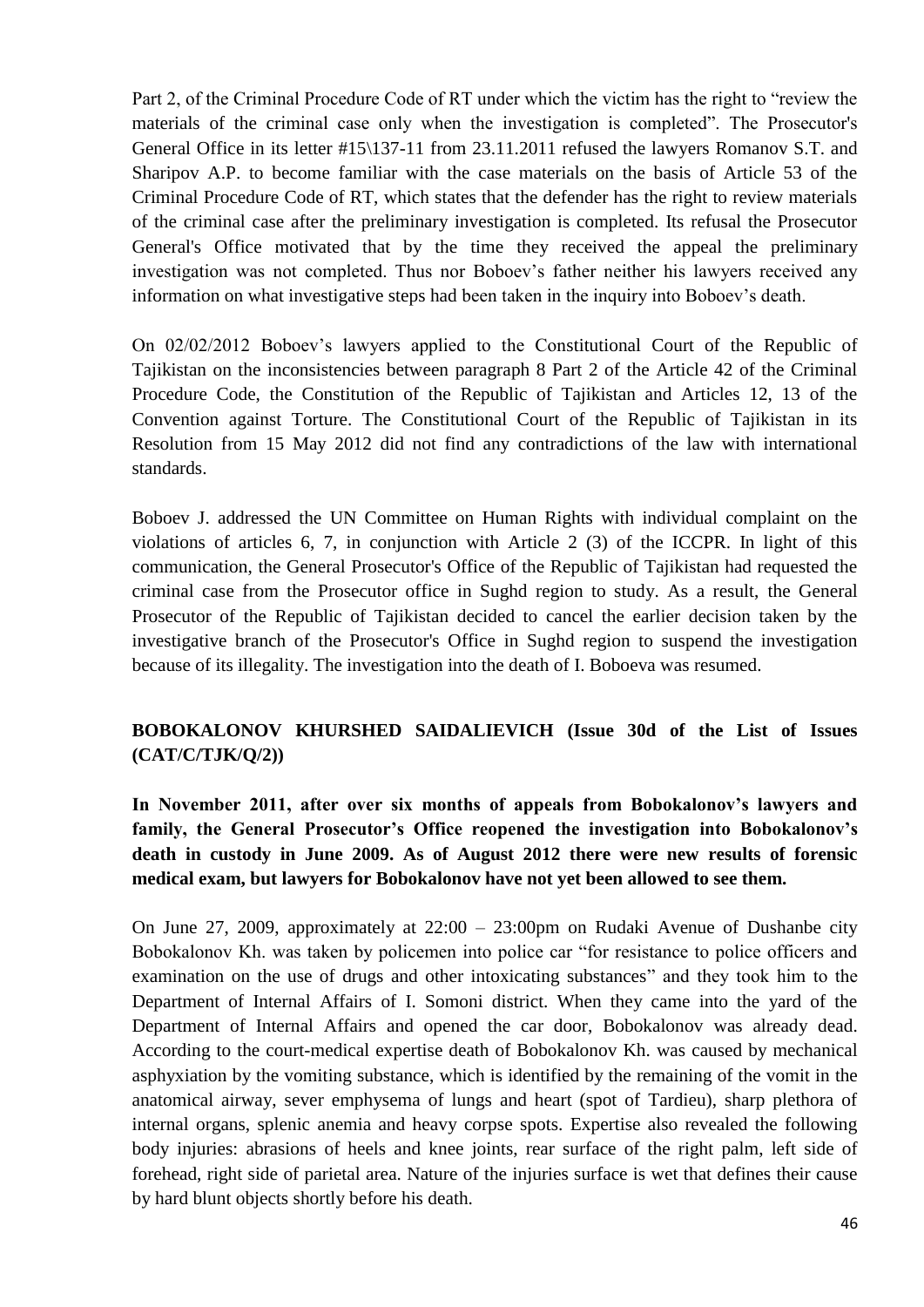On July 6, 2009, prosecutor of I.Somoni district opened a criminal case on article 108, p. 2 of the Criminal Code of Tajikistan<sup>50</sup>. On September 5, 2009, by the resolution of investigator the case was stopped. On October 20, 2009, criminal case was reinitiated and on November 5, 2009 by the resolution of investigator this criminal case was terminated due to not establishment of persons involved in death of Bobokalonov Kh.

Lawyers of Bobokalonov's mother starting from April to November 2011 submitted numerous complaints to the General Prosecutor of Tajikistan, which resulted in re-initiation of the case on November 19, 2011 in accordance with the same article of Criminal Code and an the General Prosecutor investigator continues pre-trial investigation.

On April 28-29, 2011 the lawyers applied for re-commission a comparative expertise of previous expertise results with involvement of independent experts in order to reveal any discrepancies in the experts decisions related to the death of Bobokalonov Kh.

On June 2012, investigative experiment was conducted with participation of young people, who accompanied Bobokalonov Kh. that night. It was possible to identify police car, which took Bobokalonov before his death.

On August 2012, the results of court-medical expertise were ready, although victim side is not acquainted with these results yet. On several requests for introduction with the results, the lawenforcement bodies replied with absence of the investigator due to business trip and only upon his return the results will be provided to the victim side and the defense lawyers will be able to get acquainted with the results. Thus the lawyer and mother of Bobokalonov Kh. are not able to get expertise results already for two months.

### **KARIMOV MIRZOHON BOBOHONOVICH (Issue 38 List of Issues (CAT/C/TJK/Q/2))**

**Mirzohon Karimov complained of arbitrary arrest and torture at the at the hands of police of Nurek Town in June 2009. In October 2009, a criminal case against two officers on charges of abuse of office and abuse of power was sent to court by the Prosecutor's Office; in November 2009 a Law on Amnesty was passed and the court ruled to amnesty the two officers before the case was considered.** 

Karimov Mirzohon was arrested on 13 June 2009, at approximately 16:45, by the traffic police at Nurek City on suspicion of possession of narcotics. Karimov had been kept in the building of the Department of Interior of Nurek from 13 June until 16 June 2009, without registering and filing arrest protocols. Police officers, led by the Deputy Chief of Department of Interior of Nurek Izatulloev Mahmasaid tortured Karimov in order to extract confessions. The beat him with a truncheon on the head and back, tied with handcuffs to the battery. Unable to withstand the infliction of physical pain and mental pressure, Karimov signed a false testimony, in which he admitted to have committed a crime.

1

<sup>50</sup> Article 108, p.2 "Death from negligent conduct as a result of improper fulfillment of professional duties by an individual, as well as death of two or more individuals from negligent conduct is punishable by imprisonment for a period from 2 to 5 years."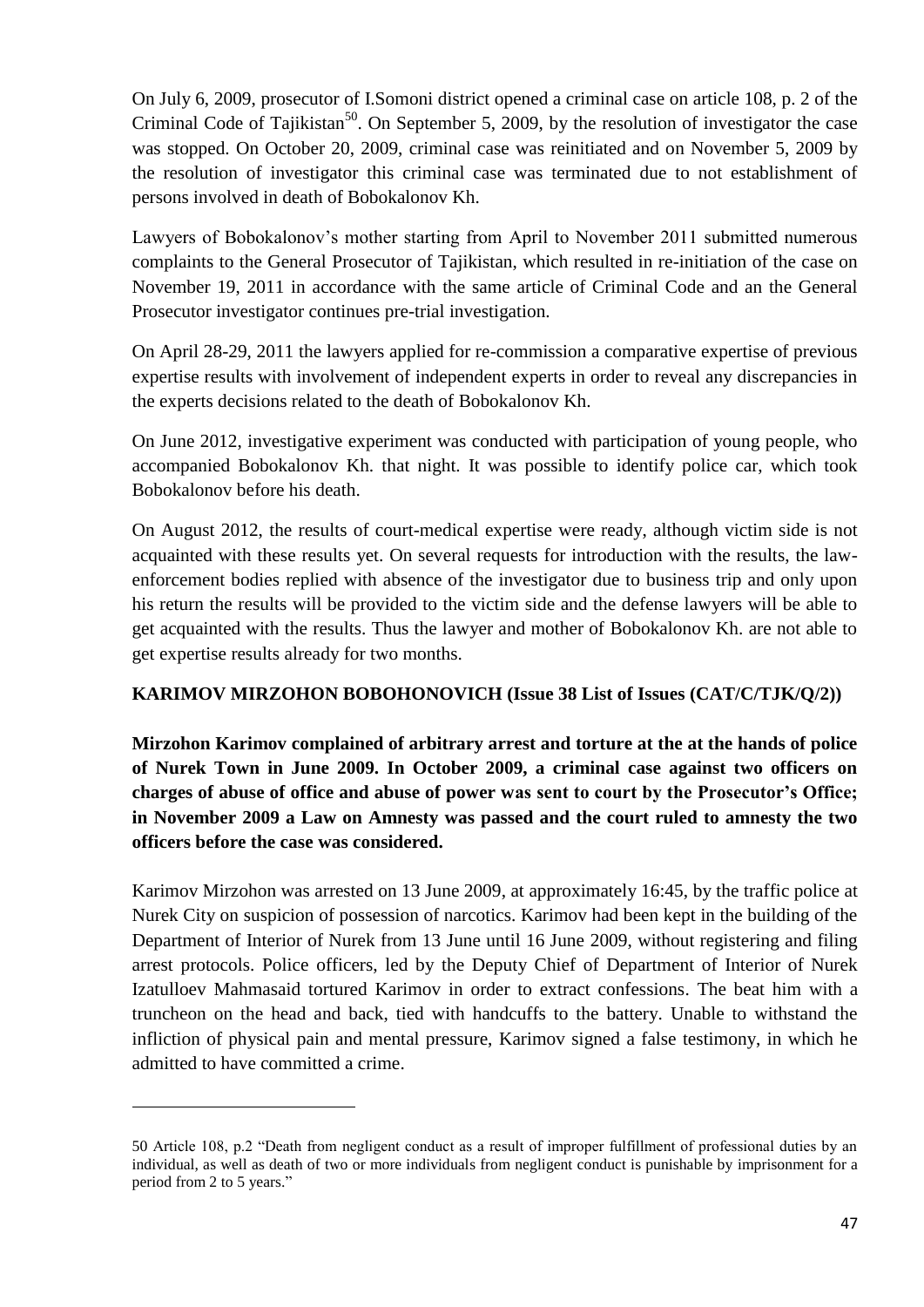His wife, Karimova Salomat Hochaevna addressed with a written statement to the country authorities (the President of the Republic of Tajikistan, the Commissioner for Human Rights, Chairman of Majlisi Oli Machlisi Milli and Machlisi Namoyandagon PT (Parliament), the Prosecutor General of the Republic of Tajikistan, Chairman of the Committee for National Security of the Republic of Tajikistan, Minister of Internal Affairs of the Republic of Tajikistan, Director of the Agency for Combatting drug trafficking, Director of the Agency for State Financial Control and Anti-Corruption, Chairman of Nurek region and the Prosecutor of the Nurek region) about the illegal actions against her husband. As a result of these appeals on 16 June 2009, Karimov M.B. was released from the custody.

As a result of medical examination, conducted at the Republican hospital named A.Sino (Kara-Bolo), where Karimov addressed immediately after his release on 15 June 2009, doctor diagnosed the presence of closed head injuries, contusions and bruises. Besides following the instruction from the Internal Affairs Department of the Ministry of Interior of RTon 16.6.2009, Karimov was examined by the Expert from the Center forensic medical examinations of the Ministry of Health, was received their conclusion # 3740 on 18 June 2009, which proves the evidence of injury causing bodily harm on Karimov's body.

On 19 June 2009 Mr. Karimov M.B was again arrested regarding the same criminal case. The charges against him were the same. He was placed in the detention center of the Nurek's Department of Interior. On 19 June 2009 Karimov M.B. together with the lawyer filed a complaint to the Prosecutor of Nurek about unlawful actions of the officials of Nurek's Department of Interior. Upon the telephone call from the Prosecutor's Office in Nurek, Deputy Chief of Department of Interior, one of the alleged perpetrators of torture against Karimov, forcibly transferred Mr. Karimov to the building of the Department of Interior of Nurek, where on the same day the Prosecutor sanctioned his arrest for 10 days in accordance with Article 83 of the CPC RT (1961 edition) (application of preventive measures against the suspect)

On 2 July 2009, he was released from custody on the grounds that the investigation did not proved Mr. Karimov's involvement in drug trafficking.

On the grounds of making a knowingly false intelligence reports about the alleged involvement of Karimov M.B in drug trafficking, the Prosecutor Office of Kurgan Tube launched a criminal case against the officers of the Department of Interior of Khatlon Oblast, Soliev S.D. and Toshev I.B. under articles 314 (abuse of office); 36-323 ( forgery) and Part 1 of Article 316 (abuse of power) of the Criminal Code. On 12 October 2009 the case was transferred to the Court of Kurgan-Tube.

However, there was no investigation regarding the illegal detention and torture of Mr. Karimov. By the decision of city court of Kurgan Tube (Khatlon) from 17 November 2009, in respect of the defendants Soliev S.D. and Toshevd I.B. accused of committing crimes under article 314 (abuse of office); 36-323 and Part 1 of Article 316 (abuse of power) of the Criminal Code of RT, the prosecution was terminated in connection with the application of subsection "B" of the Article 6 of the Law "On amnesty" from 03.11.2009, № 560.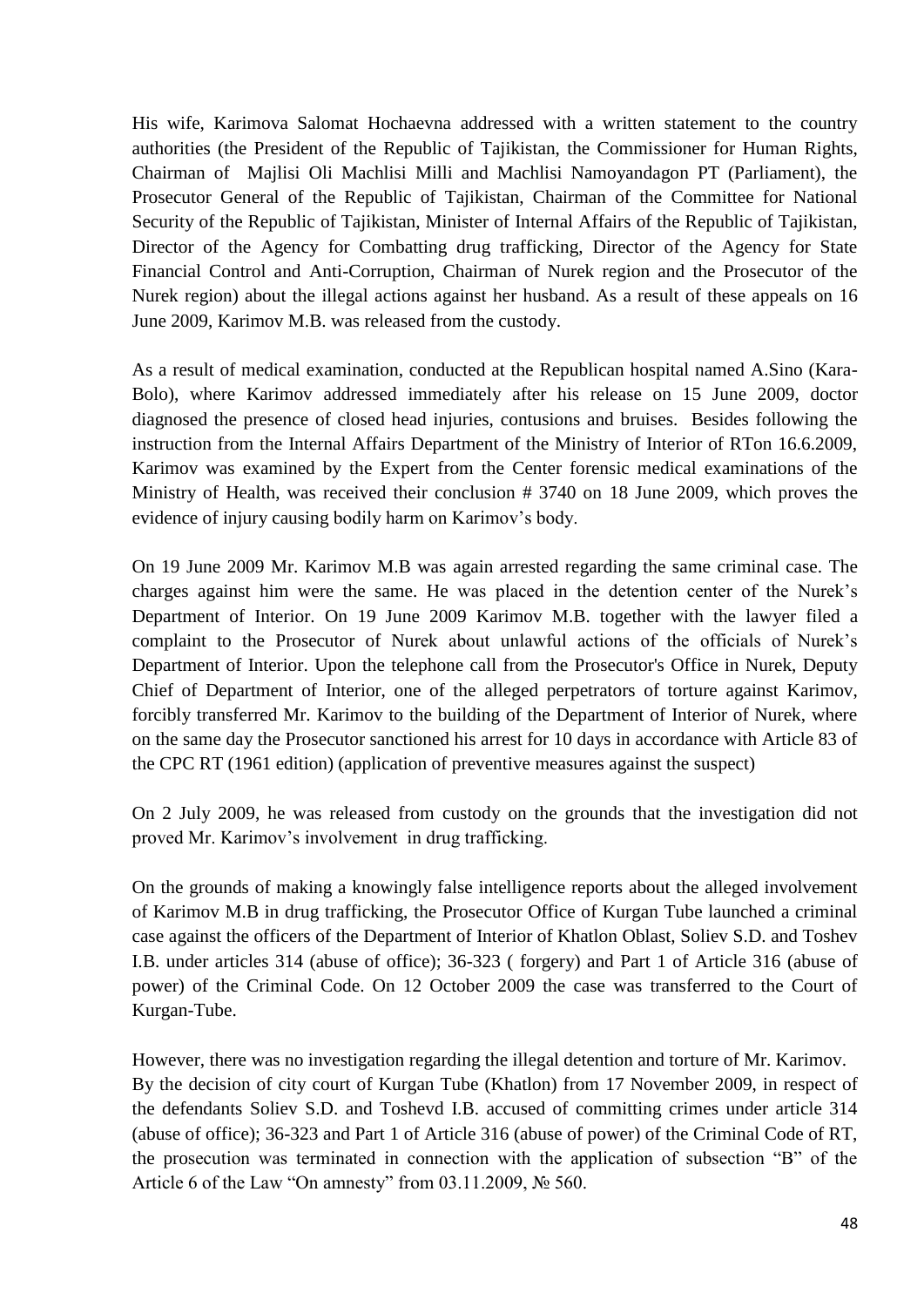Further complaints of Mr. Karimov on bringing those responsible to justice, were rejected by the state authorities on the basis of the amnesty.

# **IKROMZODA KHAMZALI**

**20 September 2012, 22-year-old Khamzali Ikromzoda died in penitentiary institutions #3/1. Visible marks of bodily injuries were explained by the prison administration as having resulted from attempts to revive Ikromzoda after he had hanged himself. On 1 October, the General Prosecutor's Office initiated a criminal case into the incident.** 

On September 20, 2012, due to torture the detained person Ikromzoda Khamzali born in 1985 was killed. He was sentenced for a crime committed earlier (article 249, p. 4, 250 p. 4 and 195, p.2 of the Criminal Code of Tajikistan) and detained in the penitentiary institution #3/1 of the Ministry of justice of Tajikistan.

During the conversation in the village "Hirmanak" of Hissar region, mother of Ikromzoda and his relatives informed that this crime was committed by the penitentiary officers. The reason was the regular extortion of money from the prisoner and their relatives carried out by the prison administration, and the quarrel happened day before the death of Ikromzoda between the prison administration and the prisoners. Ikromzoda's body had visible marks of body injuries including severe burns in the ribs, back, neck and hematoma on the back and legs, head injuries.

According to the relatives, the court medical expertise was conducted by the expert Mamur Bobonazarov on 20 September 2012, although the relatives were not allowed to the autopsy procedure. For the time being the results of this expertise are not ready yet.

On 25 September 2012, deputy head of the Department of Correctional Affairs Bakhrom Abdulkhakov gave an interview to the information agency "Asia Plus" where he commented on death of Ikromzoda. He stated that in the evening of 20 September the penitentiary officer, who was conducting regular monitoring of the prison facilities, found Ikromzoda hung on the door bars wrapped up with his own shirt. Penitentiary officer raised the alarm and the representative of the Department of Correctional Affairs, medical staff, prison administration and prosecutor officers came to the place and tried to safe Ikromzoda's. Mr. Abdulkhakov mentioned that upon the recommendation of the doctors the inmate was covered with hot water bottles. Doctors fought for his life for about half an hour. When his pulse disappeared, the doctors tried to reanimate by performing DPC three times on his chest around the heart area. This is how Mr. Abdulkhakov explained the electric shock marks on the chest of the diseased.

The lawyer submitted application to the Prosecutor on supervision over the execution of laws in the penitentiary institutions in Tajikistan and the complaints were submitted to the General Prosecutor's Office, State Committee on National Security and the Ministry of Internal Affairs of Tajikistan with request to conduct thorough, independent and impartial investigation and bring those responsible to justice.

On 3 October 2012 the lawyer met with one of the witnesses of Ikromzoda's death. The witness is also detained in the penitentiary institution #3/1 of the Department of Correctional Affairs of the Ministry of Justice of Tajikistan. According to the relatives, this prisoner is one of many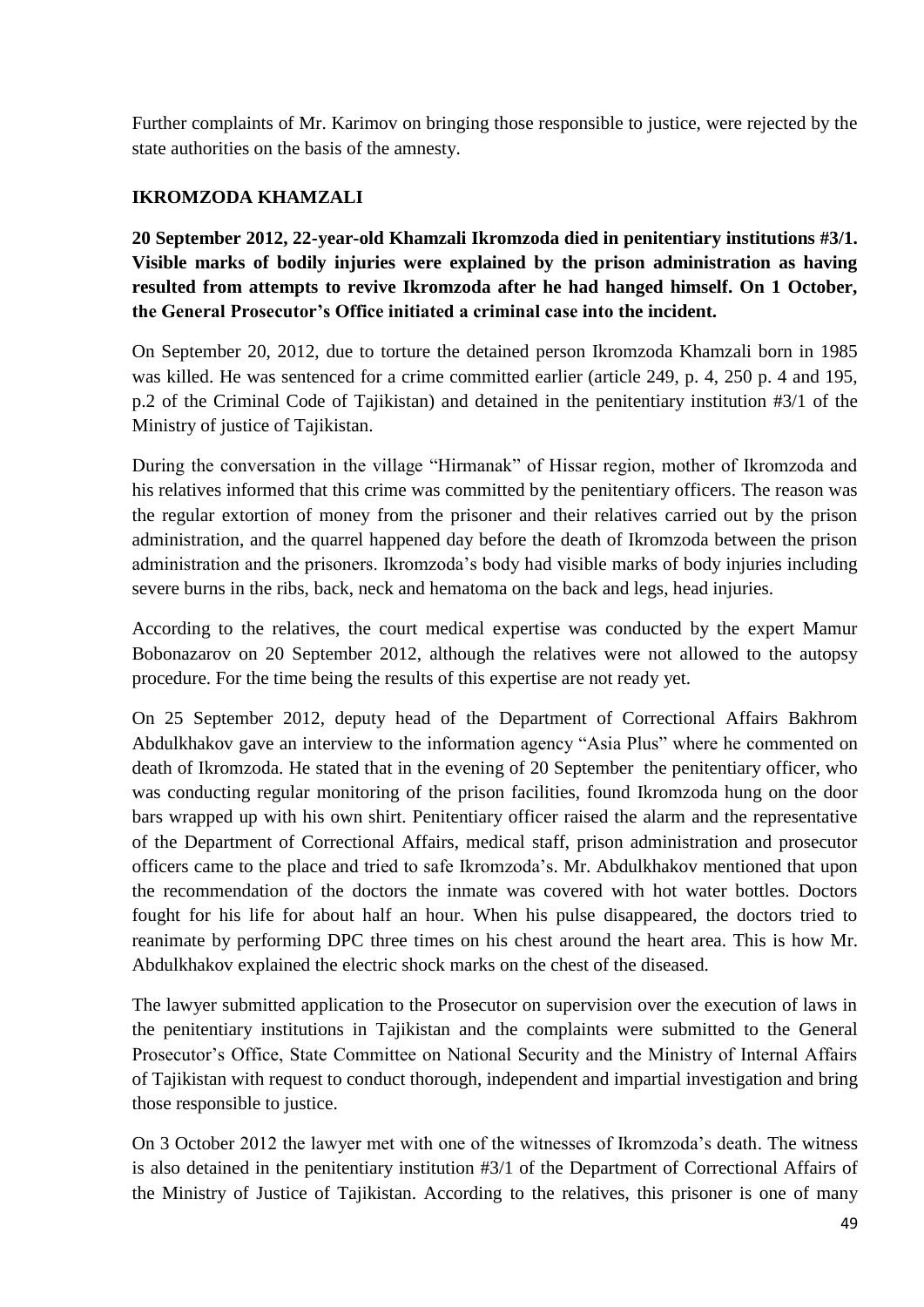witnesses who saw how the prison's personnel placed Ikromzoda in isolation one day before his death, after he was beaten by them. However the lawyer was unable to receive any information from the witness, because he conducted the interview in presence of the prison staff member and the representatives of the Department of Correctional Affairs. Lawyer's request for one to one meeting was ignored.

On 1 October 2012 a criminal case was initiated regarding Ikromzoda's death.

### **MURODOV DILSHODBEK**

**On 14 August 2009, Authorities of the Prison Administration informed Murodov's mother that he had died of heart failure on 8 August. He was buried by the prison administration. In October 2009, exhumation and medical examination revealed broken bones and a serious skull fracture resulting from blow with a blunt object. Nonetheless, in December 2009 the investigator in the case dismissed it due to lack of evidence. Following repeated appeals by the mother and her legal representative, on 6 February the General Prosecutor's Office sent the case for further investigation by the taskforce on unsolved crimes, but to date the victim's representatives have received no further information.**

On December 9, 2008 district Court of I.Somoni of Dushanbe convicted Dilshodbek Gulmirzoevich under Part 2 article 200 of the Criminal Code and sentenced him to 6 years of imprisonment in colony number 3/1 Chief Directorate for Punishment Implementation under the Ministry of Justice of RT in Dushanbe.

On 8 June 2009 his mother Burkhanova L.R. met her son on his birthday. During the meeting he was in good health, did not complain and was hoping for the possibility of early release from prison.

On 8 August 2009 Chief Directorate for Punishment Implementation (CDPI) under the Ministry of Justice of RT notified Mrs. Burkhanova L. about her son's death and provided medical certificate № 30 of 14.08.2009, which states that the cause of death of Murodov Dilshodbek was heart failure. The CDPI authorities also notified Mrs. Burkhanova that they have allegedly conducted the ritual bath and a funeral service according with national-religious traditions, and thus the body could be buried without revealing the burial shroud.

According to the written response from the CDPI authorities, № 5/1/3-B-13 from 14.08.2009, about the circumstances of Murodov's death "on 08/08/2009, approximately 13:00 hours convicted Muradov went into the toilet, lost his balance and fell forward. As a result, the left part of his face was injured from hitting the concrete floor. When he came to conscious, he told those who helped him that he is fine and can move independently. However, after few steps he staggered and fell back on the concrete floor of the toilet room and hit his head and elbows. After this, he was taken to the medical center of the prison. After being provided with first medical aid and taking medicines his condition stabilized. During the walk convicted Murodov felt unwell and his nose started bleeding. Murodov got injection, which caused high blood pressure. He was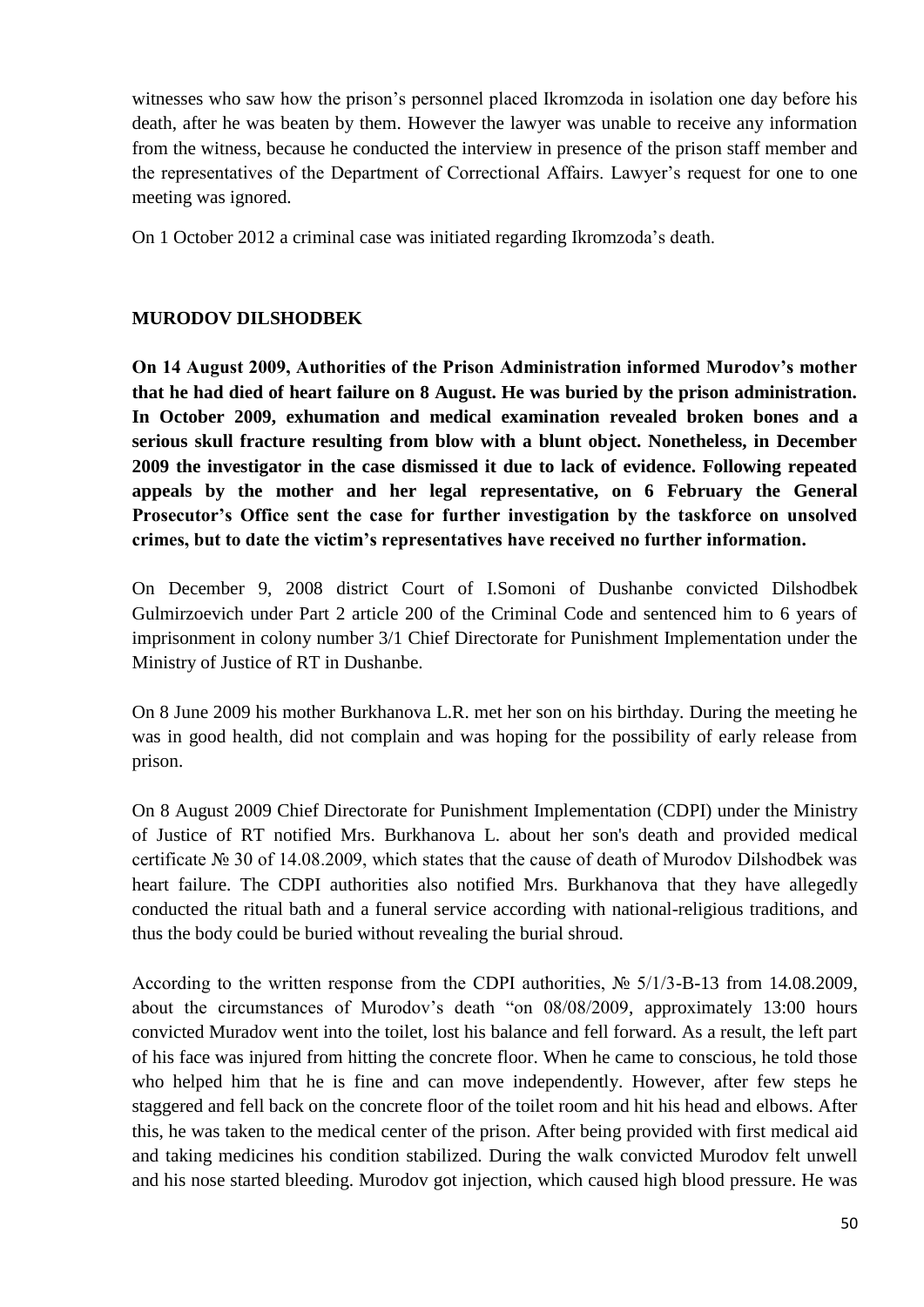sent to the General Hospital CDPI MJ RT, where the doctors little scratches on his left leg, left arm and left side of the face that were not dangerous to life and health of the convict. Apart this there were no other damage or bodily injury was found. Despite the doctors' efforts to improve the health of the convicted Murodov he died".

However, his mother Mrs. Burkhanova did not trust this version of her son's the death cause, as it contradicted the death certificate with a diagnosis of heart failure. Therefore, when she received her son's remains in the morgue, she requested examination, which revealed bruises on the body. She complained to the President of the Republic of Tajikistan about the injuries and demanded to open a criminal case and bring the perpetrators to justice. In response, her complaint was sent to the Prosecutor General of Tajikistan, where the criminal case was launched under part 3 of article 110 of the Criminal Code (causing serious bodily harm that caused the death of the victim).

Based on the order of the investigating officer responsible for overseeing detention places from the Prosecutor General Office on 02.10.2009 Murodov's body was exhumed. The forensic medical examination revealed that all limb bones were damaged, there was a crack in the back of the head as result of hit from solid blunt object or falling from a height of a man size. By the decision of an investigator from 20.12.2009, the criminal case was stopped for a lack of evidence of a crime.

About the investigator's decision to stop the case Murodov's mother was notified only in the beginning of February 2010. On 02/05/2010, she lodged an application to the Prosecutor General Office with the demand to discontinue the illegal decision of the investigator about closing the criminal case and to continue the investigation. Prosecutor's Office cancelled the investigator's decision to dismiss the criminal case and sent it for further investigation to the same department, which had decided to discontinue the proceedings (the Prosecutor's Office for Supervision of places of detention).

The criminal case was launched by the Prosecutor department for Supervision of places of detention and without any further investigation the case was again dismissed on the grounds of paragraph 1, Article 27 Part 1 of the Criminal Procedure Code (absence of a crime).

In the repeated appeals against unlawful termination of a criminal case, there was distrust to the actions of the Prosecutor's Office Department for Supervision of the places of detention and required to transfer the case to the investigators at the Prosecutor General's Office. The application was granted, the decision to dismiss the criminal case was annulled and the case was accepted for proceedings of the General Prosecutor's Office investigator.

At the request of the lawyer there was additional investigative actions conducted at the crime site which revealed that version of obtaining serious bodily injury from a falling from a height of human size is groundless.

Currently, by the decision of the General Prosecutor's Office investigator from 20 June 2011 on the basis of paragraph 1 p.1 article 230 of the Criminal Procedure Code in connection with the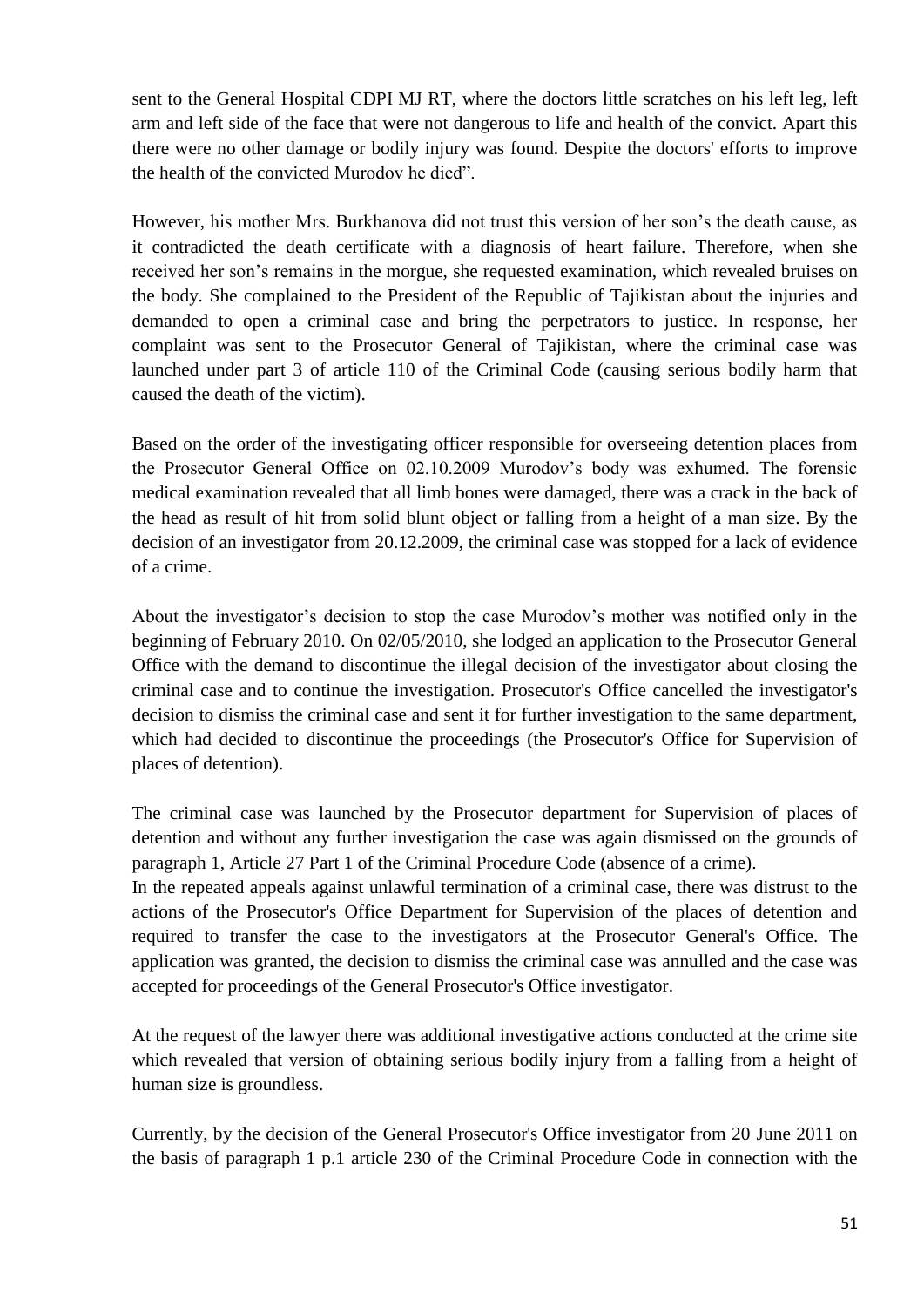failure to identify the person to be brought to justice as the accused, the criminal case was suspended.

No measures were taken against the head of CDPI MJ RT and Colony № 3/1 management for inadequate supervision and negligence in the performance of official duties and attempt to hide evidence regarding the crimes committed against the victim, which were the cause of victim's death in the detention facility under supervision.

The investigation continues to the present time by a written instruction on routine investigations to secure the evidence of the crime and bring those responsible to justice. One of the requirements of the defense lawyer is to launch investigation against the medical personnel of the prison that gave intentionally false medical certification of the death of convict Murodov and management actions of CDPI MJ RT that admitted the fact of causing grievous bodily harm convict, which caused him death.

On February 6, 2012, by order of the Prosecutor General of the Republic of Tajikistan, the case was sent for further investigation. From February to now Murodov's mother has not received any information about the investigation into her son's death.

### **MIRZOYEV UMED, MURTAZOYEV IA AND KAKHAROVA B.R**

**Kahhorov and Murtozoev complain that they were tortured to extract confessions while in the custody of police in November 2011. They allege that torture continued following their confession, in order to implicate a third accomplice in the crime of stealing a mobile. The three were confined to pre-trial detention based solely on the gravity of the crime, in violation of article 9 of the ICCPR.** 

Murtazoev Iskandar Kahhorov Bahtovar and Mirzoyev Umed were arrested November 29, 2011 on suspicion of stealing a mobile phone. Kahhorov B and Murtazoev J. were kept in the offices of the investigators of the district police department of Shohmansur Dushanbe. Despite the fact that they immediately confessed to the theft, the investigators used electric shocks, subjected the arrestees to systematic beatings and burning of suspects' fingers. Torture was used to obtain evidence against the third defendant Mirzoyev U's (although the witnesses, Mirzoyev himself and other defendants during the investigation and trial, confirmed that Mirzoyev was buying the phone and was not involved in the theft).

On March 27, 2012 in the District Court of Shohmansur of Dushanbe hosted the criminal proceedings on charges against Mirzoyev U., Murtazoyev I and Kakharov B. During the trial, the defendants Kakharov B and Murtazoev I made allegations of torture. During the trial Kakharov B told that they were brought to the district police of Shohmansur of Dushanbe, where they had been kept for about 14 hours and were tortured in the form of beatings with a truncheon on the body through stool bench, so that no traces of beatings could be seen, tying their feet with duct tape, and a mouth with a scarf and handcuffed. Mirzoyev U. at trial stated that approximately on 12 May 2012 he informed a prosecutor about the use of torture, who was visiting the detention center at that time. The prosecutor said that the investigator will provide them with a lawyer and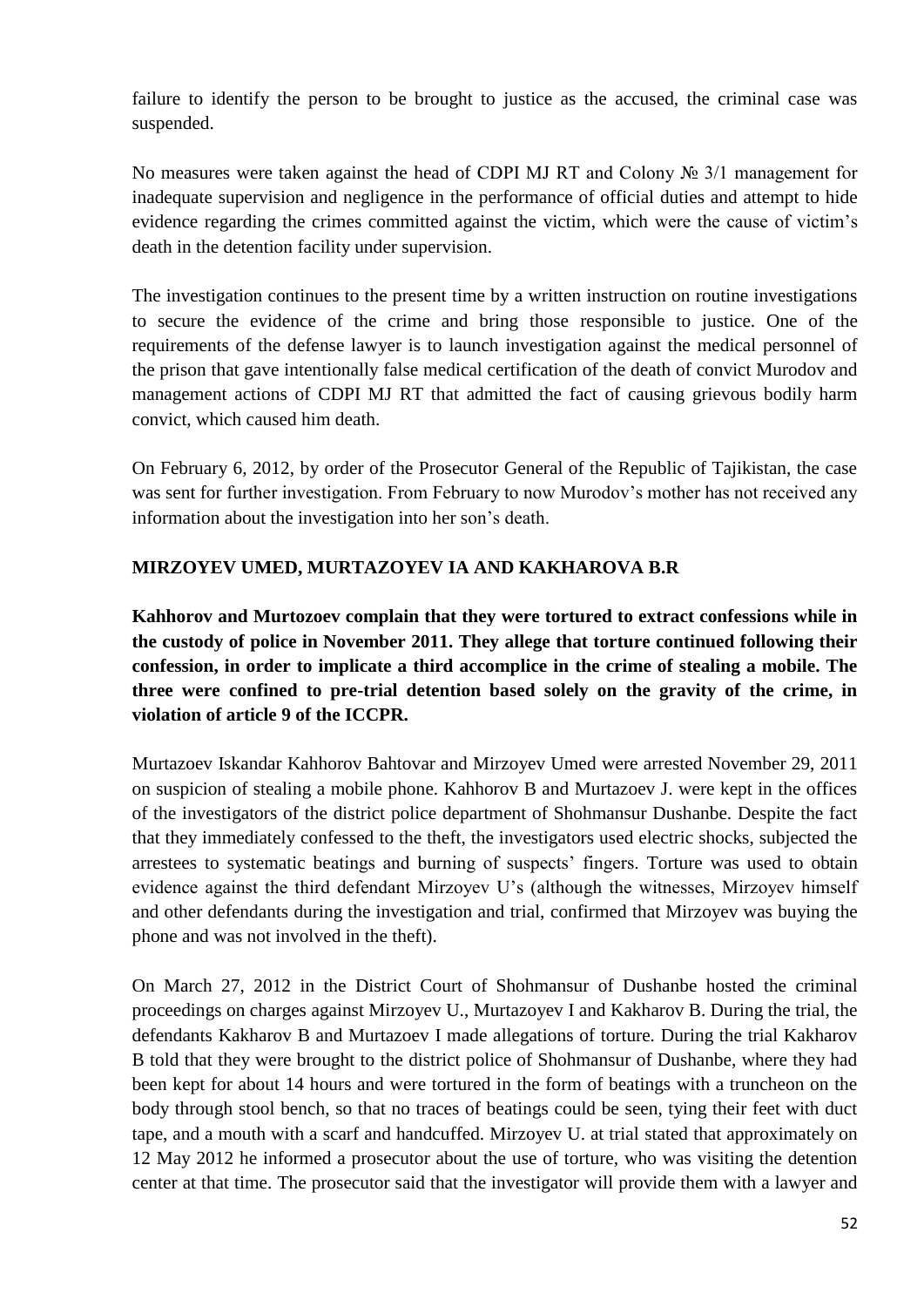since then no action was taken by the prosecutor. Murtazoev J. at trial argued that as a result of torture inflicted by the Police Officers of the district of Shohmansur he got physical wound in the upper arm, which was rotting because of failure to provide timely medical care. Only a month after a significant impairment of health, he was given assistance in the form of surgery.

The doctor of the emergency station 1 at the RCH № 3 Sharipov Yunus, told the court that during the examination on the detainees bodies no traces of violence (bruises, contusions, bruises), and no other injuries and scars were identified. However, the defendants Murtazoev I., Kahhorov B. and Mirzoyev U accused the doctor of perjury. So Kahhorov, denied the doctor statement about the absence scars on his body and demonstrated to the trial participants his elbow of both hands, with the trace of multiple chronic signs of systematic injecting drugs (which also had to be registered by the physician during examination, although the latter documented in a medical record that no scars on the body have been found). Defendant Kahhorov B in the court process said the document issued by a doctor falsified, since it was not his signature and the text was written on his behalf by someone else.

District Court of Shohmansur from April 16, 2012 sentenced Murtazoev I. and Kahhorov Bahtovar to 3 years and 6 months in the colony of strict regime and Mirzoyev Umed to 2 years and 6 months imprisonment in a penal colony.

The court based its decision against Mirzoyev, Kahharova and Murtazoyev on the basis of only the nature of the crime with reference to Part 1 of Article 111 Criminal Procedure Code ("Imprisonment as a preventive measure shall be decided by order of a judge or a court decision only if suspect, accused or defendant for the crime for which the criminal law punishable by imprisonment for a term exceeding two years"). 04/09/2012, lawyers appealed to the Constitutional Court to recognize this provision to be unconstitutional, contradictive to the Article 9 of the International Covenant on Civil and Political Rights. The Constitutional Court dismissed the lawyers to initiate constitutional proceedings.

# **CRIMNAL CASE # 23578 ON THE ACCUSATION OF TERRORISM AND EXTREMISM (SO COLD THE CASE OF 53 "ISTARAVSHANIES")**

The Supreme Court of the Republic of Tajikistan has declared terrorist and banned 13 organizations. Currently in Tajikistan there is a practice established that with accusation of terrorisms the law enforcement agencies in almost 100% of cases are detaining and prosecuting persons confessing Islam. There are serious violations of the rights of persons accused of terrorism during arrest and pre-trial investigation: unlawful detention, torture, lack of access to a lawyer. The judges do not give a proper assessment of allegations of torture made by defendants during the trials.

Another serious concern is raised about the new amendments to the law "On combating terrorism", according to which the State Committee of National Security has the authority of preparing a list of persons suspected of terrorism and thus their bank accounts, movable and immovable property of whom could be seized. This creates a risk of arbitrary restrictions on human rights for political or other reasons.

The criminal case number # 23578 fairly demonstrates the human rights violations during the investigation and trial.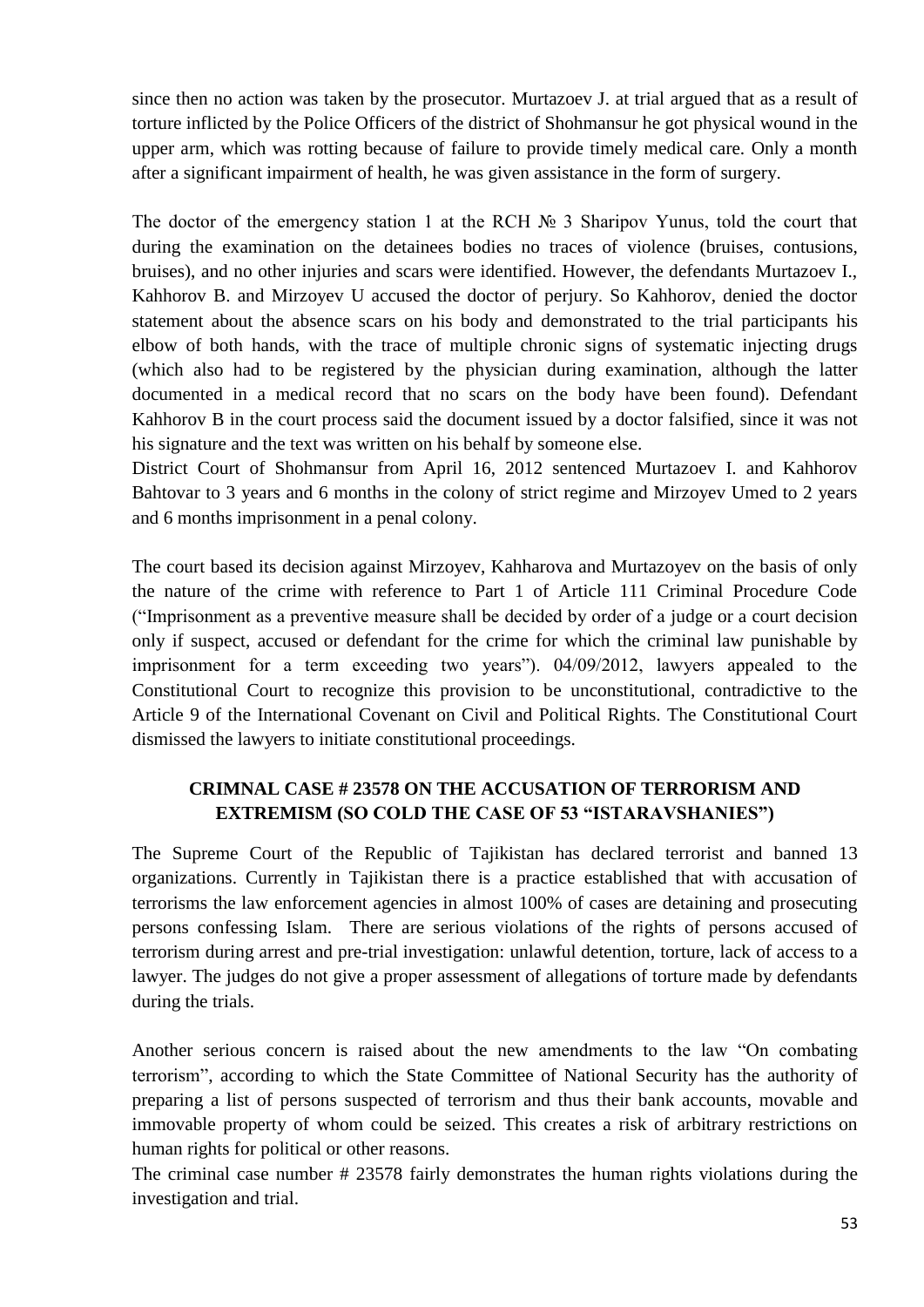# **General information about the criminal case and its proceeding in the Court of first instance**

On September 3, 2011 there was a massive explosion, which was provoked by the car "Volga", which has entered the building through the yard of the Regional Office for Combating Organized Crime (ROCOP) of Soghd Region of the Ministry of Interior Affairs of the Republic of Tajikistan. The blast killed the driver himself (according to the investigation: a suicide bomber), and three employees of ROCOP, 26 officers of ROCOP and five residents of Khujand Region got injuries of various degrees.

On September 3, 2010 the Soghd Regional Prosecutor's Office has initiated a criminal case under Part 3 of Art. 179 (Terrorism) of the Criminal Code of the Republic of Tajikistan and sent for further review to the investigative department of the Soghd State Committee for National Security of the Republic of Tajikistan. The preliminary investigation lasted for nine months. Based on the results of the blood tests the suicide bomber was identified as Mr. Akmal Karimov.

Farther of Mr. Karimov and the defense questioned the fact of establishing the similarity of blood type of Mr. Akmal Karimov and body parts found at the scene, because at the time of the explosion the bodies of several people were torn apart, thus it is insufficient to identify the human only by the blood type. Father of Mr. Akmal Karimov demanded the examination of DNA, but it has not been assessed. Later, the brothers and close relatives of the alleged suicide bomber (Mr. Karimov) were arrested.

Judicial review of the criminal case was opened on 9 July 2011. There were 53 people in the dock, mostly residents of Isfara, Spitamen, and Istravshan regions, as well as the city of Khujand of Soghd Region (Northern Tajikistan)<sup>51</sup>.

In general, out of total number of convicted people, 10 defendants are charged on the fact a terrorist act in the building Soghd Regional Office for Combating Organized Crime, the rest were charged with membership in the Islamic Movement of Uzbekistan and other extremist organizations (DzhamiyatiTablig etc).

According to attorneys a criminal case combines four groups of individuals: 1) the group charged under part 2 of Art.187 (organizing a criminal group) of the Criminal Code, which are not relevant to the act of terrorism; and 2) a group of Mr. Nozirov Abdumadzhid, who are charged under Art. 187 (Organization of Criminal Community) of the Criminal Code, has no relation to the act of terrorism; and 3) residents of Isfara region, convicted on extremist views and involvement in the Islamic Movement of Uzbekistan; and 4) a group charged on the terrorist attack in the Soghd Regional Office for Combating Organized Crime on the Interior Ministry.

All of them incriminated a number of serious articles of the Criminal Code of the Republic of Tajikistan – terrorism, the organization of criminal community, forcible seizure of power, forgery, unlawful possession of firearms, murder, abuse of authority, illegal crossing of state borders, etc. There were also those who are accused of failing to report the crime or its concealment.

 $\overline{a}$ 

 $51$  This case is called "case of 53" based on the number of person, who were charged on terrorist act.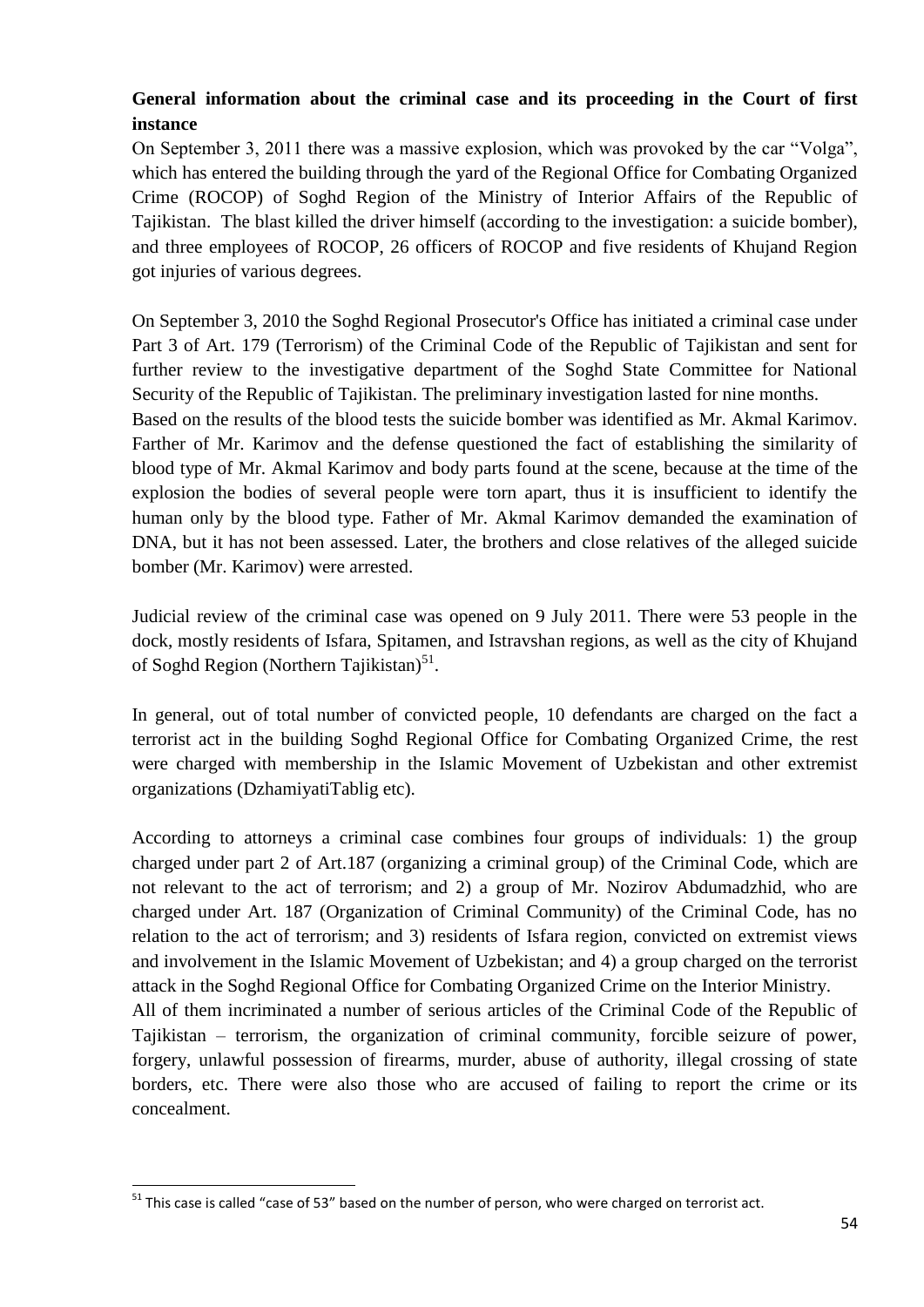According to the materials of the criminal case, 38 of those on trial declined the services of an advocate, however in the course of the hearing of the Cassation Collegium [second instance] they state that all of the refusals of legal representation had been written under duress and dictated by officials from law enforcement agencies.

According to lawyers, relatives of the defendants and statements given by them during the trial almost all the defendants inflicted various kinds of physical (beating, pulling out nails and beards, electric current, rape, etc.) and psychological (threat to rape wife, sister, the mother, and the torture of others, in the presence of a person and other methods) tortures. Different methods were used not to allow lawyers to see their defendants, even by renewing of sanctions on detention (from 3 to 6 months). The investigators invited the lawyers on the first months of the preliminary investigation at the request of victims; however the lawyers were formally involved in the case, signing all the documents of investigation. The lawyers met with their clients in the presence of the investigating authorities.

Statements of torture have been made in the course of the trial where the defendants described in detail the torture and called the names of specific officers, who have been tortured them, of the Interior Ministry, of the State Committee of National Security and of the Prosecutor's Office. However, neither the court, nor the prosecutor did take into consideration statements of the accused ones.

The first few hearings were open, but then at the request of the prosecution, the judge declared a closed process. It is assumed (according to lawyers and relatives) that the reason for declaring a closed trial is statements of the accused ones of torture during detention, and criminal investigation.

On July 27, 2011 relatives of the defendants have addressed to the Chairman of Soghd District Court, Mr. Mansurov N. M. for assistance in accessing the judicial process, but the response to this letter was not received.

On December 23, 2011 in prison # 2 of Khujand city 5 persons on this case were convicted of eight years imprisonment to life imprisonment, in one case the court handed down a sentence of five years in prison for non – reporting of crime.

On December 4, 2011 the court left to the deliberation room. On December 23, 2011 when leaving to the deliberation room, they did not notify anyone out of 20 lawyers that they will read the verdict. Sentencing took place only in the presence of the prosecutor and several individuals.

According to the defendants the court verdict was read for  $30 - 40$  minutes, consisting of  $212$ pages. During sentencing some of the lawyers were not allowed to enter the court house.

Some of the persons brought to trial for distribution of banned religious literature, although according to the evaluation of the State Committee for Religious Affairs under the Government of Tajikistan this literature is not prohibited (for example, one of the defendants prosecuted for teaching "Fihi Akbar").

### **CONSIDERATION OF THE CASE AT THE CASSATION INSTANCE**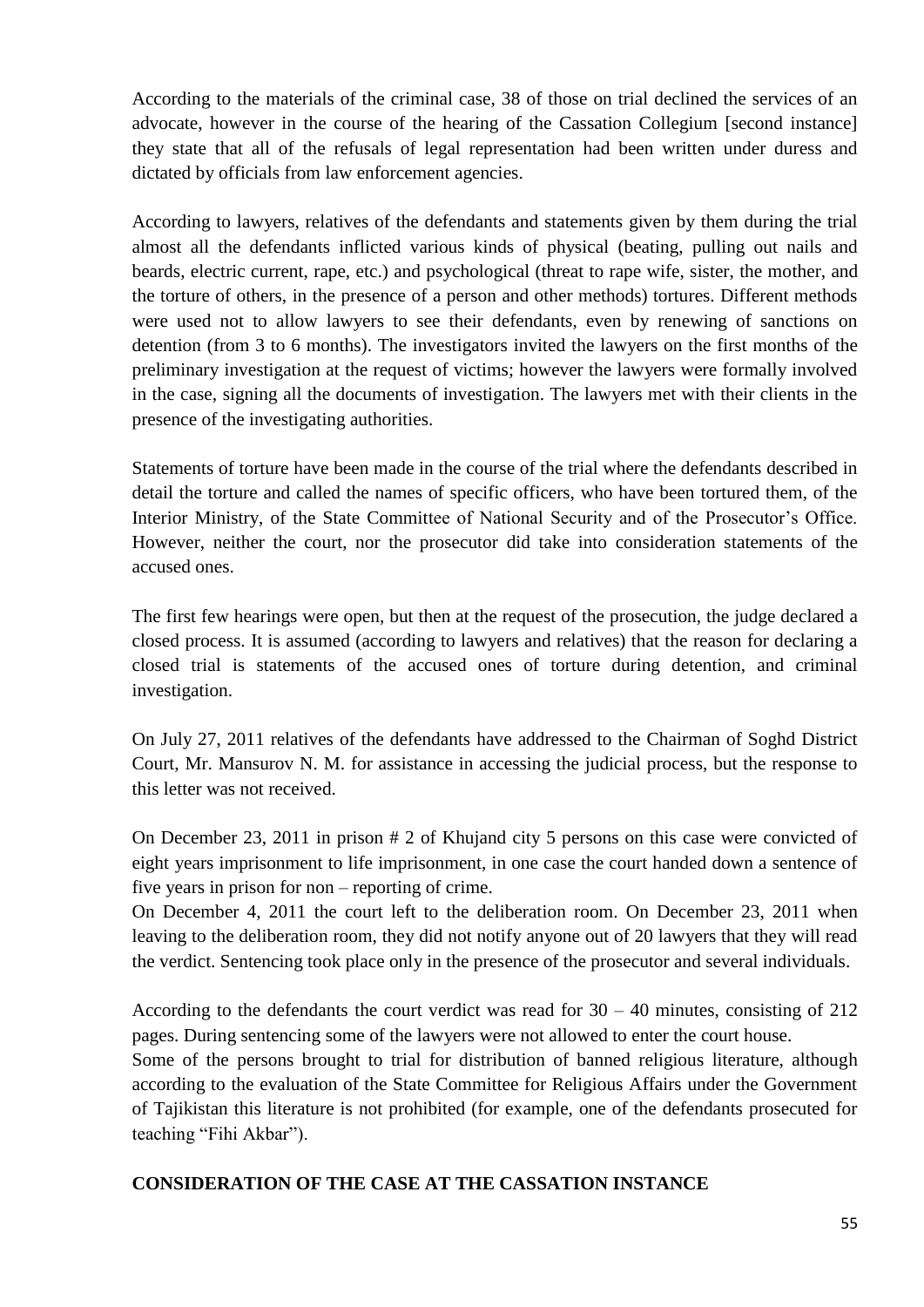On 6 August 2012, in the hall for court proceeings in the administrative building on the territory of the Investigative Detention Center No 9/1 (SIZO), the Cassation Collegium began consideration of the cassation appeals of the defendents, residents of Istaravshan, Isfara, and Spitamen districts of Tajikistan's northern Sughd Province and their lawyers. The cassation appeals indicate that the sentence is illegal, unjustified, and unfair, and should be nullified. The appeals also highlight use of torture against the defendents during interrogation and preliminary investigation.

The Cassation appeals were considered with respect to five persons sentenced to life in prison: Firdavs Karimov, Ismatullo Dodoev, Akmal Khoshimov, Zafarjon Karimov, and Sohibjon Sobitov. In regard of the other defendants (44 persons) the cassation appeal started on August 8, 2012 at the territory of the Investigation Isolator #2 of Khujand.

The Advocates S. Romanov and A. Sharipov, who are representing the interests of Dodoev, made several requests to meet with their client, however, personnel of the Investigation Isolator No. 1 (SIZO No 1) in Dushanbe demanded that the advocates present a letter of authorization from the Supreme Court. When this letter was presented, the head of SIZO No 1, Rakhmonov, refused to grant the advocates a meeting with their client, referring to a directive of the Main Administration of the Implementation of Criminal Punishment (Prison Administration) about the necessity of receiving similar permissions from the administration itself. The actions of the head of SIZO No 1 of Dushanbe were appealed to the Prison Administration), however no answer was received.

The advocates and defendants drew the attention of the Cassation Collegium of the Supreme Court to the presence of torture traces on the defendants' bodies, presented medical statements about taking medical treatment at the medical unit of the Detention Center #9/2 Chief Directorate of the Ministry of Justice of RT located in Khujand. The advocates requested the medical forensic expertize in regard of each defendant.

The Advocates filed a motion on the basis of part 3, article 88 of the Criminal Procedure Code of the Republic of Tajikistan about the exclusion of testimony of the defendants that were obtained during the process of interrogation and pre-trial investigation through the use of torture. Unfortunately these motions have been left, until now without consideration. The court informed the advocates that the motions would be considered in chambers.

17 August 2012 the Collegium made a ruling about investigation into the use of torture and tasked personnel of the General Prosecutor's Office with carrying out this investigation and announced a break until they receive the results of the prosecutorial investigation into the use of torture.

Analyzing the testimony of the defendants the following should be highlighted:

**All defendants** during the judicial hearing **complained about illegal detention and use of torture at arrest and during preliminary investigation**, however **in the judicial sentence, there is only this formulation "complaints of defendants made during judicial proceedings about the use of torture were unconfirmed".**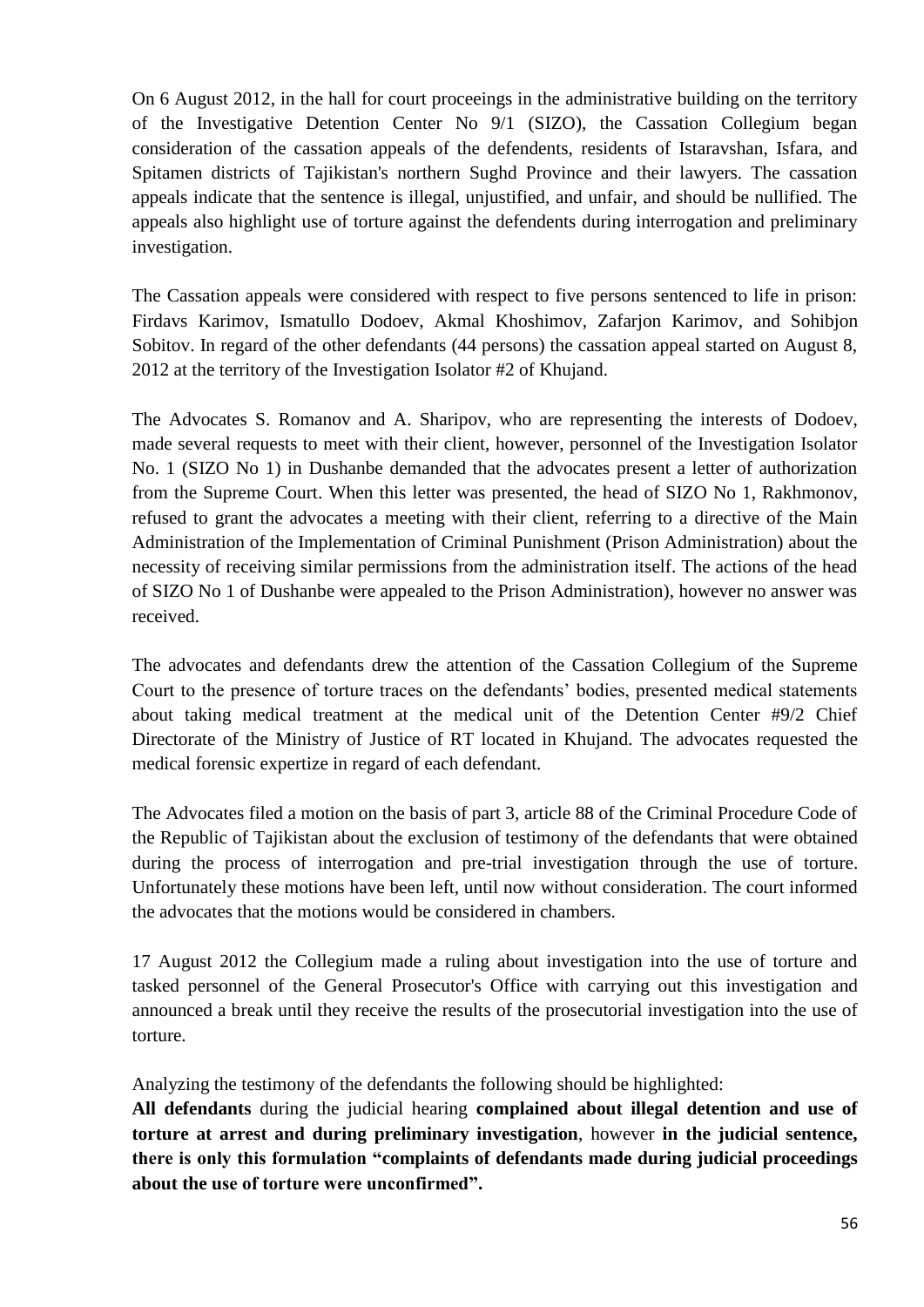In relation to **19 persons, administrative arrest was applied for a period of 5 to 15 days**, during which they were held in the buildings and offices of representatives of the security services and were subjected to torture. **As a result, they confessed to committing crimes, after which restraint measures in the form of pre-trial detention were applied**.

**The majority of defendants declined to use the services of advocates** in the first days following arrest**, though the details of their refusals were drafted without the presence of an advocate** in contradiction with part 1, article 52 of the Criminal Procedure Code of the Republic of Tajikistan. 38 persons signed documents refusing the services of advocates, and approximately 10 people did not see their court appointed advocates during their entire period of their detention, hearing to select pre-trial sanctions, and preliminary investigation. The remainder saw their lawyers periodically, however many investigative actions were conducted without the participation of advocates. 10 court-appointed advocates asked their defendants to sign procedural documents without reading them.

### **Persons, whom the defendants indicated during the judicial proceedings, as those who used torture against them, were:**

1. Eshmatov, Alisher – investigator of the Administration of the State Committee on National Security (SCNS) of Sughd Province

- 2. Kholov, Abdulaziz operative staff member of the SCNS of Sughd Province
- 3. Muhamadiev, Anvar (nickname "the butcher") operative staff member of the Department of Internal Affairs (DIA) of the city of Istaravshan
- 4. Razokov, Dilmurod Head of Criminal Investigation of DIA of the City of Istaravshan
- 5. Dosov, Kh Leader of the operational investigative group within the framework of this case
- 6. Bokiev, Saidbek Deputy Head of the SCNS in the city of Istaravshan
- 7. Mirzoev, Orzu operational staff member of DIA of Istaravshan city
- 8. Bakhriddinov, Sohib investigator of SCNS of Sughd Province
- 9. Usmonov, Bakhrom Deputy Head of Criminal Investigation of city of Istaravshan
- 10. Talbakov, Sherfgan SCNS Sughd Province
- 11. Kholikov, Abdumajdid head of the administration of Counter Extremism and Terrorism
- 12. Jiyanov, Kh. prosecutor (non-reaction in cases of torture)
- 13. Kabirov Head of DIA city of Istaravshan

Complaints on use of torture were mostly made against Alisher Eshmatov, Abdulaziz Kholov, and Anvar Muhamadieva.

Some of the defendants named the family names and positions, on the basis of where they were held at one or another time, because in the framework of this criminal case, personnel fo the Department of Internal Affairs of the city of Istaravshan could be present in the offices of the State Committee on National Security, or vice versa.

#### **Main types of torture, described by the defendants**:

**Physical torture**: electric shock, dousing with cold water outside in winter, beatings with hands and feet, beatings with police baton, forced splits, being bound with tape, blows with baton on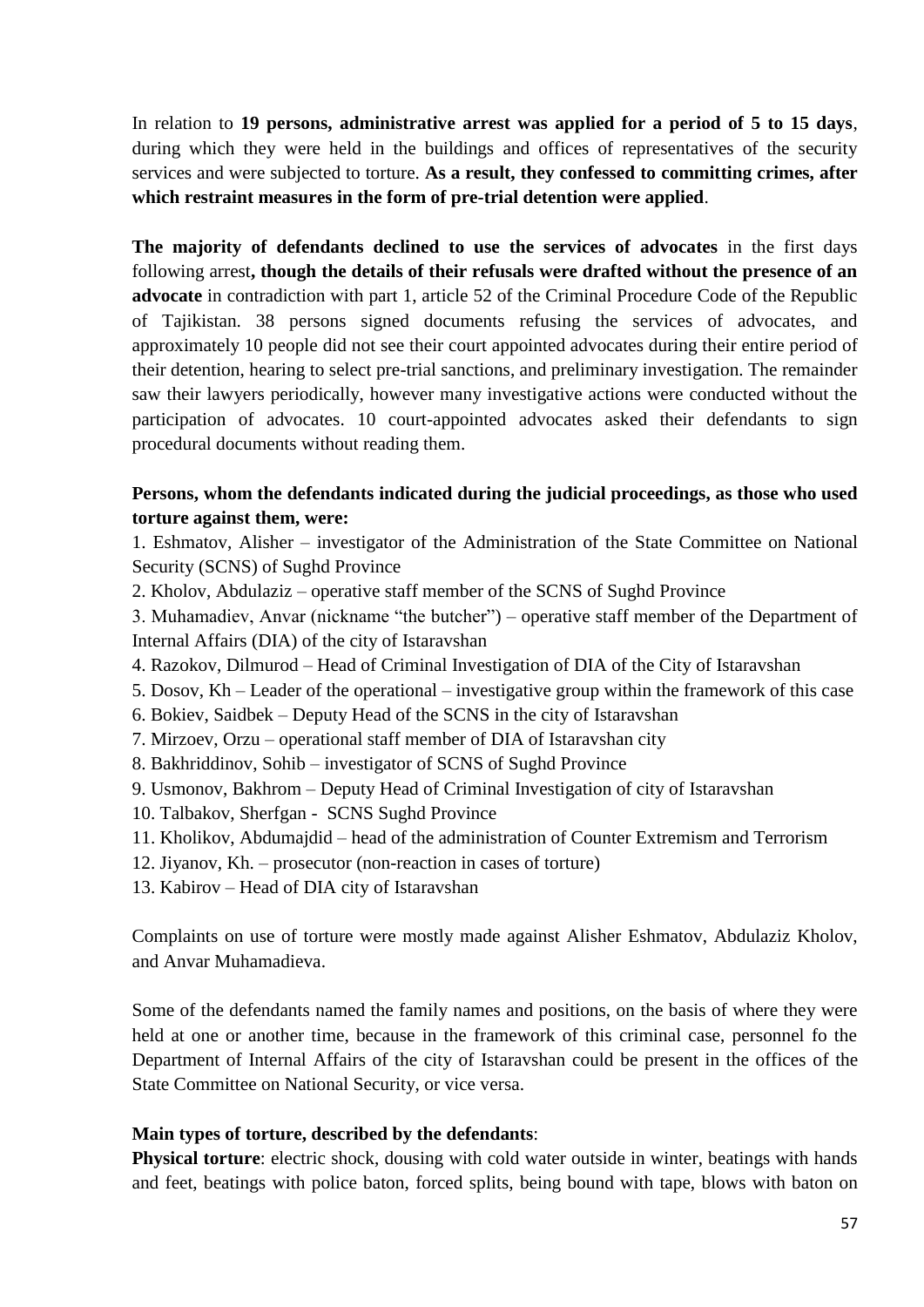heels and kidneys, being left in cold basements without sheets, burning with cigarettes on different parts of the body, rape.

**Psychological torture**: showing photographs of Rahimov Dilshod who was «supposedly» killed by the, bringing close relatives and humiliating them in the presence of defendants, threat to undress close relatives, in particular wife of the defendant and to spread photos on the internet, stripping naked and torturing other detainees in their presence.

#### **As instruments of torture were used:**

**"Sangtuda"** - an instrument used in physics lessons as an aid in demonstrations.

**"Rogun"** - according to the description of defendants, it is a military field telephone. The instrument of checking the cables of military field communication.

The difference in the two intruments is: the «Sangtuda» gives short intermittent shocks of lower voltage that «Rogun». «Rogun», if it is continuously cranked with a special handle, produces a continuous shock.

On **27/09/2012**, the cassation board of the Supreme Court of RT resumed consideration of the criminal case. The state prosecutor had announced the conclusion of the examination of torture allegations. Based on the results of the examination it was decided to reject to initiate criminal proceedings in connection with lack of evidence of crime in the actions of members of investigation group who carried the criminal case. During the trial, it was revealed that the medical examination was carried out by the expert who hasn't been trained on the standards of the Istanbul Protocol, doesn't know what the "torture" means, and who lately admitted that in the course of the examination he saw traces of the fracture, but it not his competence to identify timing and a method the injury was received. The defendants claimed that their prison's medical records contain information of the detainees arrived with injuries. The lawyers demanded to present the prison medical records of all prisoners. Given that the majority of prisoners are currently suffering from tuberculosis, the doctor was questioned by the lawyers about the causes of this disease was spread in the prison. The doctor answered that the reason is that the prisoners are kept in humid place and have poor nutrition. However, the panel of judges interrupted the doctor, justifying it by the fact that it is not an official witness on the case and withdrew him from the courtroom. For example the prison doctors provide a certificate that the defendant Dodoev I suffered from severe form of tuberculosis and at the moment his condition stabilized. Lawyers were provided with the medical records of the defendants however the cards were not numbered and lacked some lists, which were simply torn out of medical records.

The defense lawyer Sharipov A during the trial declared that the examination was conducted with gross violations of procedural and substantive law, in violation of the adversarial principle and equality of the parties, without the involvement of lawyers, in violation of the defendants' right to defense. Lawyers requested to present the materials of the prosecutor's examination for review. The prosecutor agreed, and cassation board Sun RT granted the lawyers to the documents. According to the records, the defendants in their submissions claim that they had no complaints of torture which completely contradicts their testimony given during the trial. According to the five defendants sentenced to the life imprisonment during the examination they reported to a medical examiner and prosecutors about all methods of torture that was used against them, however the examiner mentioned in his conclusion just their explanations without